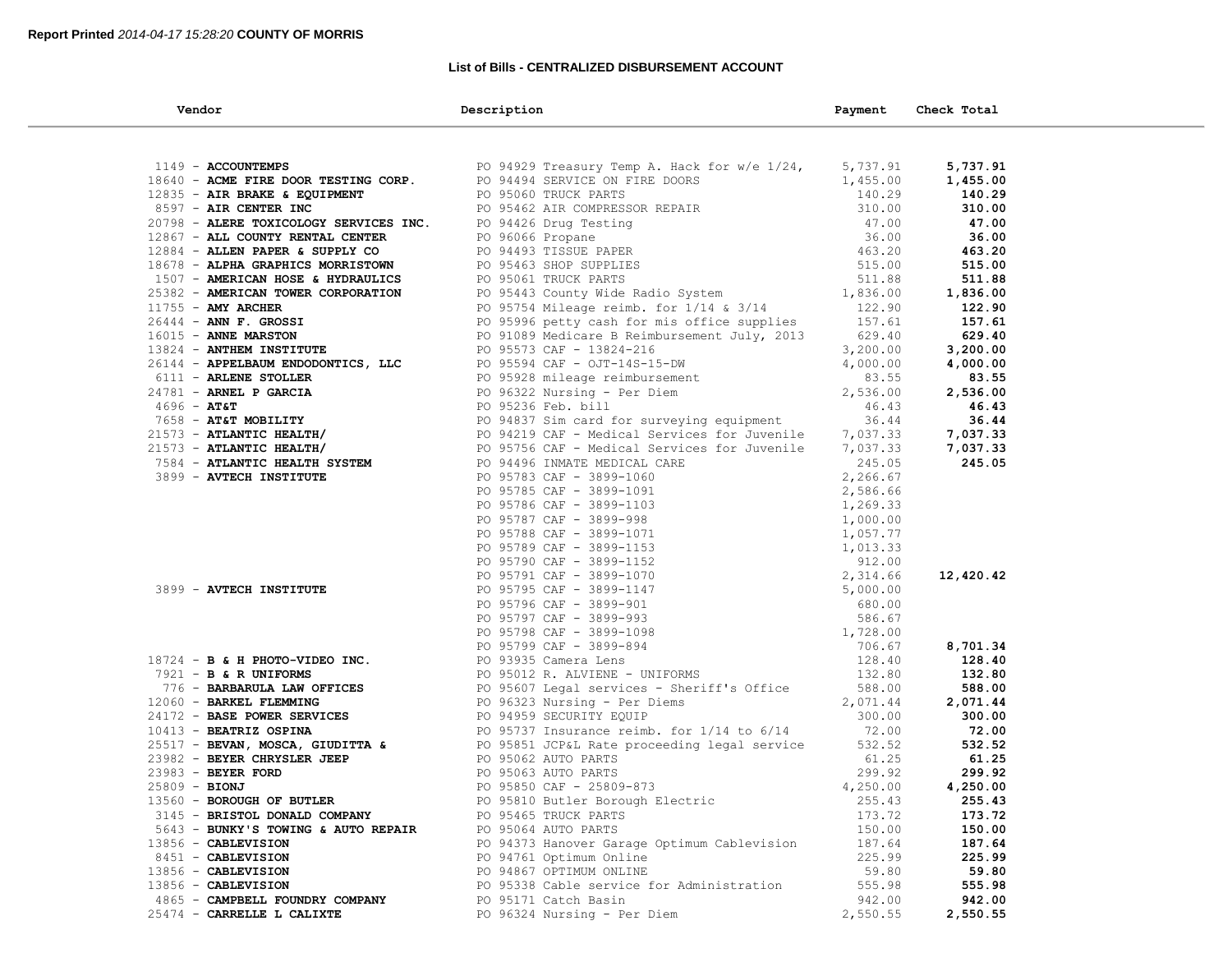| 1065 <b>- CATHY BURD</b><br>1065 <b>- CATHY BURD</b><br>2096 <b>- CCG MARKETING SOLUTIONS</b><br>2097 <b>- CELLEBRITE USA INC.</b><br>2097 <b>- CELLEBRITE USA INC.</b><br>2097 <b>- CELLEBRITE USA INC.</b><br>20987 <b>- CELLEBRITE USA INC.</b><br>20987 <b>- CELLEBRITE USA </b> |  |                                                       |           |           |
|--------------------------------------------------------------------------------------------------------------------------------------------------------------------------------------------------------------------------------------------------------------------------------------|--|-------------------------------------------------------|-----------|-----------|
|                                                                                                                                                                                                                                                                                      |  |                                                       |           |           |
|                                                                                                                                                                                                                                                                                      |  |                                                       |           |           |
|                                                                                                                                                                                                                                                                                      |  |                                                       |           |           |
|                                                                                                                                                                                                                                                                                      |  |                                                       |           |           |
|                                                                                                                                                                                                                                                                                      |  |                                                       |           |           |
|                                                                                                                                                                                                                                                                                      |  |                                                       |           |           |
|                                                                                                                                                                                                                                                                                      |  |                                                       |           |           |
|                                                                                                                                                                                                                                                                                      |  |                                                       |           |           |
|                                                                                                                                                                                                                                                                                      |  |                                                       |           |           |
|                                                                                                                                                                                                                                                                                      |  |                                                       |           |           |
|                                                                                                                                                                                                                                                                                      |  |                                                       |           |           |
|                                                                                                                                                                                                                                                                                      |  |                                                       |           |           |
|                                                                                                                                                                                                                                                                                      |  |                                                       |           |           |
|                                                                                                                                                                                                                                                                                      |  |                                                       |           |           |
|                                                                                                                                                                                                                                                                                      |  |                                                       |           |           |
|                                                                                                                                                                                                                                                                                      |  |                                                       |           |           |
|                                                                                                                                                                                                                                                                                      |  |                                                       |           |           |
|                                                                                                                                                                                                                                                                                      |  |                                                       |           |           |
|                                                                                                                                                                                                                                                                                      |  |                                                       |           |           |
|                                                                                                                                                                                                                                                                                      |  |                                                       |           |           |
|                                                                                                                                                                                                                                                                                      |  |                                                       |           |           |
|                                                                                                                                                                                                                                                                                      |  |                                                       |           |           |
|                                                                                                                                                                                                                                                                                      |  |                                                       |           |           |
|                                                                                                                                                                                                                                                                                      |  |                                                       |           |           |
|                                                                                                                                                                                                                                                                                      |  |                                                       |           |           |
|                                                                                                                                                                                                                                                                                      |  |                                                       |           |           |
|                                                                                                                                                                                                                                                                                      |  |                                                       |           |           |
|                                                                                                                                                                                                                                                                                      |  |                                                       |           |           |
|                                                                                                                                                                                                                                                                                      |  |                                                       |           |           |
|                                                                                                                                                                                                                                                                                      |  |                                                       |           |           |
|                                                                                                                                                                                                                                                                                      |  |                                                       |           |           |
|                                                                                                                                                                                                                                                                                      |  |                                                       |           |           |
|                                                                                                                                                                                                                                                                                      |  |                                                       |           |           |
|                                                                                                                                                                                                                                                                                      |  |                                                       |           |           |
|                                                                                                                                                                                                                                                                                      |  |                                                       |           |           |
|                                                                                                                                                                                                                                                                                      |  |                                                       |           |           |
|                                                                                                                                                                                                                                                                                      |  |                                                       |           |           |
|                                                                                                                                                                                                                                                                                      |  |                                                       |           |           |
|                                                                                                                                                                                                                                                                                      |  |                                                       |           |           |
|                                                                                                                                                                                                                                                                                      |  |                                                       |           |           |
|                                                                                                                                                                                                                                                                                      |  |                                                       |           |           |
|                                                                                                                                                                                                                                                                                      |  |                                                       |           |           |
|                                                                                                                                                                                                                                                                                      |  |                                                       |           |           |
|                                                                                                                                                                                                                                                                                      |  |                                                       |           |           |
|                                                                                                                                                                                                                                                                                      |  |                                                       |           |           |
|                                                                                                                                                                                                                                                                                      |  |                                                       |           |           |
| 24079 - COMMUNICATIONS SERVICES (10 21502 Decision Particle Records 11,434.0<br>24145 - COMMUNICATIONS SERVICES (10 21503 Decision Particle Records 11,434.02<br>24145 - COMMUNICATIONS SERVICES INC. 123445 Control and Network                                                     |  |                                                       |           |           |
|                                                                                                                                                                                                                                                                                      |  |                                                       |           |           |
|                                                                                                                                                                                                                                                                                      |  |                                                       |           |           |
|                                                                                                                                                                                                                                                                                      |  |                                                       |           |           |
|                                                                                                                                                                                                                                                                                      |  |                                                       |           |           |
|                                                                                                                                                                                                                                                                                      |  |                                                       |           |           |
|                                                                                                                                                                                                                                                                                      |  |                                                       |           |           |
| 26686 - DIEGNAN & BROPHY, LLC.                                                                                                                                                                                                                                                       |  | PO 95848 Legal services-APS                           | 1,236.00  | 1,236.00  |
| 24335 - DISCOVERY BENEFITS INC.                                                                                                                                                                                                                                                      |  | PO 94573 COBRA Benefits - Main County and Mo          | 877.50    | 877.50    |
| 24335 - DISCOVERY BENEFITS INC.                                                                                                                                                                                                                                                      |  | PO 94574 COBRA Benefits - Main County and Mo          | 867.60    | 867.60    |
| 21123 - DOMINION VOTING SYSTEMS INC                                                                                                                                                                                                                                                  |  | PO 94850 annual winEDS License fee                    | 21,994.88 | 21,994.88 |
| 7339 - DONNA GRUBLE                                                                                                                                                                                                                                                                  |  | PO 95158 REIMBURSEMENT                                | 29.92     | 29.92     |
| 23985 - DRUGTESTSINBULK.COM                                                                                                                                                                                                                                                          |  | PO 94499 DRUG SCREENING KITS                          | 179.07    | 179.07    |
| 24352 - DYNASTY CHEMICAL CORPORATION                                                                                                                                                                                                                                                 |  | PO 95173 Citrus Cleaner & Degreaser                   | 3,424.00  | 3,424.00  |
| 20350 - E. M. KUTZ INC                                                                                                                                                                                                                                                               |  | PO 94870 SNOW PLOW PARTS                              | 1,153.16  |           |
|                                                                                                                                                                                                                                                                                      |  | PO 95071 PLOW PARTS                                   | 1,005.11  | 2,158.27  |
| 25484 - EASTMAN PARK MICROGRAPHICS, INC.                                                                                                                                                                                                                                             |  | PO 94423 processing of film                           | 721.17    | 721.17    |
| $12467$ - EDITHA MARQUEZ                                                                                                                                                                                                                                                             |  | PO 96333 Nursing - Per Diems                          | 1,214.25  | 1,214.25  |
| 26117 - EDWARDS LEARNING CENTER                                                                                                                                                                                                                                                      |  |                                                       |           | 4,666.65  |
|                                                                                                                                                                                                                                                                                      |  | PO 95750 CAF - EDWARDS-JR/JS-14-WFNJ                  | 4,666.65  |           |
| 14495 - ELECTRO BATTERY SYSTEM INC.                                                                                                                                                                                                                                                  |  | PO 93749 Batteries for Server Room UPS (Batt 1,153.60 |           | 1,153.60  |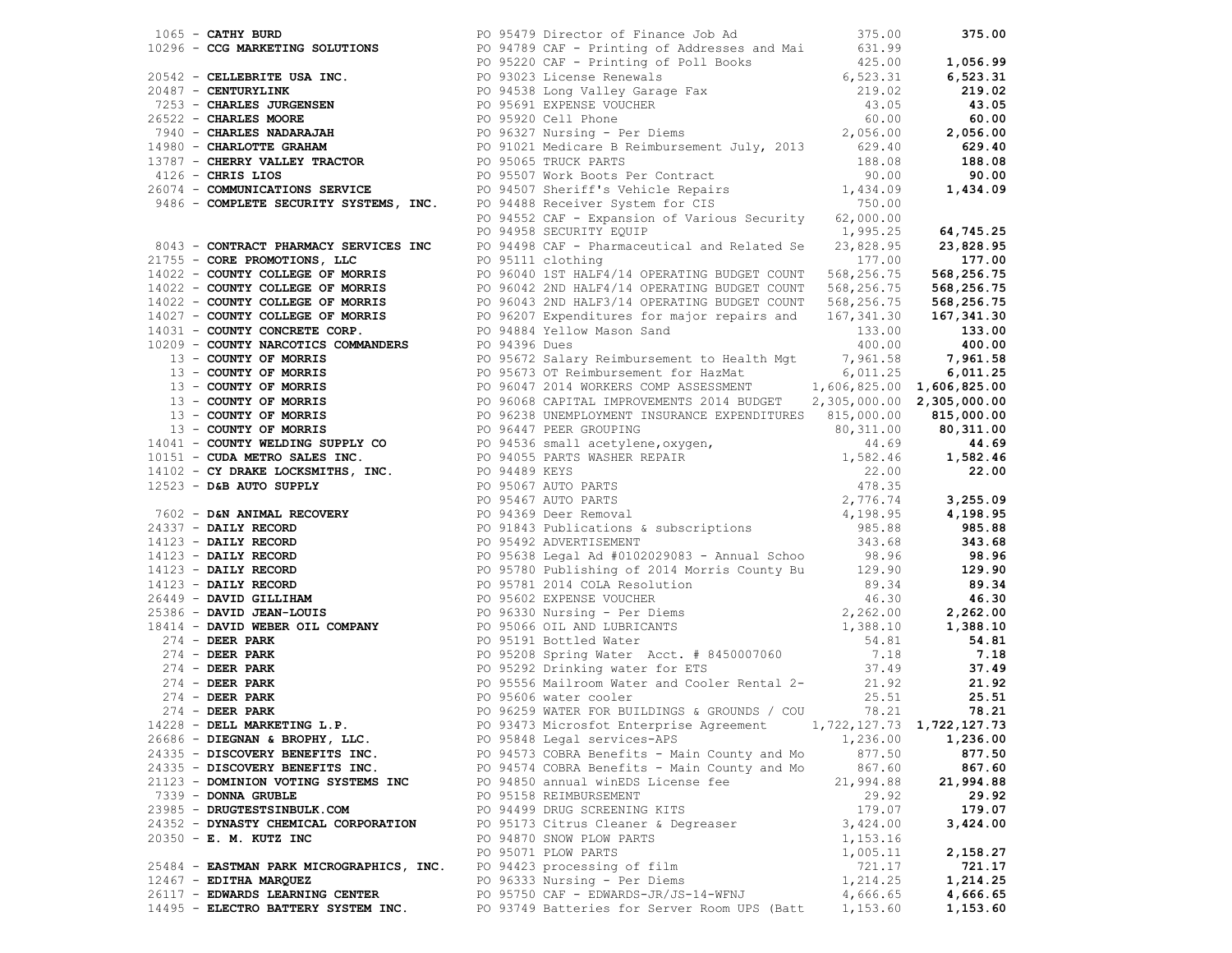| 14340 - JANET DONALDSON            | PO 95575 Receipt for Coffee Maker            | 21.32  | 21.32  |
|------------------------------------|----------------------------------------------|--------|--------|
| 26526 - JASON VIVIAN               | PO 95923 Cell Phone                          | 60.00  | 60.00  |
| 457 - JERRY THIEL                  | PO 95755 Mileage reimb. for 3/14             | 23.10  | 23.10  |
| 960 - JERSEY CENTRAL POWER & LIGHT | PO 95578 JCP&L                               | 142.92 | 142.92 |
| 960 - JERSEY CENTRAL POWER & LIGHT | PO 95583 JCP&L                               | 15.35  | 15.35  |
| 960 - JERSEY CENTRAL POWER & LIGHT | PO 95595 Utility - Electric JCPL             | 977.60 | 977.60 |
| 960 - JERSEY CENTRAL POWER & LIGHT | PO 96052 JCP&L                               | 53.91  | 53.91  |
| 960 - JERSEY CENTRAL POWER & LIGHT | PO 96053 JCP&L                               | 655.50 | 655.50 |
| 960 - JERSEY CENTRAL POWER & LIGHT | PO 96063 JCP&L                               | 36.48  | 36.48  |
| 16888 - JERSEY PAPER PLUS INC      |                                              |        | 82.80  |
|                                    | PO 94504 CAF - Coarse Paper & Household Supp | 82.80  |        |
| 1622 - JERSEY TRACTOR-TRAILER      | PO 95572 CAF - 1622-587                      | 800.00 | 800.00 |
| $1815$ - JESCO INC.                | PO 94878 TRUCK PARTS                         | 405.12 | 405.12 |
| $20888 - JESSY JACOB$              | PO 96347 Nursing - Per Diems                 | 435.00 | 435.00 |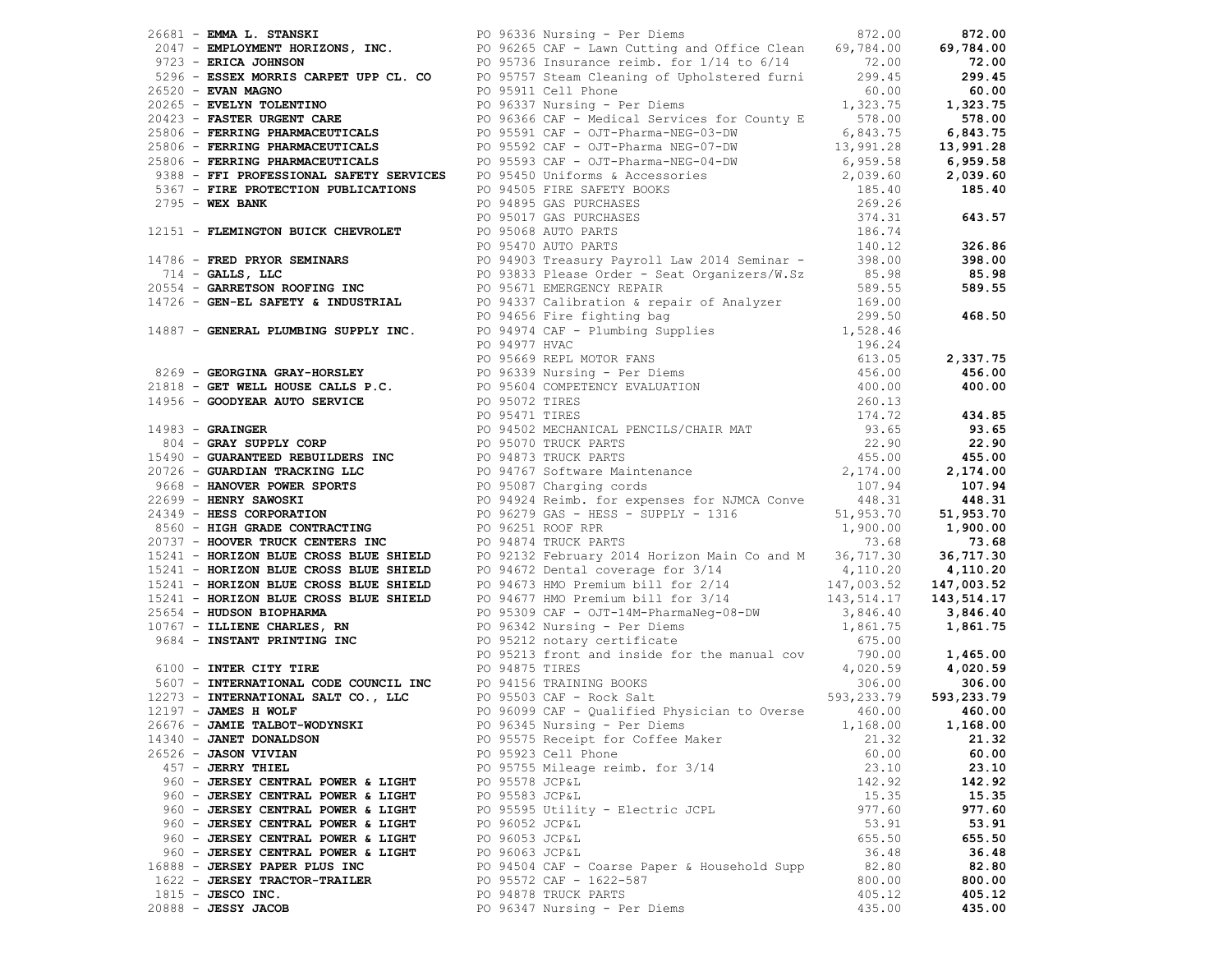| 79159 - JOS SERVICKS, INC. TO SERVICK (1997) ON The SERVICK (1997) - 1991 - 1991 - 1992 - 2002 (1992) - 1992 - 2002 (1992) - 1992 - 2002 (1992) - 1992 - 2002 (1992) - 1992 - 2002 (1992) - 1992 - 2002 (1992) - 1992 - 2002                  |  |                                                     |          |           |
|-----------------------------------------------------------------------------------------------------------------------------------------------------------------------------------------------------------------------------------------------|--|-----------------------------------------------------|----------|-----------|
|                                                                                                                                                                                                                                               |  |                                                     |          |           |
|                                                                                                                                                                                                                                               |  |                                                     |          |           |
|                                                                                                                                                                                                                                               |  |                                                     |          |           |
|                                                                                                                                                                                                                                               |  |                                                     |          |           |
|                                                                                                                                                                                                                                               |  |                                                     |          |           |
|                                                                                                                                                                                                                                               |  |                                                     |          |           |
|                                                                                                                                                                                                                                               |  |                                                     |          |           |
|                                                                                                                                                                                                                                               |  |                                                     |          |           |
|                                                                                                                                                                                                                                               |  |                                                     |          |           |
|                                                                                                                                                                                                                                               |  |                                                     |          |           |
|                                                                                                                                                                                                                                               |  |                                                     |          |           |
|                                                                                                                                                                                                                                               |  |                                                     |          |           |
|                                                                                                                                                                                                                                               |  |                                                     |          |           |
|                                                                                                                                                                                                                                               |  |                                                     |          |           |
|                                                                                                                                                                                                                                               |  |                                                     |          |           |
|                                                                                                                                                                                                                                               |  |                                                     |          |           |
|                                                                                                                                                                                                                                               |  |                                                     |          |           |
|                                                                                                                                                                                                                                               |  |                                                     |          |           |
|                                                                                                                                                                                                                                               |  |                                                     |          |           |
|                                                                                                                                                                                                                                               |  |                                                     |          |           |
|                                                                                                                                                                                                                                               |  |                                                     |          |           |
|                                                                                                                                                                                                                                               |  |                                                     |          |           |
|                                                                                                                                                                                                                                               |  |                                                     |          |           |
|                                                                                                                                                                                                                                               |  |                                                     |          |           |
|                                                                                                                                                                                                                                               |  |                                                     |          |           |
|                                                                                                                                                                                                                                               |  |                                                     |          |           |
|                                                                                                                                                                                                                                               |  |                                                     |          |           |
|                                                                                                                                                                                                                                               |  |                                                     |          |           |
|                                                                                                                                                                                                                                               |  |                                                     |          |           |
|                                                                                                                                                                                                                                               |  |                                                     |          |           |
|                                                                                                                                                                                                                                               |  |                                                     |          |           |
|                                                                                                                                                                                                                                               |  |                                                     |          |           |
|                                                                                                                                                                                                                                               |  |                                                     |          |           |
|                                                                                                                                                                                                                                               |  |                                                     |          |           |
|                                                                                                                                                                                                                                               |  |                                                     |          |           |
|                                                                                                                                                                                                                                               |  |                                                     |          |           |
|                                                                                                                                                                                                                                               |  |                                                     |          |           |
|                                                                                                                                                                                                                                               |  |                                                     |          |           |
|                                                                                                                                                                                                                                               |  |                                                     |          |           |
|                                                                                                                                                                                                                                               |  |                                                     |          |           |
|                                                                                                                                                                                                                                               |  |                                                     |          |           |
|                                                                                                                                                                                                                                               |  |                                                     |          |           |
|                                                                                                                                                                                                                                               |  |                                                     |          |           |
|                                                                                                                                                                                                                                               |  |                                                     |          |           |
|                                                                                                                                                                                                                                               |  |                                                     |          |           |
|                                                                                                                                                                                                                                               |  |                                                     |          | 78,401.95 |
| 16340 <b>- MORRISTOWN PARKING AUTHORITY</b> PO 96195 CAF - Freeholder Special Projects 46,500.00<br>PO 96248 INCREMENTAL BOND<br>PO 96249 PARKING MAINTENANCE FEE<br>PO 96258 PARKING MAINTENANCE FEE<br>PO 96258 PARKING MAINTENANCE FEE<br> |  |                                                     |          |           |
|                                                                                                                                                                                                                                               |  |                                                     |          | 98,147.84 |
|                                                                                                                                                                                                                                               |  |                                                     |          |           |
|                                                                                                                                                                                                                                               |  |                                                     |          |           |
|                                                                                                                                                                                                                                               |  |                                                     |          |           |
|                                                                                                                                                                                                                                               |  | PO 95816 CAF - Subgrant Agreement # NEWSER-1 422.00 |          |           |
|                                                                                                                                                                                                                                               |  | PO 95818 CAF - Subgrant Agreement # NEWSER-1        |          |           |
|                                                                                                                                                                                                                                               |  |                                                     | 1,161.00 |           |
|                                                                                                                                                                                                                                               |  | PO 95819 CAF - Subgrant Agreement # NEWSER-1        | 633.00   |           |
|                                                                                                                                                                                                                                               |  | PO 95821 CAF - Subgrant Agreement # NEWSER-1        | 633.00   |           |
|                                                                                                                                                                                                                                               |  | PO 95822 CAF - Subgrant Agreement # NEWSER-1        | 422.00   | 8,737.00  |
| 16552 - NEWBRIDGE SERVICES INC                                                                                                                                                                                                                |  | PO 95823 CAF - Subgrant Agreement # NEWSER-1        | 211.00   |           |
|                                                                                                                                                                                                                                               |  | PO 95824 CAF - Subgrant Agreement # NEWSER-1        | 422.00   |           |
|                                                                                                                                                                                                                                               |  | PO 95826 CAF - Subgrant Agreement # NEWSER-1        | 211.00   |           |
|                                                                                                                                                                                                                                               |  | PO 95827 CAF - Subgrant Agreement # NEWSER-1        | 422.00   |           |
|                                                                                                                                                                                                                                               |  | PO 95829 CAF - Subgrant Agreement # NEWSER-1        | 740.00   |           |
|                                                                                                                                                                                                                                               |  | PO 95830 CAF - Subgrant Agreement # NEWSER-1        | 422.00   |           |
|                                                                                                                                                                                                                                               |  | PO 95831 CAF - Subgrant Agreement # NEWSER-1        | 211.00   |           |
|                                                                                                                                                                                                                                               |  | PO 95832 CAF - Subgrant Agreement # NEWSER-1        | 211.00   | 2,850.00  |
| 16552 - NEWBRIDGE SERVICES INC                                                                                                                                                                                                                |  | PO 95833 CAF - Subgrant Agreement # NEWSER-1        | 475.00   |           |
|                                                                                                                                                                                                                                               |  |                                                     |          |           |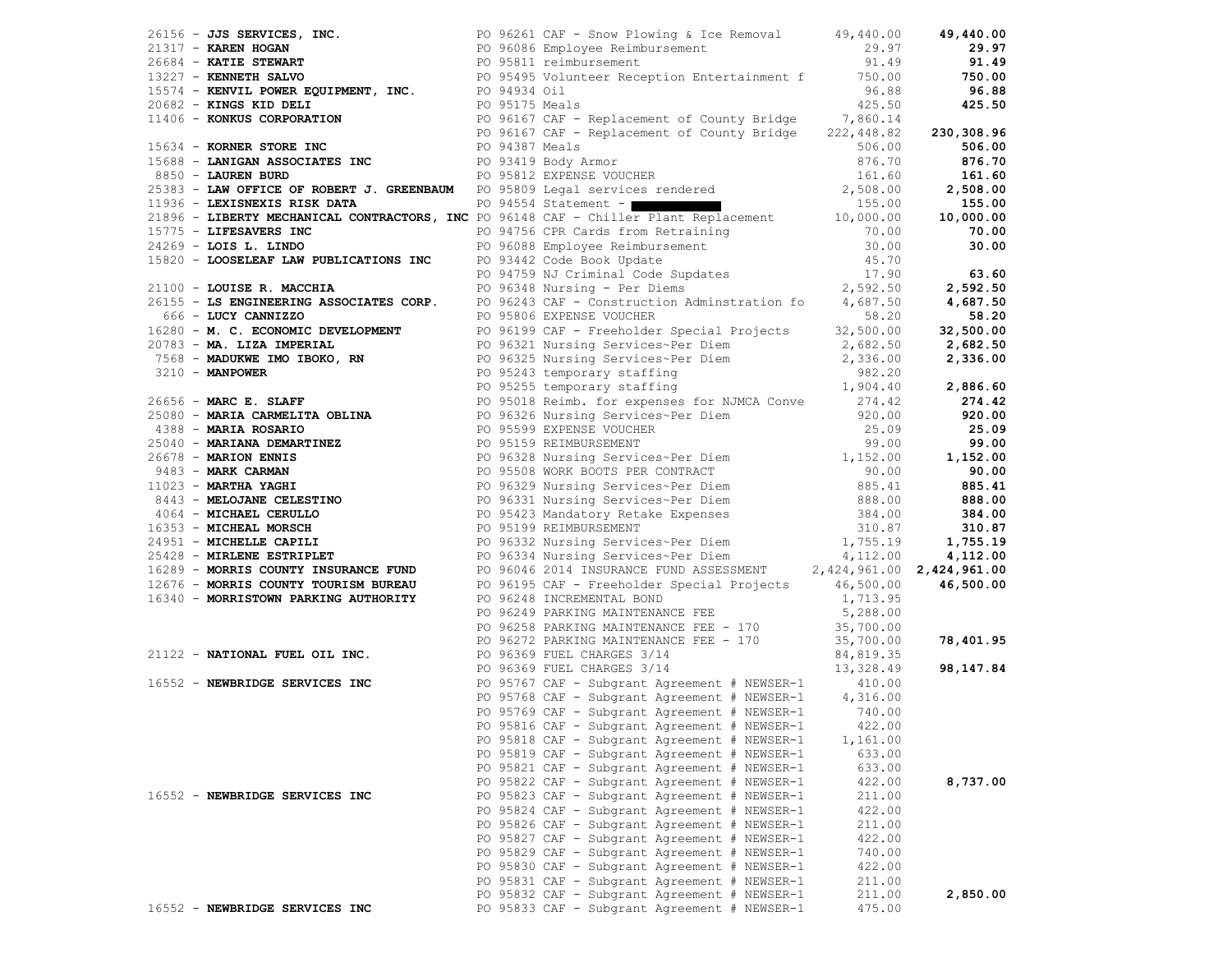|                                                                                                                                                                                                                                                                        |  | PO 95835 CAF - Subgrant Agreement # NEWSER-1                                                                                                                      | 211.00     |             |
|------------------------------------------------------------------------------------------------------------------------------------------------------------------------------------------------------------------------------------------------------------------------|--|-------------------------------------------------------------------------------------------------------------------------------------------------------------------|------------|-------------|
|                                                                                                                                                                                                                                                                        |  | PO 95836 CAF - Subgrant Agreement # NEWSER-1 211.00                                                                                                               |            | 897.00      |
| 24253 - NINA J. VASSELL<br>26.00 PO 96089 Employee Reimbursement<br>26.00 PO 95692 County Counsel Administration legal 19,162.00<br>256.00 PO 95692 County Counsel Administration legal 19,162.00                                                                      |  |                                                                                                                                                                   |            | 30.00       |
|                                                                                                                                                                                                                                                                        |  |                                                                                                                                                                   |            | 19,162.00   |
|                                                                                                                                                                                                                                                                        |  |                                                                                                                                                                   |            | 856.00      |
|                                                                                                                                                                                                                                                                        |  |                                                                                                                                                                   |            |             |
|                                                                                                                                                                                                                                                                        |  |                                                                                                                                                                   |            | 1,500.00    |
| 11693 - PARETTE SOMJEN ARCHITECTS LLC PO 96246 ROOF RPR<br>17019 - PHILLIPSBURG SCHOOL BASED PO 95739 CAF - Sub                                                                                                                                                        |  |                                                                                                                                                                   | 800.00     | 800.00      |
|                                                                                                                                                                                                                                                                        |  | PO 95739 CAF - Subgrant Agreement # PHILS-13 138.00<br>PO 95740 CAF - Subgrant Agreement # PHILS-13 845.00<br>PO 95741 CAF - Subgrant Agreement # PHILS-13 184.00 |            |             |
|                                                                                                                                                                                                                                                                        |  |                                                                                                                                                                   |            |             |
|                                                                                                                                                                                                                                                                        |  |                                                                                                                                                                   |            |             |
|                                                                                                                                                                                                                                                                        |  | PO 95743 CAF - Subgrant Agreement # PHILS-13 184.00                                                                                                               |            | 1,351.00    |
|                                                                                                                                                                                                                                                                        |  |                                                                                                                                                                   |            |             |
| 17047 - PINO CONSULTING GROUP INC. PO 96232 ADRC COST ALLOCATION PLAN                                                                                                                                                                                                  |  |                                                                                                                                                                   | 5,000.00   | 5,000.00    |
|                                                                                                                                                                                                                                                                        |  | PO 96048 PFRS - EMPLOYER SHARE - RETROACTIVE 461,581.39                                                                                                           |            | 461,581.39  |
| 17087 - POLICE & FIRE RETIREMENT<br>758 - PRISCILLA COLVIN<br>25429 - PROFESSIONAL CONSULTING, INC.<br>25429 - PROFESSIONAL CONSULTING, INC.<br>25429 - PROFESSIONAL GOVERNMENT<br>276.30<br>27164 - PROFESSIONAL GOVERNMENT<br>276.30<br>2716                         |  |                                                                                                                                                                   |            | 76.30       |
|                                                                                                                                                                                                                                                                        |  |                                                                                                                                                                   |            | 11,921.00   |
|                                                                                                                                                                                                                                                                        |  |                                                                                                                                                                   |            | 198.00      |
|                                                                                                                                                                                                                                                                        |  |                                                                                                                                                                   |            |             |
| 17182 - PUBLIC EMPLOYEES RETIREMENT                                                                                                                                                                                                                                    |  | PO 96239 PERS - EMPLOYER SHARE - RETROACTIVE 297,105.14                                                                                                           |            | 297,105.14  |
| 13545 - RANDALL W. BUSH                                                                                                                                                                                                                                                |  | PO 96085 Expenses for Jan/Feb/Mar 2014 262.95                                                                                                                     |            | 262.95      |
| 17269 - RECORDED BOOKS LLC                                                                                                                                                                                                                                             |  | PO 94545 Confirm Replacement CD's                                                                                                                                 | 20.85      | 20.85       |
| 9912 - REMINGTON & VERNICK ENGINEERS INC PO 96244 PROFESSIONAL SERV                                                                                                                                                                                                    |  |                                                                                                                                                                   | 110.52     | 110.52      |
| 17338 - RITACCO CONSTRUCTION INC                                                                                                                                                                                                                                       |  | PO 96163 CAF - Replacment of County Bridge # 44,102.08                                                                                                            |            |             |
|                                                                                                                                                                                                                                                                        |  | PO 96163 CAF - Replacment of County Bridge # 18,761.20                                                                                                            |            |             |
|                                                                                                                                                                                                                                                                        |  |                                                                                                                                                                   |            | 62,863.28   |
| 11864 - ROBERT HORVOT PO 95201 REIMBURSEMENT<br>24478 - ROCKHURST UNIVERSITY CONTINUING EDU PO 95280 seminar for staff managers                                                                                                                                        |  |                                                                                                                                                                   | 319.03     | 319.03      |
|                                                                                                                                                                                                                                                                        |  |                                                                                                                                                                   | 318.00     | 318.00      |
|                                                                                                                                                                                                                                                                        |  |                                                                                                                                                                   |            |             |
|                                                                                                                                                                                                                                                                        |  |                                                                                                                                                                   |            |             |
|                                                                                                                                                                                                                                                                        |  |                                                                                                                                                                   |            |             |
|                                                                                                                                                                                                                                                                        |  |                                                                                                                                                                   |            |             |
|                                                                                                                                                                                                                                                                        |  |                                                                                                                                                                   |            |             |
|                                                                                                                                                                                                                                                                        |  |                                                                                                                                                                   |            |             |
|                                                                                                                                                                                                                                                                        |  |                                                                                                                                                                   |            |             |
|                                                                                                                                                                                                                                                                        |  |                                                                                                                                                                   |            |             |
|                                                                                                                                                                                                                                                                        |  |                                                                                                                                                                   |            |             |
| 24478 <b>- ROCKHURST UNIVERSITY CONTINUING EDU</b> PO 95280 seminar for staff managers<br>24378 <b>- ROSE DUMAPIT</b><br>27805 <b>- ROSEMARY BATANE COBCOBO</b><br>25564 <b>- RUG AND FLOOR STORE</b><br>2797 <b>- ROSEMARY BATANE COBCOBO</b><br>25564 <b>- RUG A</b> |  |                                                                                                                                                                   |            |             |
|                                                                                                                                                                                                                                                                        |  |                                                                                                                                                                   |            |             |
|                                                                                                                                                                                                                                                                        |  |                                                                                                                                                                   |            |             |
| 3552 - SCHOOL SPECIALTY INC. PO 92096 Materials needed for Childrens Prog 33.81                                                                                                                                                                                        |  |                                                                                                                                                                   |            | 33.81       |
| $20638$ - SCOTT AUE                                                                                                                                                                                                                                                    |  | PO 95926 reimbursement                                                                                                                                            | 65.00      | 65.00       |
| FOR SUBSEXTENTION INC<br>The SES TESTICOM INC<br>The SERIE SERIES TO MAINTENANCE<br>THE SERIES TO MAINTENANCE<br>TO 94667 Mileage reimb. for 2/14<br>PO 94557 Misc Teens<br>PO 94557 Misc Teens<br>PO 94557 Misc Teens<br>PO 94557 Misc Teens<br>                      |  |                                                                                                                                                                   |            | 189.41      |
|                                                                                                                                                                                                                                                                        |  |                                                                                                                                                                   |            | 74.20       |
|                                                                                                                                                                                                                                                                        |  |                                                                                                                                                                   |            |             |
|                                                                                                                                                                                                                                                                        |  |                                                                                                                                                                   |            |             |
|                                                                                                                                                                                                                                                                        |  |                                                                                                                                                                   |            | 232.11      |
| 17726 - SHI INTERNATIONAL CORP                                                                                                                                                                                                                                         |  | PO 92550 Morristown Data Center - UPS Mainte 8,400.00                                                                                                             |            |             |
|                                                                                                                                                                                                                                                                        |  | PO 93711 CAF- NJSC#A77560 - Maintenance & Su                                                                                                                      | 6,666.67   |             |
|                                                                                                                                                                                                                                                                        |  | PO 94234 JAWS Professional Single User Licen                                                                                                                      | 1,058.45   | 16,125.12   |
| 1482 - SIBGATH KHAN                                                                                                                                                                                                                                                    |  | PO 94664 Insurance reimb. for $1/14$ - $6/14$                                                                                                                     | 72.00      | 72.00       |
|                                                                                                                                                                                                                                                                        |  |                                                                                                                                                                   |            |             |
| 17668 - SIRCHIE FINGER PRINT LAB INC. PO 93832 Please Order - Supplies/W.Stitt (CI 1,314.51 1,314.51 1,314.51<br>6981 - SODEXO INC & AFFILIATES PO 94586 CAF - Dietary Services 9,035.95 9,035.95                                                                      |  |                                                                                                                                                                   |            |             |
|                                                                                                                                                                                                                                                                        |  |                                                                                                                                                                   |            |             |
| 6981 - SODEXO INC & AFFILIATES<br>6981 - SODEXO INC & AFFILIATES 6981 - SODEXO INC & AFFILIATES<br>6981 - SODEXO INC & AFFILIATES 6981 - PO 94616 2013 Countywide Training - Alliance 70.90 70.90                                                                      |  |                                                                                                                                                                   |            |             |
|                                                                                                                                                                                                                                                                        |  |                                                                                                                                                                   |            |             |
| 6981 - SODEXO INC & AFFILIATES                                                                                                                                                                                                                                         |  | PO 94763 CAF - Dietary Services                                                                                                                                   | 6,574.81   | 6,574.81    |
| 6981 - SODEXO INC & AFFILIATES                                                                                                                                                                                                                                         |  | PO 94980 Working Lunch                                                                                                                                            |            | 40.30 40.30 |
| 17755 - SOUTHEAST MORRIS COUNTY                                                                                                                                                                                                                                        |  | PO 96282 WATER - HIGHVIEW                                                                                                                                         | 1,146.38   | 1,146.38    |
|                                                                                                                                                                                                                                                                        |  |                                                                                                                                                                   |            |             |
| 17755 - SOUTHEAST MORRIS COUNTY                                                                                                                                                                                                                                        |  | PO 96283 WATER - MONTHLY                                                                                                                                          | 12,274.80  | 12,274.80   |
| 17762 - SPARWICK CONTRACTING, INC.                                                                                                                                                                                                                                     |  | PO 96154 CAF - Replacement of County Bridge                                                                                                                       | 142,216.83 | 142,216.83  |
| 4611 - STAPLES BUSINESS ADVANTAGE                                                                                                                                                                                                                                      |  | PO 93678 Supplies Invoice                                                                                                                                         | 98.29      | 98.29       |
| 4611 - STAPLES BUSINESS ADVANTAGE                                                                                                                                                                                                                                      |  | PO 94154 OFFICE SUPPLIES                                                                                                                                          | 371.15     | 371.15      |
| 4611 - STAPLES BUSINESS ADVANTAGE                                                                                                                                                                                                                                      |  | PO 94216 Office Supplies                                                                                                                                          | 67.61      | 67.61       |
|                                                                                                                                                                                                                                                                        |  |                                                                                                                                                                   | 830.86     | 830.86      |
| 4611 - STAPLES BUSINESS ADVANTAGE                                                                                                                                                                                                                                      |  | PO 94235 Received Supplies                                                                                                                                        |            |             |
| 4611 - STAPLES BUSINESS ADVANTAGE                                                                                                                                                                                                                                      |  | PO 94263 SUPPLIES                                                                                                                                                 | 1,047.06   | 1,047.06    |
| 4611 - STAPLES BUSINESS ADVANTAGE                                                                                                                                                                                                                                      |  | PO 94339 supplies                                                                                                                                                 | 292.25     | 292.25      |
| 4611 - STAPLES BUSINESS ADVANTAGE                                                                                                                                                                                                                                      |  | PO 94399 Office Supplies                                                                                                                                          | 559.04     | 559.04      |
| 4611 - STAPLES BUSINESS ADVANTAGE                                                                                                                                                                                                                                      |  | PO 94484 Office Supplies                                                                                                                                          | 402.30     | 402.30      |
| 4611 - STAPLES BUSINESS ADVANTAGE                                                                                                                                                                                                                                      |  | PO 94485 Office Supplies                                                                                                                                          | 827.97     | 827.97      |
|                                                                                                                                                                                                                                                                        |  | PO 94515 Office Supplies                                                                                                                                          |            |             |
| 4611 - STAPLES BUSINESS ADVANTAGE                                                                                                                                                                                                                                      |  |                                                                                                                                                                   | 45.75      | 45.75       |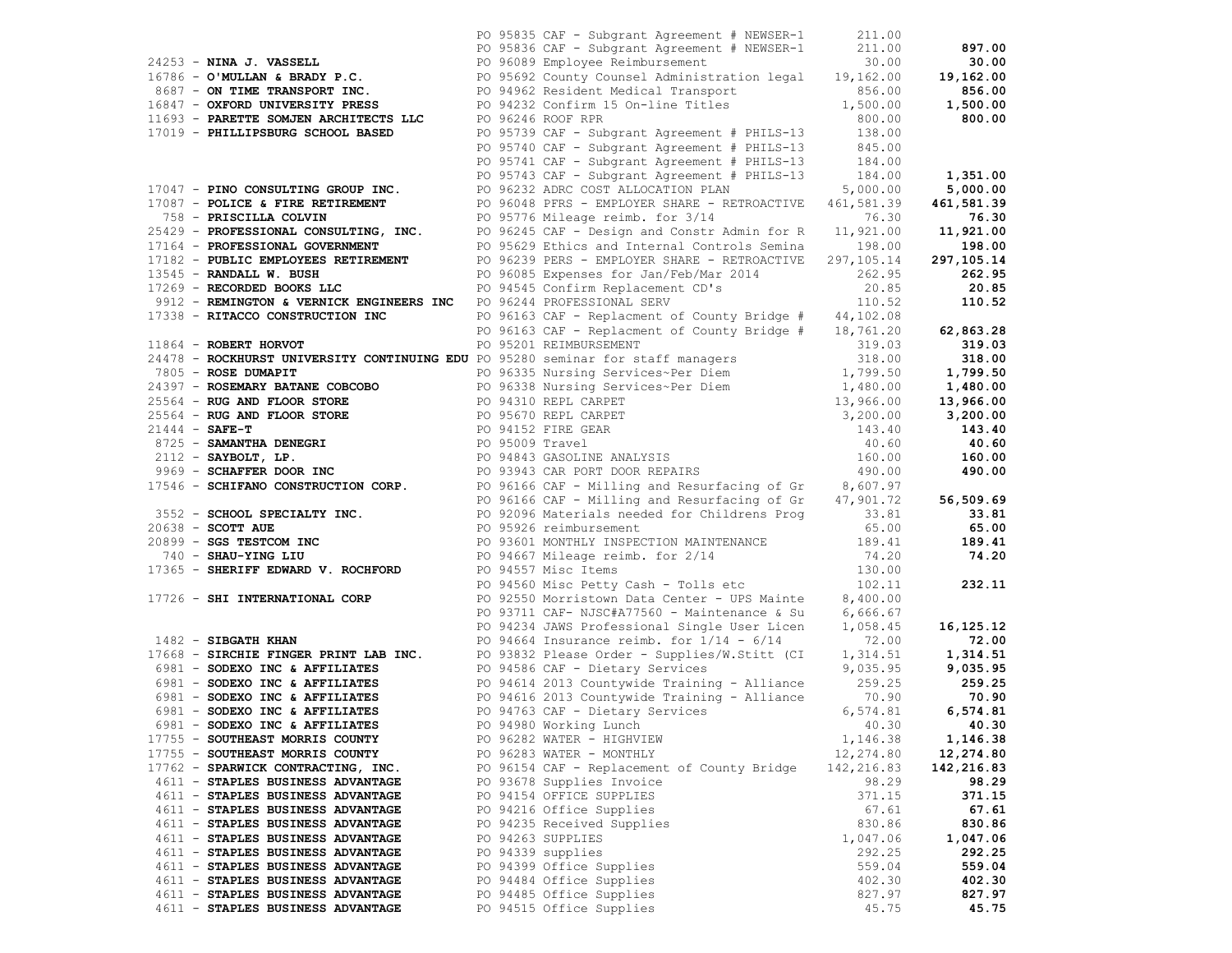| 4611 - STAPLES BUSINESS ADVANTAGE                                                                                                                                                                                                                                                                                                                                                              |  |                                                                                                                                                                                             |           | 56.32     |
|------------------------------------------------------------------------------------------------------------------------------------------------------------------------------------------------------------------------------------------------------------------------------------------------------------------------------------------------------------------------------------------------|--|---------------------------------------------------------------------------------------------------------------------------------------------------------------------------------------------|-----------|-----------|
| 4611 - STAPLES BUSINESS ADVANTAGE                                                                                                                                                                                                                                                                                                                                                              |  |                                                                                                                                                                                             |           | 77.19     |
| 4611 - STAPLES BUSINESS ADVANTAGE                                                                                                                                                                                                                                                                                                                                                              |  |                                                                                                                                                                                             |           | 1,429.56  |
| 4611 - STAPLES BUSINESS ADVANTAGE                                                                                                                                                                                                                                                                                                                                                              |  |                                                                                                                                                                                             |           | 217.32    |
| 4611 - STAPLES BUSINESS ADVANTAGE                                                                                                                                                                                                                                                                                                                                                              |  | PO 94578 Toner cartridge - 49A 56.32<br>PO 94580 Order-copy paper/stapler 77.19<br>PO 94584 Supplies 1,429.56<br>PO 94587 Various office supplies 217.32<br>PO 94590 Office Supplies 342.96 |           | 342.96    |
| 4611 - STAPLES BUSINESS ADVANTAGE                                                                                                                                                                                                                                                                                                                                                              |  | PO 94594 INK FOR THE PLOTTER COPIER IN MORRI 1,177.32                                                                                                                                       |           | 1,177.32  |
| 4611 - STAPLES BUSINESS ADVANTAGE                                                                                                                                                                                                                                                                                                                                                              |  |                                                                                                                                                                                             |           | 105.29    |
| 4611 - STAPLES BUSINESS ADVANTAGE                                                                                                                                                                                                                                                                                                                                                              |  | PO 94607 Supplies Invoice 105.29<br>PO 94838 Label Maker & Colored Paper 130.82<br>PO 94842 Office Supplies 335.57                                                                          |           | 130.82    |
| 4611 - STAPLES BUSINESS ADVANTAGE                                                                                                                                                                                                                                                                                                                                                              |  |                                                                                                                                                                                             |           | 335.57    |
| 4611 - STAPLES BUSINESS ADVANTAGE                                                                                                                                                                                                                                                                                                                                                              |  | PO 95554 Adjuster's Office Supplies 2/26/201 125.64                                                                                                                                         |           | 125.64    |
|                                                                                                                                                                                                                                                                                                                                                                                                |  |                                                                                                                                                                                             | 144.52    | 144.52    |
| $17819$ - STAR LEDGER                                                                                                                                                                                                                                                                                                                                                                          |  | PO 96031 LEGAL NOTICE<br>PO 96031 LEGAL NOTICE<br>PO 93835 Toxicology Test                                                                                                                  |           |           |
| 16675 - STATE TOXICOLOGY LABORATORY                                                                                                                                                                                                                                                                                                                                                            |  | ro 335.00 مرود به محمد العالم العالمية<br>265.00 PO 94123 Drug Testing for Alternate Route Ap                                                                                               | 135.00    |           |
|                                                                                                                                                                                                                                                                                                                                                                                                |  |                                                                                                                                                                                             |           | 900.00    |
|                                                                                                                                                                                                                                                                                                                                                                                                |  |                                                                                                                                                                                             |           | 20.00     |
|                                                                                                                                                                                                                                                                                                                                                                                                |  |                                                                                                                                                                                             |           | 2,143.50  |
| 6999 - STATION HARDWARE LAWN &<br>$\begin{array}{r} 6999 - 5 \text{TAITION} \end{array}$ $\begin{array}{r} 6999 - 5 \text{TAITION} \end{array}$ $\begin{array}{r} 6999 - 5 \text{TAION} \end{array}$ $\begin{array}{r} 6999 - 5 \text{TAION} \end{array}$ $\begin{array}{r} 6999 - 5 \text{TAION} \end{array}$ $\begin{array}{r} 6999 - 5 \text{TAION} \end{array}$ $\begin{array}{r} 6999 - $ |  |                                                                                                                                                                                             |           | 1,162.00  |
|                                                                                                                                                                                                                                                                                                                                                                                                |  |                                                                                                                                                                                             |           |           |
|                                                                                                                                                                                                                                                                                                                                                                                                |  |                                                                                                                                                                                             |           |           |
|                                                                                                                                                                                                                                                                                                                                                                                                |  |                                                                                                                                                                                             |           |           |
|                                                                                                                                                                                                                                                                                                                                                                                                |  |                                                                                                                                                                                             |           |           |
|                                                                                                                                                                                                                                                                                                                                                                                                |  |                                                                                                                                                                                             |           |           |
|                                                                                                                                                                                                                                                                                                                                                                                                |  |                                                                                                                                                                                             |           |           |
|                                                                                                                                                                                                                                                                                                                                                                                                |  |                                                                                                                                                                                             |           |           |
|                                                                                                                                                                                                                                                                                                                                                                                                |  |                                                                                                                                                                                             |           |           |
|                                                                                                                                                                                                                                                                                                                                                                                                |  |                                                                                                                                                                                             |           |           |
|                                                                                                                                                                                                                                                                                                                                                                                                |  |                                                                                                                                                                                             |           |           |
|                                                                                                                                                                                                                                                                                                                                                                                                |  |                                                                                                                                                                                             |           |           |
|                                                                                                                                                                                                                                                                                                                                                                                                |  |                                                                                                                                                                                             |           |           |
| 26017 - <b>STORIFTICE BOXISTERING</b><br>261132 - <b>STATILE 6 AUTO CENTERS</b><br>26531 - <b>SUARK PROBUTION 12021</b><br>26531 - <b>SUARK PROBUTION 12021 - 12021 - 12021</b><br>26667 - <b>PTARK BOXISTER TROPY</b><br>17990 - <b>TELESEARCH TROPY</b><br>17990 - <b></b>                                                                                                                   |  |                                                                                                                                                                                             |           |           |
|                                                                                                                                                                                                                                                                                                                                                                                                |  |                                                                                                                                                                                             |           |           |
|                                                                                                                                                                                                                                                                                                                                                                                                |  |                                                                                                                                                                                             |           |           |
|                                                                                                                                                                                                                                                                                                                                                                                                |  |                                                                                                                                                                                             |           |           |
|                                                                                                                                                                                                                                                                                                                                                                                                |  |                                                                                                                                                                                             |           |           |
|                                                                                                                                                                                                                                                                                                                                                                                                |  |                                                                                                                                                                                             |           |           |
|                                                                                                                                                                                                                                                                                                                                                                                                |  |                                                                                                                                                                                             |           |           |
|                                                                                                                                                                                                                                                                                                                                                                                                |  |                                                                                                                                                                                             |           |           |
|                                                                                                                                                                                                                                                                                                                                                                                                |  |                                                                                                                                                                                             |           |           |
|                                                                                                                                                                                                                                                                                                                                                                                                |  |                                                                                                                                                                                             |           |           |
|                                                                                                                                                                                                                                                                                                                                                                                                |  |                                                                                                                                                                                             |           |           |
|                                                                                                                                                                                                                                                                                                                                                                                                |  |                                                                                                                                                                                             |           |           |
| $8952$ - TREASURER. ST OF NJ<br>11781 - TREASURER. ST OF NJ                                                                                                                                                                                                                                                                                                                                    |  |                                                                                                                                                                                             |           |           |
|                                                                                                                                                                                                                                                                                                                                                                                                |  | PO 92972 Federal Parent Locator Fees for 201                                                                                                                                                | 908.60    |           |
|                                                                                                                                                                                                                                                                                                                                                                                                |  | PO 92973 CSP Collection Intercept Fees for t 1,546.46                                                                                                                                       |           |           |
|                                                                                                                                                                                                                                                                                                                                                                                                |  | PO 92974 CSP Collection Intercept Fees (Pre- 1,826.28 4,281.34                                                                                                                              |           |           |
| 26664 - TRI-STATE PUMP AND SEPTIC PO 95758 Septic Systems Installation course                                                                                                                                                                                                                                                                                                                  |  |                                                                                                                                                                                             | 65.00     | 65.00     |
|                                                                                                                                                                                                                                                                                                                                                                                                |  |                                                                                                                                                                                             |           |           |
| 24804 - TRITEC OFFICE EQUIPMENT INC 100 PO 92553 Quarterly Copier Lease - IT Ricoh 20.02 20.02<br>2101 - TURNING POINT, INC 1,836.00 PO 94690 CAF - Chapter 51 Funding CH51-1314 1,836.00 1,836.00                                                                                                                                                                                             |  |                                                                                                                                                                                             |           |           |
| 217 - US LIFE INSURANCE COMPANY PO 93821 Group life 678.16 678.16 678.16 678.16 678.16 9285 - U.S. SECURITY ASSOCIATES, INC. PO 93562 CAF - Unarmed Security Guards 8,101.52                                                                                                                                                                                                                   |  |                                                                                                                                                                                             | 678.16    | 678.16    |
|                                                                                                                                                                                                                                                                                                                                                                                                |  |                                                                                                                                                                                             |           |           |
|                                                                                                                                                                                                                                                                                                                                                                                                |  | PO 94679 Security Officer<br>PO 94697 Security Officer                                                                                                                                      | 682.55    |           |
|                                                                                                                                                                                                                                                                                                                                                                                                |  | PO 94687 Security Officer                                                                                                                                                                   | 638.75    |           |
|                                                                                                                                                                                                                                                                                                                                                                                                |  | PO 95097 Security Officer - 02/28/14-03/06/1                                                                                                                                                | 649.70    | 10,072.52 |
| 13356 - UMDNJ-UBHC                                                                                                                                                                                                                                                                                                                                                                             |  | PO 90496 Lead Inspector refresher course                                                                                                                                                    | 175.00    | 175.00    |
| 18219 - UNIQUE PHOTO INC                                                                                                                                                                                                                                                                                                                                                                       |  | PO 89686 PLEASE ORDER - Photo Lab                                                                                                                                                           | 169.00    | 169.00    |
| 446 - UNITRONIX DATA SYSTEMS INC                                                                                                                                                                                                                                                                                                                                                               |  | PO 94671 CAF - Proprietary Computer Software                                                                                                                                                | 5,412.00  | 5,412.00  |
| 273 - VALUE LINE PUBLISHING                                                                                                                                                                                                                                                                                                                                                                    |  | PO 90153 Annual Renewal of On-Line Subscript                                                                                                                                                | 1,950.00  | 1,950.00  |
| 18285 - VAN CLEEF ENGINEERING ASSOC                                                                                                                                                                                                                                                                                                                                                            |  | PO 95697 CAF - Boundry Surveys for Michel 1                                                                                                                                                 | 14,900.00 |           |
|                                                                                                                                                                                                                                                                                                                                                                                                |  | PO 95982 old Ref# CF05001150000                                                                                                                                                             | 2,706.00  | 17,606.00 |
| 18290 - VAN METER & ASSOCIATES INC.                                                                                                                                                                                                                                                                                                                                                            |  | PO 93482 TRAINING                                                                                                                                                                           | 390.00    | 390.00    |
|                                                                                                                                                                                                                                                                                                                                                                                                |  |                                                                                                                                                                                             |           |           |
| 10356 - VENMILL INDUSTRIES INC                                                                                                                                                                                                                                                                                                                                                                 |  | PO 93675 Order of Cleaning Products for CD &                                                                                                                                                | 187.90    | 187.90    |
| 25245 - VEOLIA ES TECHNICAL SOLUTIONS, LLC                                                                                                                                                                                                                                                                                                                                                     |  | PO 92363 chemicals and spill cleanup                                                                                                                                                        | 1,553.75  | 1,553.75  |
| $1286 - VERIZON$                                                                                                                                                                                                                                                                                                                                                                               |  | PO 92381 Land Line                                                                                                                                                                          | 503.76    | 503.76    |
| $1286 - VERTZON$                                                                                                                                                                                                                                                                                                                                                                               |  | PO 94238 MORRIS CTY SHERIFF'S OFC & INST                                                                                                                                                    | 66.09     | 66.09     |
| $10158 - VERIZON$                                                                                                                                                                                                                                                                                                                                                                              |  | PO 94524 Phone Svc MC Bridge Dept., Wharton                                                                                                                                                 | 393.32    | 393.32    |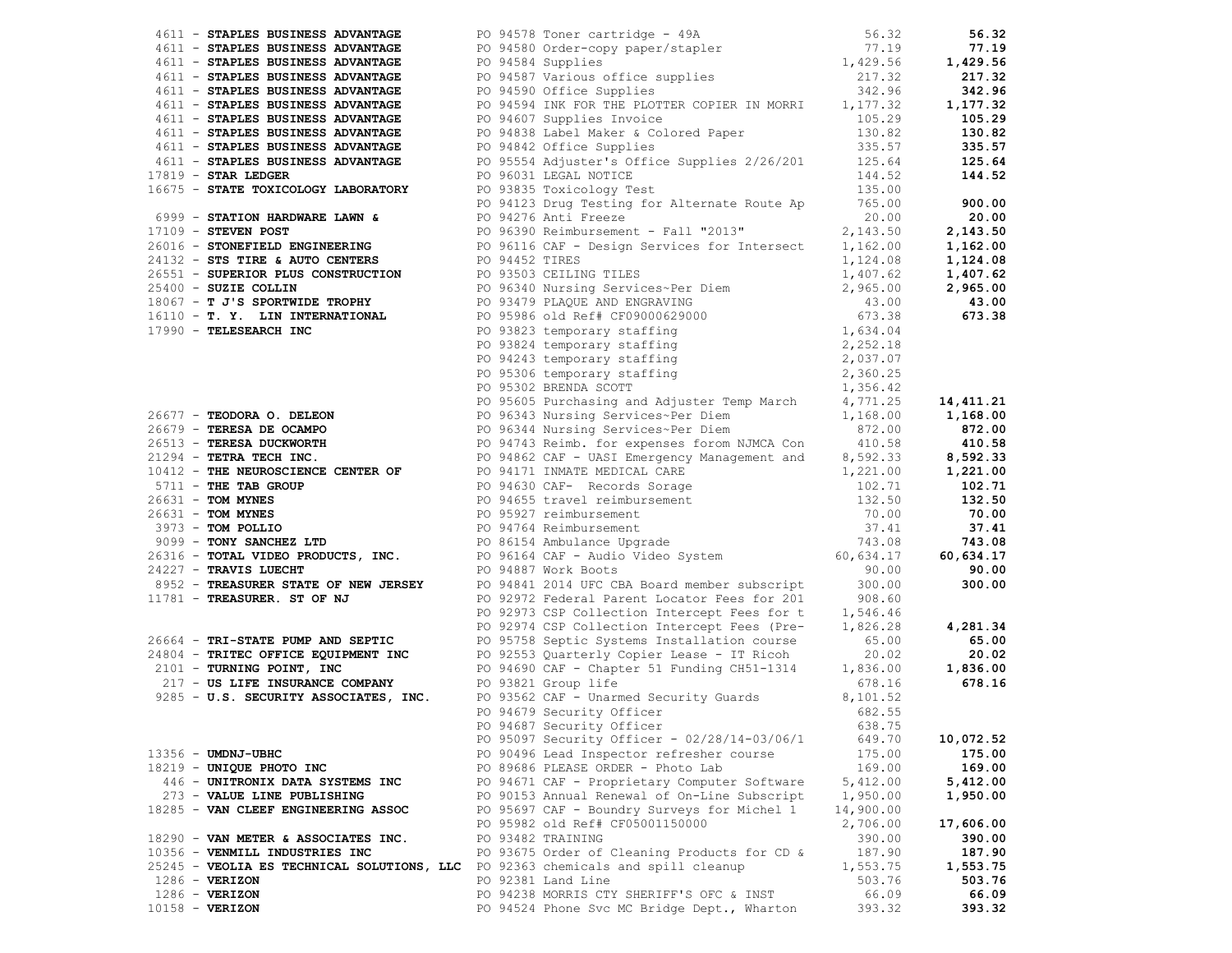|                                                                                                                                                                                                                                                           |                                                                                                                                                                                                                                   |        | 915.49                          |
|-----------------------------------------------------------------------------------------------------------------------------------------------------------------------------------------------------------------------------------------------------------|-----------------------------------------------------------------------------------------------------------------------------------------------------------------------------------------------------------------------------------|--------|---------------------------------|
| 1286 - VERIZON<br>1286 - VERIZON<br>1286 - VERIZON<br>1286 - VERIZON<br>1286 - VERIZON<br>21097 - VERIZON BUSINESS                                                                                                                                        | PO 94684 Phone bill for 973-631-5312 915.49<br>PO 94770 Telephone pobox4833 318.74<br>PO 95098 MORRIS COUNTY CLERK'S OFFICE 193.24                                                                                                |        | 318.74                          |
|                                                                                                                                                                                                                                                           |                                                                                                                                                                                                                                   |        | 193.24                          |
|                                                                                                                                                                                                                                                           |                                                                                                                                                                                                                                   |        | 195.25                          |
|                                                                                                                                                                                                                                                           |                                                                                                                                                                                                                                   |        | 131.57                          |
|                                                                                                                                                                                                                                                           |                                                                                                                                                                                                                                   |        | 459.00                          |
| 12431 - VERIZON SELECT SERVICES INC                                                                                                                                                                                                                       |                                                                                                                                                                                                                                   |        | 35,909.64                       |
| 8233 - VERIZON WIRELESS                                                                                                                                                                                                                                   | PO 95100 MORRIS COUNTI CLERA'S OFFICE<br>PO 95100 MORRIS COUNTY CLERA'S OFFICE<br>PO 96273 EENTHOUSE – A & R ELDG<br>PO 84996 Telephone Services (NUMS)<br>PO 92289 CAF – NJSC#A83083<br>PO 93722 Cell phones<br>841.66<br>841.66 |        | 841.66                          |
| 1348 - VERIZON WIRELESS                                                                                                                                                                                                                                   | PO 93834 Monthly Statement - $\blacksquare$ 1,701.74                                                                                                                                                                              |        |                                 |
|                                                                                                                                                                                                                                                           | PO 94556 Monthly Statement   1,443.54                                                                                                                                                                                             |        |                                 |
|                                                                                                                                                                                                                                                           | PO 94558 Statement -<br>1,110.09                                                                                                                                                                                                  |        |                                 |
|                                                                                                                                                                                                                                                           | PO 96284 VERIZON MOBILE PHONE SERVICE FOR TH 278.23                                                                                                                                                                               |        |                                 |
|                                                                                                                                                                                                                                                           | PO 96284 VERIZON MOBILE PHONE SERVICE FOR TH 6,671.55                                                                                                                                                                             |        | 11,205.15                       |
| 2117 - VIATECH PUBLISHING SOLUTIONS                                                                                                                                                                                                                       | PO 89357 White Binders                                                                                                                                                                                                            | 696.18 | 696.18                          |
| 11197 - VIRGINIA MICHELIN                                                                                                                                                                                                                                 |                                                                                                                                                                                                                                   |        |                                 |
|                                                                                                                                                                                                                                                           | PO 95166 Employee Expense Reimbursement - VM $176.00$<br>PO 94771 Interpretor fees 251.46 251.46                                                                                                                                  |        |                                 |
|                                                                                                                                                                                                                                                           |                                                                                                                                                                                                                                   |        |                                 |
| 1197 <b>- VIRGINIA MICHELIN</b> PO 95166 Employee Experise Relinion-Seminar CHE (19932)<br>25832 <b>- VOIANCE LANGUAGE SERVICES, LLC</b> PO 94771 Interpretor fees<br>25815 <b>- VOLKER CRANE LLC</b> PO 96240 CONFERNY 12,317.50<br>6146 <b>- W.B. M</b> |                                                                                                                                                                                                                                   |        |                                 |
|                                                                                                                                                                                                                                                           |                                                                                                                                                                                                                                   |        |                                 |
|                                                                                                                                                                                                                                                           |                                                                                                                                                                                                                                   |        |                                 |
|                                                                                                                                                                                                                                                           |                                                                                                                                                                                                                                   |        |                                 |
|                                                                                                                                                                                                                                                           |                                                                                                                                                                                                                                   |        |                                 |
|                                                                                                                                                                                                                                                           |                                                                                                                                                                                                                                   |        |                                 |
| 26388 - WALTER CURTIS CO., LLC PO 93527 Badges/Det.Lt. B. Dunn 250.00                                                                                                                                                                                     |                                                                                                                                                                                                                                   |        | 250.00                          |
| 20080 - WASHINGTON TOWNSHIP M.U.A.<br>24231 - WATERS, MCPHERSON, MCNEILL, P.C. PO 96020 Washington Township Bridge project-<br>24231 - WATERS, MCPHERSON, MCNEILL, P.C. PO 96026 Ridgedale Avenue Bridge project - 1 2,810.69                             |                                                                                                                                                                                                                                   |        | 344.06                          |
|                                                                                                                                                                                                                                                           |                                                                                                                                                                                                                                   |        | 564.00                          |
|                                                                                                                                                                                                                                                           |                                                                                                                                                                                                                                   |        | 2,810.69                        |
|                                                                                                                                                                                                                                                           |                                                                                                                                                                                                                                   |        |                                 |
| 13392 - WEBSTER PLUMBING & PO 96069 CAF - Labor Rates Plumbing<br>25859 - WESCOM SOLUTIONS INC. PO 83686 Morris View EHS Project<br>18435 - WEST CHESTER MACHINERY AND PO 94081 TRUCK PARTS 2,411.34 2,411.34<br>10812 - WEST PAYMEN                      |                                                                                                                                                                                                                                   |        |                                 |
|                                                                                                                                                                                                                                                           |                                                                                                                                                                                                                                   |        |                                 |
|                                                                                                                                                                                                                                                           |                                                                                                                                                                                                                                   |        |                                 |
| 18469 - WIDMER TIME RECORDER CO. INC. PO 92128 Widmer Time Recorder - 3 Engraved U 304.61                                                                                                                                                                 |                                                                                                                                                                                                                                   |        |                                 |
|                                                                                                                                                                                                                                                           | PO 94302 Invoice 00208320 - Replacement Part 200.00                                                                                                                                                                               |        | 504.61                          |
| 13246 - WILLIAM F. BARNISH PO 96247 CAF - Use of Property located at 91 7,087.72 7,087.72                                                                                                                                                                 |                                                                                                                                                                                                                                   |        |                                 |
| 13247 - WILLIAM J. BARON, DMD. PO 95334 Dental Program                                                                                                                                                                                                    |                                                                                                                                                                                                                                   |        | 240.00 240.00                   |
| 26519 - WILLIAM KARLAK 1988 1999 PO 94883 Reimb. for 2014 NJMCA Convention 428.65 428.65                                                                                                                                                                  |                                                                                                                                                                                                                                   |        |                                 |
| 20132 - ZEE MEDICAL INC. PO 94283 Medical supplies 19.25                                                                                                                                                                                                  |                                                                                                                                                                                                                                   |        | 19.25                           |
| TOTAL                                                                                                                                                                                                                                                     |                                                                                                                                                                                                                                   |        | --------------<br>14,191,078.81 |

|  |  |  |  | Total to be paid from Fund 01 Current Fund    | 11,356,386.43   |
|--|--|--|--|-----------------------------------------------|-----------------|
|  |  |  |  | Total to be paid from Fund 02 Grant Fund      | 436,635.79      |
|  |  |  |  | Total to be paid from Fund 04 County Capital  | 2, 319, 165, 53 |
|  |  |  |  | Total to be paid from Fund 13 Dedicated Trust | 78,891.06       |
|  |  |  |  |                                               |                 |
|  |  |  |  |                                               | 14,191,078.81   |

## **Report Printed** *2014-04-17 15:28:26* **COUNTY OF MORRIS**

# **List of Bills (Department/Account Detail) - CENTRALIZED DISBURSEMENT ACCOUNT**

| Account                                             | PO #                                   | Vendor                                                           | Description         |                                                                                          | Payment        | Account Total |
|-----------------------------------------------------|----------------------------------------|------------------------------------------------------------------|---------------------|------------------------------------------------------------------------------------------|----------------|---------------|
|                                                     |                                        |                                                                  | <b>Current Fund</b> |                                                                                          |                |               |
| <b>County Administrator</b><br>01-201-20-100100-058 |                                        | 94587 STAPLES BUSINESS ADVANTAGE<br>OFFICE SUPPLIES & STATIONERY |                     | Staples 144ct med binder clips, Staples<br>TOTAL FOR ACCOUNT                             | 217.32         | 217.32        |
|                                                     | 95338 CABLEVISION<br>95338 CABLEVISION |                                                                  |                     | 07876-629394-01-4 Cable service for Adm<br>$07876 - 629394 - 01 - 4$ $3/15/14 - 4/14/14$ | 86.68<br>86.55 |               |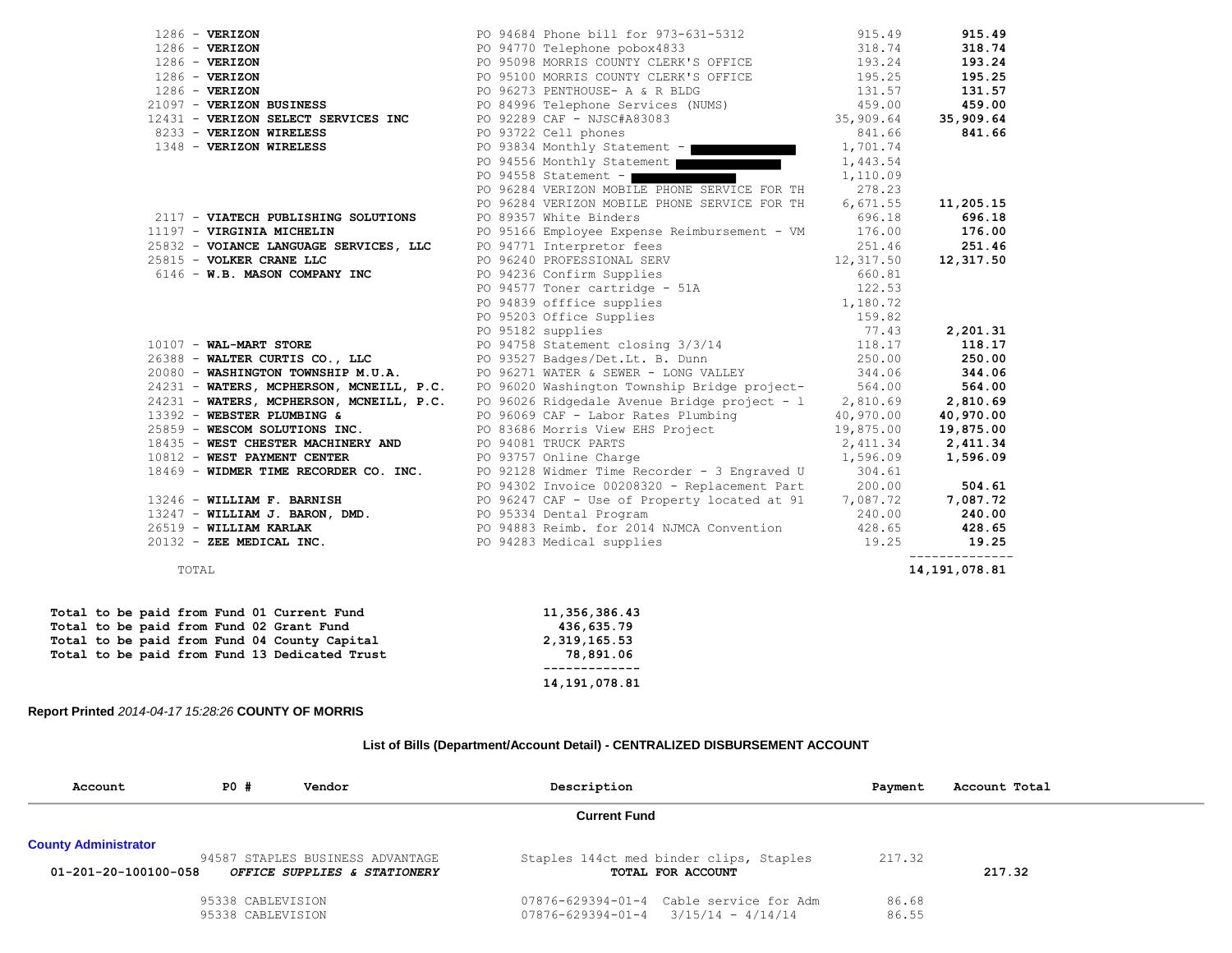| $07876 - 629394 - 01 - 4$ $4/15/14$ - 9/14/14<br>TOTAL FOR ACCOUNT          | 382.75                                                                                                                                                                                                                                                                                              | 555.98                                                                     |                                                                |
|-----------------------------------------------------------------------------|-----------------------------------------------------------------------------------------------------------------------------------------------------------------------------------------------------------------------------------------------------------------------------------------------------|----------------------------------------------------------------------------|----------------------------------------------------------------|
|                                                                             |                                                                                                                                                                                                                                                                                                     | 773.30                                                                     |                                                                |
|                                                                             |                                                                                                                                                                                                                                                                                                     |                                                                            |                                                                |
| TOTAL FOR ACCOUNT                                                           |                                                                                                                                                                                                                                                                                                     | 375.00                                                                     |                                                                |
|                                                                             |                                                                                                                                                                                                                                                                                                     | 375.00                                                                     |                                                                |
|                                                                             |                                                                                                                                                                                                                                                                                                     |                                                                            |                                                                |
| Medical Services for: June Taylor, Joe Lo<br>TOTAL FOR ACCOUNT              | 578.00                                                                                                                                                                                                                                                                                              | 578.00                                                                     |                                                                |
|                                                                             |                                                                                                                                                                                                                                                                                                     | 578.00                                                                     |                                                                |
|                                                                             |                                                                                                                                                                                                                                                                                                     |                                                                            |                                                                |
| TOTAL FOR ACCOUNT                                                           |                                                                                                                                                                                                                                                                                                     | 21.32                                                                      |                                                                |
| Banjo Entertainment Group for 5/20 Volun<br>Second Quarter 4/1/14 - 6/30/14 | 750.00<br>46,500.00                                                                                                                                                                                                                                                                                 |                                                                            |                                                                |
| TOTAL FOR ACCOUNT                                                           |                                                                                                                                                                                                                                                                                                     | 79,750.00                                                                  |                                                                |
|                                                                             |                                                                                                                                                                                                                                                                                                     | 79,771.32                                                                  |                                                                |
|                                                                             |                                                                                                                                                                                                                                                                                                     |                                                                            |                                                                |
| LABOR RATES CARPENTRY 3/25/14                                               | 85.70                                                                                                                                                                                                                                                                                               |                                                                            |                                                                |
|                                                                             |                                                                                                                                                                                                                                                                                                     |                                                                            |                                                                |
|                                                                             | 129.90                                                                                                                                                                                                                                                                                              |                                                                            |                                                                |
| 2014 COLA Resolution (p/d 3/30)                                             | 89.34                                                                                                                                                                                                                                                                                               |                                                                            |                                                                |
| TOTAL FOR ACCOUNT                                                           |                                                                                                                                                                                                                                                                                                     | 562.92                                                                     |                                                                |
| Steno Books                                                                 | 2.46                                                                                                                                                                                                                                                                                                |                                                                            |                                                                |
| Black Flair Pens                                                            | 5.16                                                                                                                                                                                                                                                                                                |                                                                            |                                                                |
| Post -it-notes                                                              | 3.13                                                                                                                                                                                                                                                                                                |                                                                            |                                                                |
|                                                                             |                                                                                                                                                                                                                                                                                                     |                                                                            |                                                                |
|                                                                             |                                                                                                                                                                                                                                                                                                     |                                                                            |                                                                |
|                                                                             |                                                                                                                                                                                                                                                                                                     |                                                                            |                                                                |
| Color Ink                                                                   | 63.94                                                                                                                                                                                                                                                                                               |                                                                            |                                                                |
| Highlighters                                                                | 2.05                                                                                                                                                                                                                                                                                                |                                                                            |                                                                |
| Copy Paper                                                                  | 32.30                                                                                                                                                                                                                                                                                               |                                                                            |                                                                |
| TOTAL FOR ACCOUNT                                                           |                                                                                                                                                                                                                                                                                                     | 203.58                                                                     |                                                                |
|                                                                             | NJ Society of Certified Public Accountan<br>Coffee Maker for Freeholders Meeting Roo<br>496 - Second Quarter $4/1/14$ - $6/30/14$<br>MILLING SUSSEX BOULEVARD 3/26/14<br>LAUNDRY EQUIPMENT 3/25/14<br>2014 County Budget (p/d 3/30)<br>$81/2 \times 14$ Paper<br>8.5x11 Paper<br>Legal Size Folders | 375.00<br>21.32<br>32,500.00<br>160.58<br>97.40<br>41.89<br>33.28<br>19.37 | ============<br>=============<br>============<br>------------- |

# **County Clerk**

 94423 EASTMAN PARK MICROGRAPHICS, INC. processing of film proc.-16-215 tracking 324.26 94423 EASTMAN PARK MICROGRAPHICS, INC. processing of film proc-16-215 tracking 396.91  **01-201-20-120100-054** *MICROFILMING* **TOTAL FOR ACCOUNT 721.17**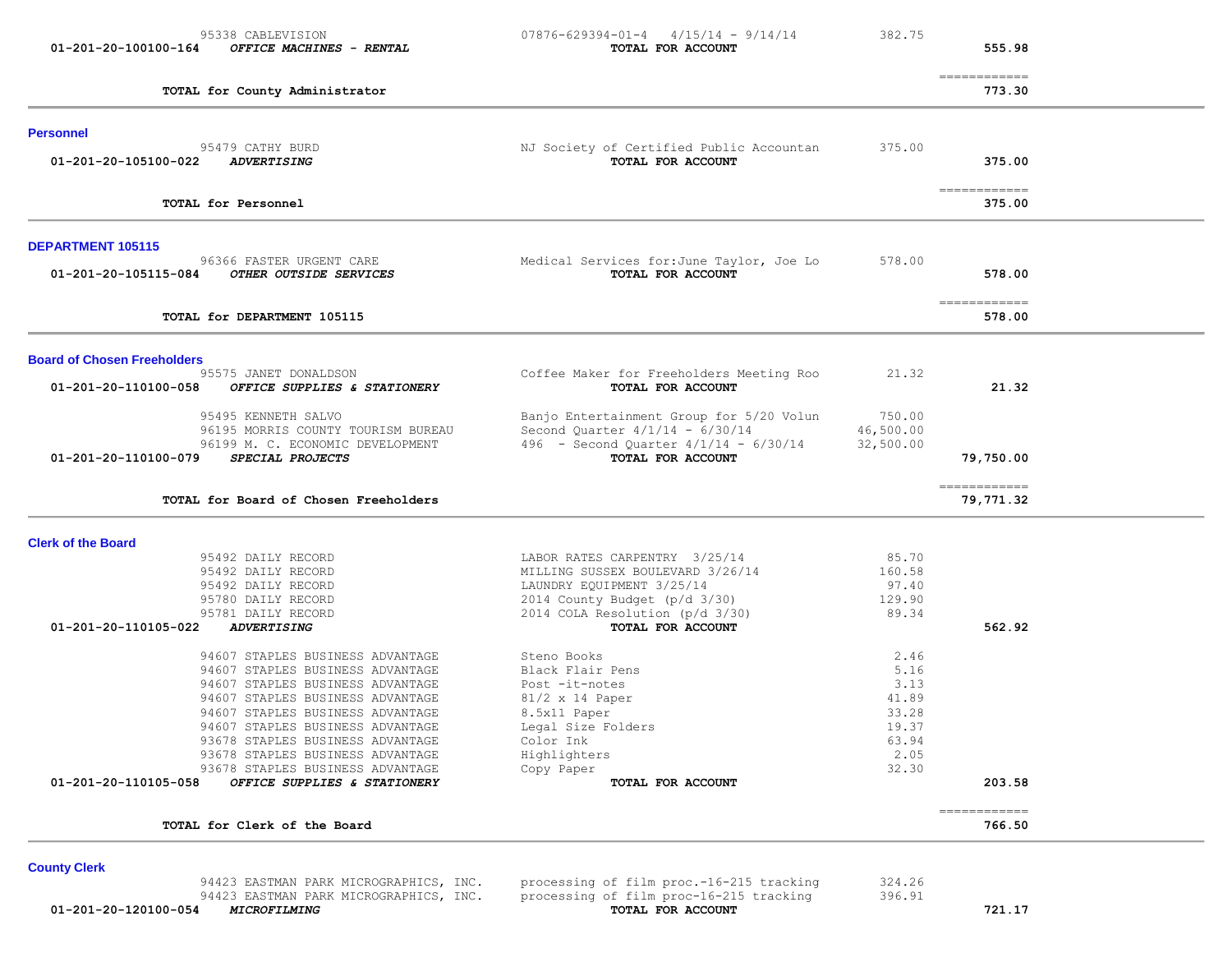| 95996 ANN F. GROSSI<br>01-201-20-120100-058<br>OFFICE SUPPLIES & STATIONERY                  | reimbursement to maryann for frames, Sd<br>TOTAL FOR ACCOUNT                                             | 64.27            | 64.27                                    |
|----------------------------------------------------------------------------------------------|----------------------------------------------------------------------------------------------------------|------------------|------------------------------------------|
| 94630 THE TAB GROUP<br>94630 THE TAB GROUP<br>OTHER GENERAL EXPENSES<br>01-201-20-120100-059 | retrieval 2/24/14 delivery and pick up c<br>retrieval 3/3/14 delivery and storage<br>TOTAL FOR ACCOUNT   | 61.76<br>40.95   | 102.71                                   |
| 95212 INSTANT PRINTING INC<br>95213 INSTANT PRINTING INC<br>01-201-20-120100-069<br>PRINTING | certificate of notary puplic for office<br>front covers/score inside page color 2 s<br>TOTAL FOR ACCOUNT | 675.00<br>790.00 | 1,465.00                                 |
| 95996 ANN F. GROSSI<br>01-201-20-120100-185<br><i>FOOD</i>                                   | petty cash reimbursement for cakes and m<br>TOTAL FOR ACCOUNT                                            | 93.34            | 93.34                                    |
| TOTAL for County Clerk                                                                       |                                                                                                          |                  | ============<br>2,446.49                 |
| <b>Superintendent of Elections</b>                                                           |                                                                                                          |                  |                                          |
| 94302 WIDMER TIME RECORDER CO. INC.                                                          | Part Charge for Time Stamp Serial #: 191                                                                 | 200.00           |                                          |
| 92128 WIDMER TIME RECORDER CO. INC.                                                          | Engraved Upper Die Plates w/2 Line                                                                       | 125.61           |                                          |
| 92128 WIDMER TIME RECORDER CO. INC.<br>01-201-20-121105-057<br>NATIONAL VOTER REGISTRATION   | Installation Fee<br>TOTAL FOR ACCOUNT                                                                    | 179.00           | 504.61                                   |
|                                                                                              |                                                                                                          |                  |                                          |
| 94789 CCG MARKETING SOLUTIONS                                                                | Long Hill Township Special School Electi                                                                 | 631.99           |                                          |
| 95220 CCG MARKETING SOLUTIONS                                                                | Long Hill Township Special School Electi                                                                 | 425.00           |                                          |
| 95638 DAILY RECORD                                                                           | Annual School Board Election Voter Regis                                                                 | 63.96            |                                          |
| 95638 DAILY RECORD                                                                           | Affidavit of Publication Charge                                                                          | 35.00            |                                          |
| 01-201-20-121105-076<br>SCHOOL BOARD ELECTIONS                                               | TOTAL FOR ACCOUNT                                                                                        |                  | 1,155.95                                 |
| TOTAL for Superintendent of Elections                                                        |                                                                                                          |                  | -------------<br>1,660.56                |
| <b>County Elections (Cty Clerk)</b>                                                          |                                                                                                          |                  |                                          |
| 94850 DOMINION VOTING SYSTEMS INC                                                            | annual WinEDs license fee 3/1/14 to 2/28                                                                 | 21,994.88        |                                          |
| 01-201-20-121110-259<br><i>EQUIPMENT RENTAL</i>                                              | TOTAL FOR ACCOUNT                                                                                        |                  | 21,994.88                                |
| TOTAL for County Elections (Cty Clerk)                                                       |                                                                                                          |                  | $=$ = = = = = = = = = = = =<br>21,994.88 |
| <b>County Treasurer</b>                                                                      |                                                                                                          |                  |                                          |
| 94929 ACCOUNTEMPS                                                                            | Treasury Temp. Andrew Hack for w/e 1/24/                                                                 | 1,118.60         |                                          |
| 94929 ACCOUNTEMPS                                                                            | Treasury Temp. Andrew Hack for w/e 1/31/                                                                 | 1,398.25         |                                          |
|                                                                                              | Treasury Temp. Andrew Hack for w/e 1/31                                                                  | 75.00            |                                          |
| 94929 ACCOUNTEMPS                                                                            |                                                                                                          |                  |                                          |
| 94929 ACCOUNTEMPS                                                                            | Treasury Temp. Andrew Hack for w/e 2/7/2                                                                 | 1,118.60         |                                          |
| 94929 ACCOUNTEMPS                                                                            | Treasury Temp. Andrew Hack for w/e 2/14/                                                                 | 908.86           |                                          |
| 94929 ACCOUNTEMPS                                                                            | Treasury Temp. Andrew Hack for w/e 2/21/                                                                 | 1,118.60         |                                          |
| 01-201-20-130100-016<br>OUTSIDE SALARIES & WAGES                                             | TOTAL FOR ACCOUNT                                                                                        |                  | 5,737.91                                 |
| 94903 FRED PRYOR SEMINARS                                                                    | Payroll Law 2014 Seminar on May 8 at Emb                                                                 | 398.00           |                                          |
| 95629 PROFESSIONAL GOVERNMENT                                                                | Ethics and Internal Controls Seminar on                                                                  | 198.00           |                                          |
| EDUCATION SCHOOLS & TRAINING<br>01-201-20-130100-039                                         | TOTAL FOR ACCOUNT                                                                                        |                  | 596.00                                   |

**Purchasing Division**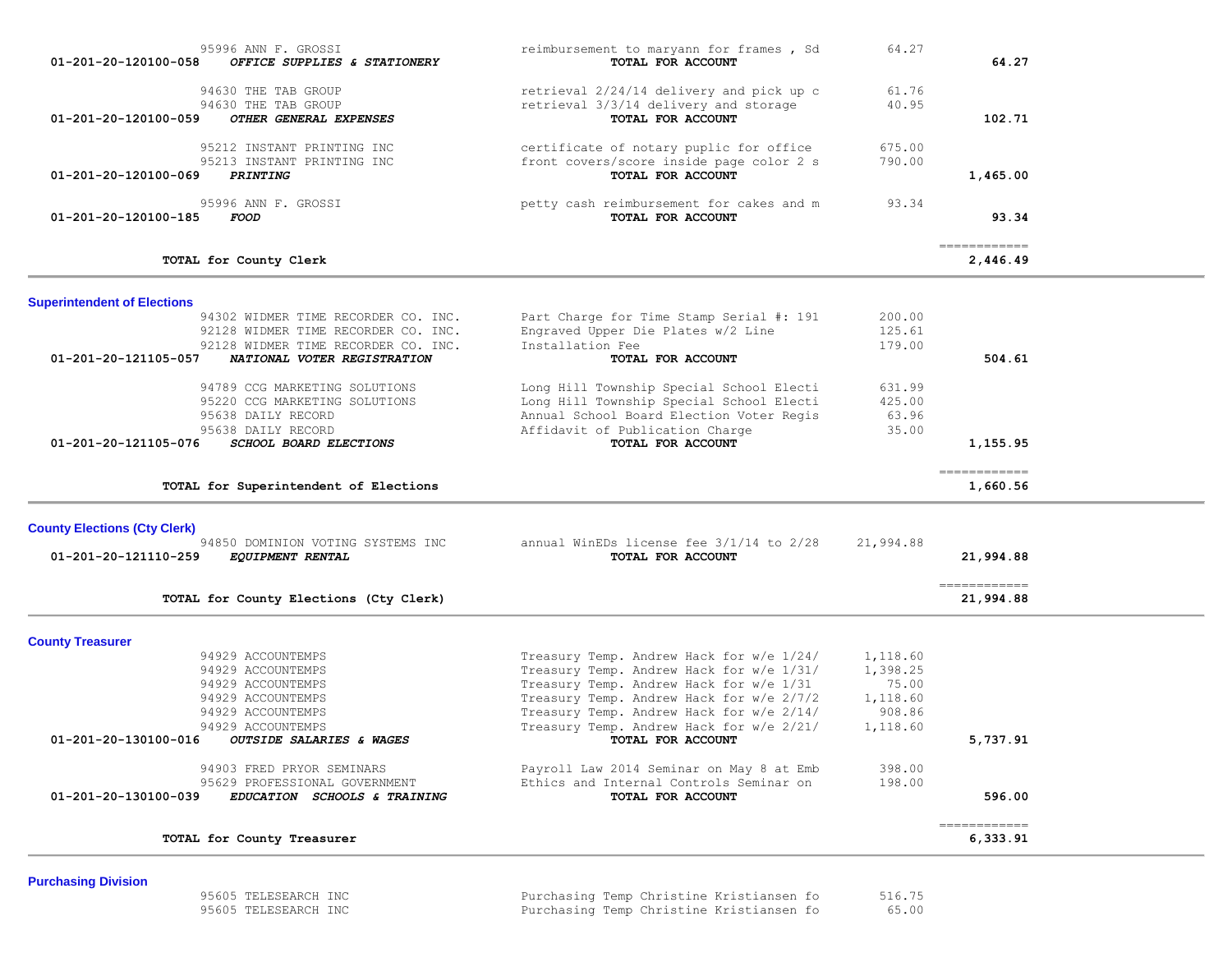| 95605 TELESEARCH INC<br>95605 TELESEARCH INC<br>01-201-20-130105-016<br><b>OUTSIDE SALARIES AND WAGES</b>                                                                                                                                                                                                                                                          | Purchasing Temp Christine Kristiansen fo<br>Purchasing Temp Christine Kristiansen fo<br>TOTAL FOR ACCOUNT                                                                             | 487.50<br>487.50                                                                    | 1,556.75                             |
|--------------------------------------------------------------------------------------------------------------------------------------------------------------------------------------------------------------------------------------------------------------------------------------------------------------------------------------------------------------------|---------------------------------------------------------------------------------------------------------------------------------------------------------------------------------------|-------------------------------------------------------------------------------------|--------------------------------------|
| TOTAL for Purchasing Division                                                                                                                                                                                                                                                                                                                                      |                                                                                                                                                                                       |                                                                                     | -------------<br>1,556.75            |
| <b>Office Services</b><br>95556 DEER PARK<br>95556 DEER PARK<br>01-201-20-130110-058<br>OFFICE SUPPLIES & STATIONERY                                                                                                                                                                                                                                               | Water for Mailroom cooler.<br>Rental of Mailroom water cooler.<br>TOTAL FOR ACCOUNT                                                                                                   | 20.93<br>0.99                                                                       | 21.92                                |
| TOTAL for Office Services                                                                                                                                                                                                                                                                                                                                          |                                                                                                                                                                                       |                                                                                     | $=$ = = = = = = = = = = = =<br>21.92 |
| <b>Information Technology Div</b><br>92550 SHI INTERNATIONAL CORP<br>01-203-20-140100-044<br>(2013) EQUIPMENT SERVICE AGREEMENTS<br>92553 TRITEC OFFICE EQUIPMENT INC                                                                                                                                                                                              | Maintenance contract as per quote<br>TOTAL FOR ACCOUNT<br>Ricoh MP C3002<br>10/01/2013-12/31/2013                                                                                     | 8,400.00<br>20.02                                                                   | 8,400.00                             |
| 01-203-20-140100-164<br>(2013) OFFICE MACHINES - RENTAL                                                                                                                                                                                                                                                                                                            | TOTAL FOR ACCOUNT                                                                                                                                                                     |                                                                                     | 20.02<br>$=$ = = = = = = = = = = = = |
| TOTAL for Information Technology Div                                                                                                                                                                                                                                                                                                                               |                                                                                                                                                                                       |                                                                                     | 8,420.02                             |
| <b>County Counsel</b><br>95607 BARBARULA LAW OFFICES<br>95851 BEVAN, MOSCA, GIUDITTA &<br>95848 DIEGNAN & BROPHY, LLC.<br>95809 LAW OFFICE OF ROBERT J. GREENBAUM<br>95809 LAW OFFICE OF ROBERT J. GREENBAUM<br>95809 LAW OFFICE OF ROBERT J. GREENBAUM<br>95809 LAW OFFICE OF ROBERT J. GREENBAUM<br>95692 O'MULLAN & BRADY P.C.<br>01-201-20-155100-051<br>LEGAL | Mauro Discipline<br>legal services<br>Alexander Dancsak<br>Allard v. Mailman<br>Grunow v. County<br>Linares v. County<br>Smizaski v. Am. Honda<br>legal services<br>TOTAL FOR ACCOUNT | 588.00<br>532.52<br>1,236.00<br>168.00<br>288.00<br>1,644.00<br>408.00<br>19,162.00 | 24,026.52                            |
| 94578 STAPLES BUSINESS ADVANTAGE<br>94580 STAPLES BUSINESS ADVANTAGE<br>94577 W.B. MASON COMPANY INC<br>01-201-20-155100-058<br>OFFICE SUPPLIES & STATIONERY<br>96085 RANDALL W. BUSH<br>01-201-20-155100-082<br>TRAVEL EXPENSE                                                                                                                                    | Toner cartridge - 49A<br>Order - copy paper and stapler<br>Toner cartridge - 51A<br>TOTAL FOR ACCOUNT<br>Expenses for Jan/Feb/Mar 2014<br>TOTAL FOR ACCOUNT                           | 56.32<br>77.19<br>122.53<br>262.95                                                  | 256.04<br>262.95                     |
| TOTAL for County Counsel                                                                                                                                                                                                                                                                                                                                           |                                                                                                                                                                                       |                                                                                     | -------------<br>24,545.51           |
| <b>County Surrogate</b><br>95302 TELESEARCH INC<br>95302 TELESEARCH INC<br>SALARIES & WAGES-FULL TIME<br>01-201-20-160100-011                                                                                                                                                                                                                                      | BRENDA SCOTT w/e 3/16<br>BRENDA SCOTT w/e 3/09<br>TOTAL FOR ACCOUNT                                                                                                                   | 673.40<br>683.02                                                                    | 1,356.42                             |
| 94263 STAPLES BUSINESS ADVANTAGE<br>94263 STAPLES BUSINESS ADVANTAGE<br>94263 STAPLES BUSINESS ADVANTAGE<br>OFFICE SUPPLIES & STATIONERY<br>01-201-20-160100-058                                                                                                                                                                                                   | 1/31/14<br>2/25/14<br>2/21/14<br>TOTAL FOR ACCOUNT                                                                                                                                    | 147.61<br>47.78<br>851.67                                                           | 1,047.06<br>-------------            |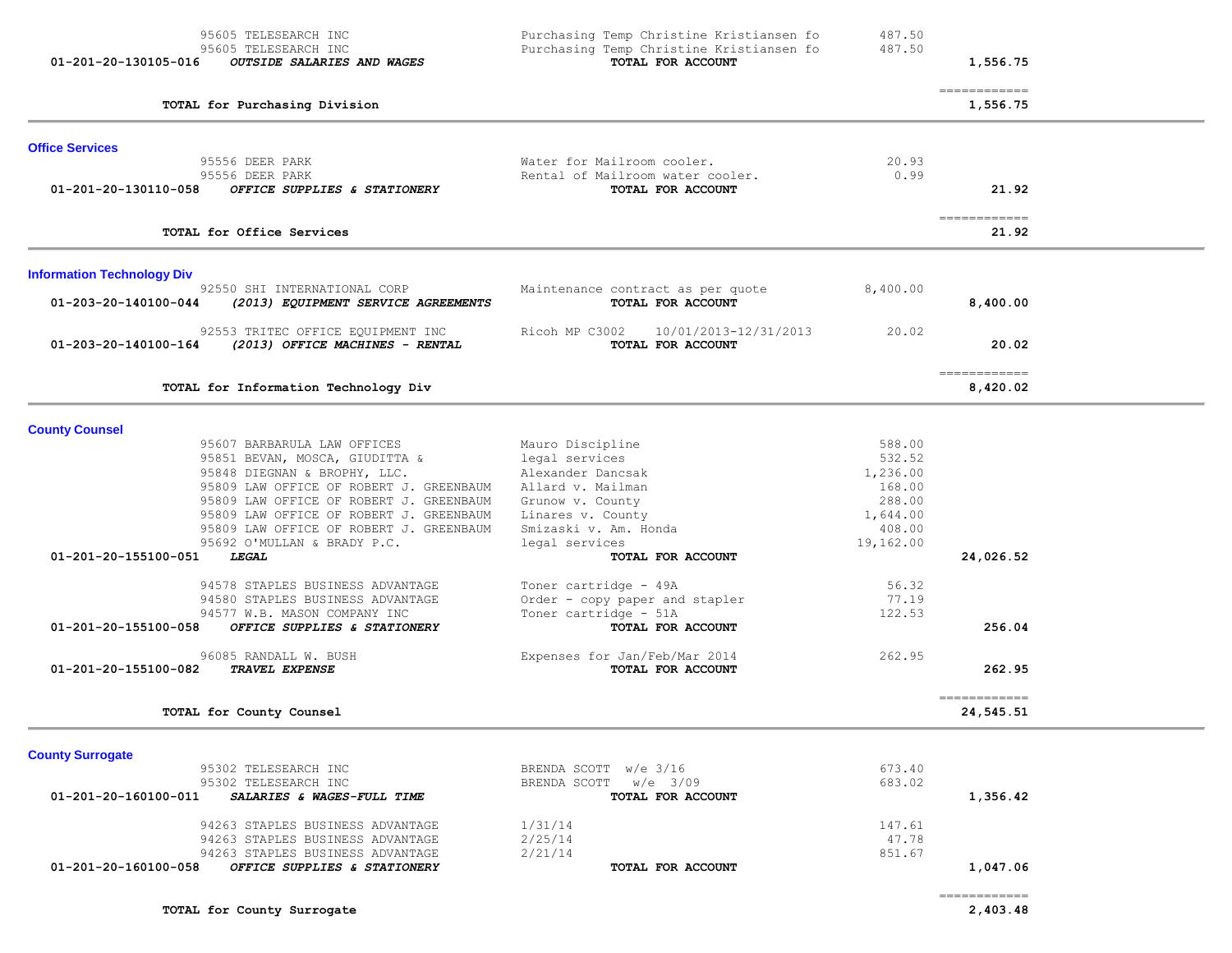| <b>Engineering</b>                                                                                                   |                                                                                              |                    |          |
|----------------------------------------------------------------------------------------------------------------------|----------------------------------------------------------------------------------------------|--------------------|----------|
| 94839 W.B. MASON COMPANY INC<br>95203 W.B. MASON COMPANY INC<br>01-201-20-165100-058<br>OFFICE SUPPLIES & STATIONERY | Office supplies (*see attached list)<br>Office supplies (*See attached)<br>TOTAL FOR ACCOUNT | 1,180.72<br>159.82 | 1,340.54 |
|                                                                                                                      |                                                                                              |                    |          |
| 94837 AT&T MOBILITY                                                                                                  | Sim Card for Surveying EquipmentBilling                                                      | 36.44              |          |
| $01 - 201 - 20 - 165100 - 164$<br>OFFICE MACHINES - RENTAL                                                           | TOTAL FOR ACCOUNT                                                                            |                    | 36.44    |
| 94276 STATION HARDWARE LAWN &                                                                                        | 4 gal. of Anti Freeze 11/04/2013                                                             | 20.00              |          |
| (2013) CHEMICALS & SPRAYS<br>01-203-20-165100-225                                                                    | TOTAL FOR ACCOUNT                                                                            |                    | 20.00    |
|                                                                                                                      |                                                                                              |                    |          |
| TOTAL for Engineering                                                                                                |                                                                                              |                    | 1,396.98 |

# **Planning Board**

|                                | TOTAL for Planning Board                                          |                                                               |        | 306.82 |
|--------------------------------|-------------------------------------------------------------------|---------------------------------------------------------------|--------|--------|
| 01-201-20-180100-095           | 94838 STAPLES BUSINESS ADVANTAGE<br>OTHER ADMINISTRATIVE SUPPLIES | 11 Reams of Colored Paper<br>TOTAL FOR ACCOUNT                | 35.83  | 35.83  |
| 01-201-20-180100-082           | 95166 VIRGINIA MICHELIN<br><b>TRAVEL EXPENSE</b>                  | Parking for the NJAPA Confrence on Janua<br>TOTAL FOR ACCOUNT | 11.00  | 11.00  |
| 01-201-20-180100-058           | 94838 STAPLES BUSINESS ADVANTAGE<br>OFFICE SUPPLIES & STATIONERY  | Dymo Label Maker<br>TOTAL FOR ACCOUNT                         | 94.99  | 94.99  |
| $01 - 201 - 20 - 180100 - 023$ | 95166 VIRGINIA MICHELIN<br>ASSOCIATIONS AND MEMBERSHIPS           | 2014 American Water Resources Assoicatio<br>TOTAL FOR ACCOUNT | 165.00 | 165.00 |

#### **County Weights & Measures**

|                                | 96284 VERIZON WIRELESS                               | L&PS - WEIGHTS & MEASURES               | 225.99   |          |
|--------------------------------|------------------------------------------------------|-----------------------------------------|----------|----------|
| $01 - 201 - 22 - 201100 - 031$ | CELLULAR PHONES/PAGERS                               | TOTAL FOR ACCOUNT                       |          | 225.99   |
| $01 - 201 - 22 - 201100 - 140$ | 96369 NATIONAL FUEL OIL INC.<br><i>GAS PURCHASES</i> | FUEL CHARGES 3/14<br>TOTAL FOR ACCOUNT  | 1,230.09 | 1,230.09 |
|                                | 96279 HESS CORPORATION                               | WEIGHTS & MEASURES (612830/612936)      | 865.32   |          |
| 01-201-22-201100-141           | <b>NATURAL GAS</b>                                   | TOTAL FOR ACCOUNT                       |          | 865.32   |
|                                | 94843 SAYBOLT, LP.                                   | REF#13032/00004855/14 RACEWAY-MORRIS PL | 160.00   |          |
|                                | 95012 B & R UNIFORMS                                 | UNIFORM PANTS<br>$POLY- 1/4$            | 119.85   |          |
|                                | 95012 B & R UNIFORMS                                 | <b>S&amp;H</b>                          | 12.95    |          |
| 01-201-22-201100-258           | <i>EQUIPMENT</i>                                     | TOTAL FOR ACCOUNT                       |          | 292.80   |

# **Liability Insurance**

| 96046 MORRIS COUNTY INSURANCE FUND<br>96046 MORRIS COUNTY INSURANCE FUND | MORRIS COUNTY $-$ 2014 INSURANCE FUND ASS $2.415.064.00$<br>SOCIAL SERVICES - 2014 INSURANCE FUND A<br>9.897.00 |              |
|--------------------------------------------------------------------------|-----------------------------------------------------------------------------------------------------------------|--------------|
| 01-201-23-210100-090<br><i>LIABILITY INSURANCE - OE</i>                  | TOTAL FOR ACCOUNT                                                                                               | 2,424,961.00 |
|                                                                          |                                                                                                                 |              |
|                                                                          |                                                                                                                 |              |
| TOTAL for Liability Insurance                                            |                                                                                                                 | 2,424,961.00 |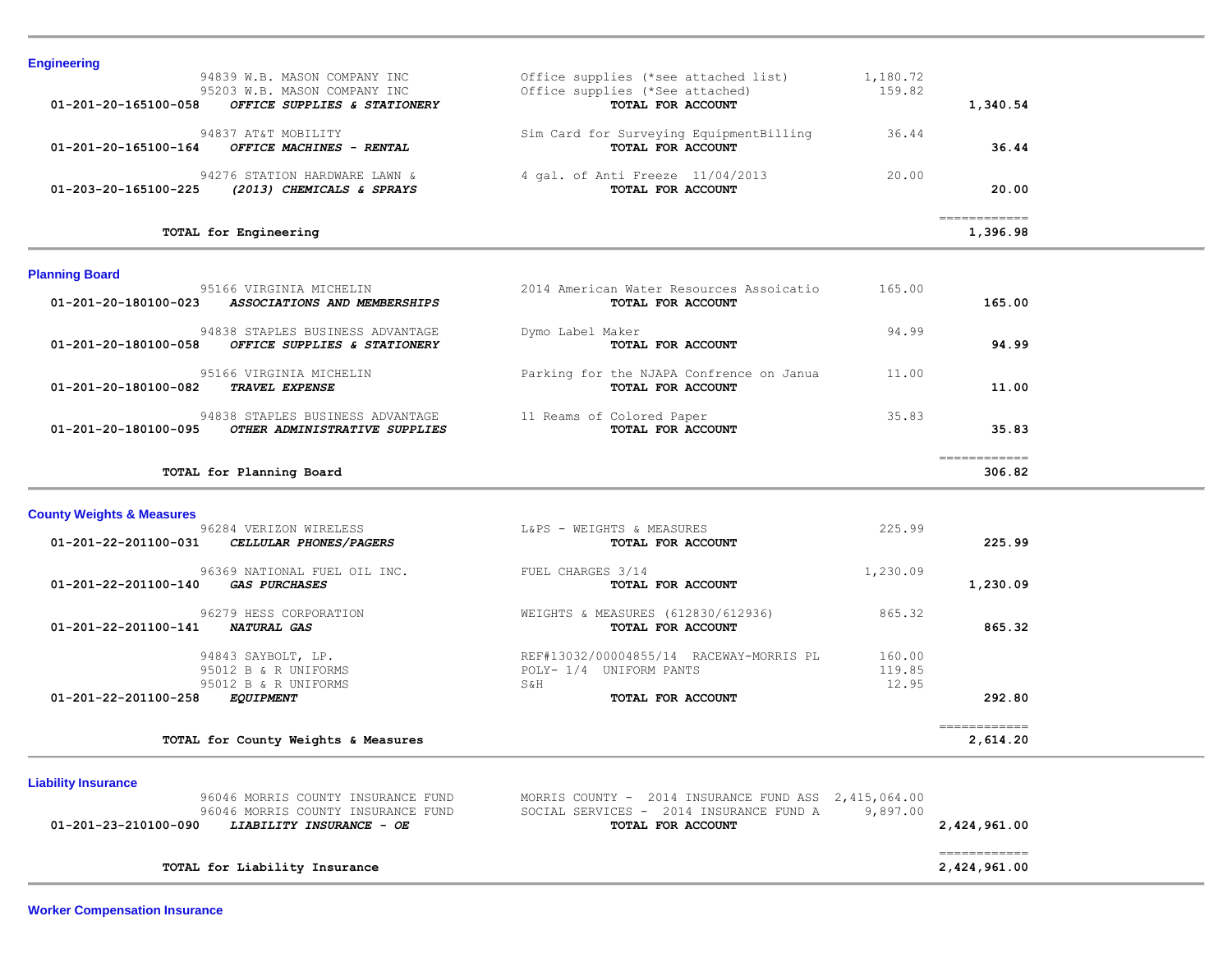| 01-201-23-215100-090                                  | 96047 COUNTY OF MORRIS<br>96047 COUNTY OF MORRIS<br>WORKER COMPENSATION INSURANCE EXPENDITUR                              | MORRIS COUNTY - 2014 WORKERS COMP ASSESS 1,594,652.00<br>SOCIAL SERVICES - 2014 WORKERS COMP ASSE<br>TOTAL FOR ACCOUNT                              | 12,173.00                  | 1,606,825.00                                                                                                                                                                                                                                                                                                                                                                                                                                                                                       |  |
|-------------------------------------------------------|---------------------------------------------------------------------------------------------------------------------------|-----------------------------------------------------------------------------------------------------------------------------------------------------|----------------------------|----------------------------------------------------------------------------------------------------------------------------------------------------------------------------------------------------------------------------------------------------------------------------------------------------------------------------------------------------------------------------------------------------------------------------------------------------------------------------------------------------|--|
|                                                       | TOTAL for Worker Compensation Insurance                                                                                   |                                                                                                                                                     |                            | ============<br>1,606,825.00                                                                                                                                                                                                                                                                                                                                                                                                                                                                       |  |
| <b>Employee Group Insurance</b>                       | 94573 DISCOVERY BENEFITS INC.<br>92132 HORIZON BLUE CROSS BLUE SHIELD                                                     | COBRA 1/2014 Main County and Morris View<br>February 2014 Horizon Dental Main Co an                                                                 | 877.50<br>36,717.30        |                                                                                                                                                                                                                                                                                                                                                                                                                                                                                                    |  |
| 01-201-23-220100-090                                  | EMPLOYEE GROUP INSURANCE EXPENDITURES                                                                                     | TOTAL FOR ACCOUNT                                                                                                                                   |                            | 37,594.80                                                                                                                                                                                                                                                                                                                                                                                                                                                                                          |  |
| 01-203-23-220100-090                                  | 91089 ANNE MARSTON<br>91021 CHARLOTTE GRAHAM<br>94574 DISCOVERY BENEFITS INC.<br>(2013) EMPLOYEE GROUP INSURANCE EXPENDIT | Medicare B July, 2013 to December, 2013<br>Medicare B July, 2013 to December, 2013<br>COBRA 12/2013 Main County and Morris Vie<br>TOTAL FOR ACCOUNT | 629.40<br>629.40<br>867.60 | 2,126.40                                                                                                                                                                                                                                                                                                                                                                                                                                                                                           |  |
|                                                       | TOTAL for Employee Group Insurance                                                                                        |                                                                                                                                                     |                            | 39,721.20                                                                                                                                                                                                                                                                                                                                                                                                                                                                                          |  |
| <b>Unemployment Insurance</b><br>01-201-23-225100-090 | 96238 COUNTY OF MORRIS<br>UNEMPLOYMENT INSURANCE EXPENDITURES                                                             | UNEMPLOYMENT INSURANCE EXPENDITURES TRAN<br>TOTAL FOR ACCOUNT                                                                                       | 815,000.00                 | 815,000.00                                                                                                                                                                                                                                                                                                                                                                                                                                                                                         |  |
|                                                       | TOTAL for Unemployment Insurance                                                                                          |                                                                                                                                                     |                            | -------------<br>815,000.00                                                                                                                                                                                                                                                                                                                                                                                                                                                                        |  |
| <b>Office of Emergency Management</b>                 |                                                                                                                           |                                                                                                                                                     |                            |                                                                                                                                                                                                                                                                                                                                                                                                                                                                                                    |  |
| 01-201-25-252100-031                                  | 96284 VERIZON WIRELESS<br>CELLULAR PHONES/PAGERS                                                                          | L&PS - ADMIN<br>TOTAL FOR ACCOUNT                                                                                                                   | 114.03                     | 114.03                                                                                                                                                                                                                                                                                                                                                                                                                                                                                             |  |
| 01-201-25-252100-058                                  | 94842 STAPLES BUSINESS ADVANTAGE<br>OFFICE SUPPLIES & STATIONERY                                                          | OEM Ord #03112014<br>TOTAL FOR ACCOUNT                                                                                                              | 335.57                     | 335.57                                                                                                                                                                                                                                                                                                                                                                                                                                                                                             |  |
| 01-201-25-252100-059                                  | 96066 ALL COUNTY RENTAL CENTER<br>OTHER GENERAL EXPENSES                                                                  | Propane for Forklift<br>TOTAL FOR ACCOUNT                                                                                                           | 36.00                      | 36.00                                                                                                                                                                                                                                                                                                                                                                                                                                                                                              |  |
| 01-203-25-252100-059                                  | 86154 TONY SANCHEZ LTD<br>(2013) OTHER GENERAL EXPENSES                                                                   | Backup Camera System for Ambulance per A<br>TOTAL FOR ACCOUNT                                                                                       | 743.08                     | 743.08                                                                                                                                                                                                                                                                                                                                                                                                                                                                                             |  |
|                                                       | TOTAL for Office of Emergency Management                                                                                  |                                                                                                                                                     |                            | $\begin{array}{cccccccccc} \multicolumn{2}{c}{} & \multicolumn{2}{c}{} & \multicolumn{2}{c}{} & \multicolumn{2}{c}{} & \multicolumn{2}{c}{} & \multicolumn{2}{c}{} & \multicolumn{2}{c}{} & \multicolumn{2}{c}{} & \multicolumn{2}{c}{} & \multicolumn{2}{c}{} & \multicolumn{2}{c}{} & \multicolumn{2}{c}{} & \multicolumn{2}{c}{} & \multicolumn{2}{c}{} & \multicolumn{2}{c}{} & \multicolumn{2}{c}{} & \multicolumn{2}{c}{} & \multicolumn{2}{c}{} & \multicolumn{2}{c}{} & \mult$<br>1,228.68 |  |
| <b>Communications Center</b>                          |                                                                                                                           |                                                                                                                                                     |                            |                                                                                                                                                                                                                                                                                                                                                                                                                                                                                                    |  |
| 01-201-25-252105-070                                  | 91843 DAILY RECORD<br>PUBLICATION & SUBSCRIPTIONS                                                                         | Newspaper employment ad<br>TOTAL FOR ACCOUNT                                                                                                        | 985.88                     | 985.88                                                                                                                                                                                                                                                                                                                                                                                                                                                                                             |  |
| 01-201-25-252105-078                                  | 94767 GUARDIAN TRACKING LLC<br>SOFTWARE MAINTENANCE                                                                       | 3/1/14, Annual subscription for internet<br>TOTAL FOR ACCOUNT                                                                                       | 2,174.00                   | 2,174.00                                                                                                                                                                                                                                                                                                                                                                                                                                                                                           |  |
| 01-201-25-252105-117                                  | 94771 VOIANCE LANGUAGE SERVICES, LLC<br><b>INTERPRETOR FEES</b>                                                           | 2/28/14, Interpretor services for Februa<br>TOTAL FOR ACCOUNT                                                                                       | 251.46                     | 251.46                                                                                                                                                                                                                                                                                                                                                                                                                                                                                             |  |
| 01-201-25-252105-131                                  | 95443 AMERICAN TOWER CORPORATION<br>COUNTY WIDE RADIO SYSTEM                                                              | Tower rental April 2014, Green Pond Road<br>TOTAL FOR ACCOUNT                                                                                       | 1,836.00                   | 1,836.00                                                                                                                                                                                                                                                                                                                                                                                                                                                                                           |  |
|                                                       | 95595 JERSEY CENTRAL POWER & LIGHT<br>95595 JERSEY CENTRAL POWER & LIGHT<br>95595 JERSEY CENTRAL POWER & LIGHT            | 100 078 774 427, 3/26/14, Ross Dr Boonto<br>100 082 995 745, 3/28/14, County Annex C<br>100 078 770 714, 3/28/14, Conklin Rd Fla                    | 540.40<br>3.58<br>433.62   |                                                                                                                                                                                                                                                                                                                                                                                                                                                                                                    |  |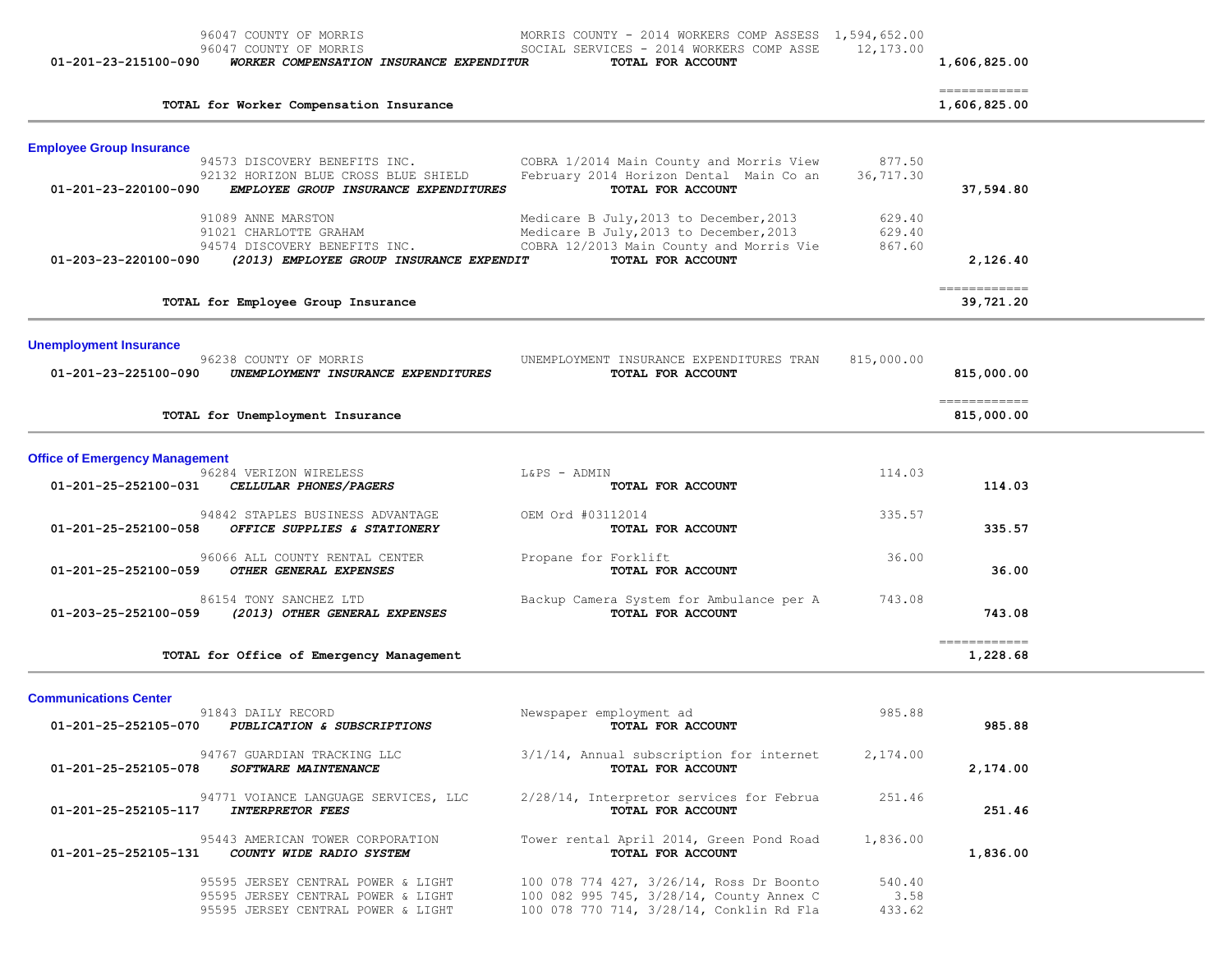| 01-201-25-252105-137<br>ELECTRICITY                                                              | TOTAL FOR ACCOUNT                                                                    |                 | 977.60                    |  |
|--------------------------------------------------------------------------------------------------|--------------------------------------------------------------------------------------|-----------------|---------------------------|--|
| 95450 FFI PROFESSIONAL SAFETY SERVICES<br>01-203-25-252105-202<br>(2013) UNIFORM AND ACCESSORIES | 10/3/13, 10 48098 rain shell, 10 48057 r<br>TOTAL FOR ACCOUNT                        | 2,039.60        | 2,039.60                  |  |
| TOTAL for Communications Center                                                                  |                                                                                      |                 | -------------<br>8,264.54 |  |
| <b>County Medical Examiner Office</b>                                                            |                                                                                      |                 |                           |  |
| 94584 STAPLES BUSINESS ADVANTAGE                                                                 | 3/7/14, AC#1032179, Cust #1054187, Power                                             | 1,429.56        |                           |  |
| 94515 STAPLES BUSINESS ADVANTAGE<br>01-201-25-254100-058<br>OFFICE SUPPLIES & STATIONERY         | 3/6/14, AC#1032179, Cust#NYC1054187<br>TOTAL FOR ACCOUNT                             | 45.75           | 1,475.31                  |  |
| TOTAL for County Medical Examiner Office                                                         |                                                                                      |                 | -------------<br>1,475.31 |  |
| <b>County Sheriff's Department</b>                                                               |                                                                                      |                 |                           |  |
| 96390 STEVEN POST<br>01-201-25-270100-039<br>EDUCATION SCHOOLS & TRAINING                        | Centenary College Fall Tuition & Book "I<br>TOTAL FOR ACCOUNT                        | 2,143.50        | 2,143.50                  |  |
| 93832 SIRCHIE FINGER PRINT LAB INC.                                                              | Primer Residue Collection Kit for SEM, S                                             | 315.00          |                           |  |
| 93832 SIRCHIE FINGER PRINT LAB INC.                                                              | Silk Black "Hi-Fi" Powder, 16oz, SKU#BPP                                             | 31.95           |                           |  |
| 93832 SIRCHIE FINGER PRINT LAB INC.<br>93832 SIRCHIE FINGER PRINT LAB INC.                       | Black 1 1/2 x 2" Hinge lifter, 24ea, 130<br>Transparent 1 1/2" x 2" Hinge lifter, 24 | 46.50<br>232.50 |                           |  |
| 93832 SIRCHIE FINGER PRINT LAB INC.                                                              | OMEGA-PRINT Cyanoacrylate Fuming Compoun                                             | 29.76           |                           |  |
| 93832 SIRCHIE FINGER PRINT LAB INC.                                                              | Particulate Pre-Filter (ACFPRE), 12 pk,                                              | 465.00          |                           |  |
| 93832 SIRCHIE FINGER PRINT LAB INC.                                                              | Box Sealing Evidence Tape/BLACK on YELLO                                             | 29.00           |                           |  |
| 93832 SIRCHIE FINGER PRINT LAB INC.                                                              | Sterile Water, 3ml Vail, set of 100, SKU                                             | 104.85          |                           |  |
| 93832 SIRCHIE FINGER PRINT LAB INC.<br>01-201-25-270100-047<br>IDENTIFICATION EQUIP&SUPPLIES     | Repulpable Evidence Tape, SKU#RET001<br>TOTAL FOR ACCOUNT                            | 59.95           | 1,314.51                  |  |
| 94484 STAPLES BUSINESS ADVANTAGE                                                                 | Office Supplies for CIS/K. Rogers, Inv d                                             | 98.14           |                           |  |
| 94484 STAPLES BUSINESS ADVANTAGE                                                                 | Office Supplies for K-9/D. Bonfanti, Inv                                             | 257.63          |                           |  |
| 94484 STAPLES BUSINESS ADVANTAGE                                                                 | Office Supplies for Admin/K. Lehman, Inv                                             | 46.53           |                           |  |
| 93833 GALLS, LLC                                                                                 | Galls Deluxe Soft-Sided Seat Organizer I                                             | 85.98           |                           |  |
| 01-201-25-270100-058<br>OFFICE SUPPLIES & STATIONERY                                             | TOTAL FOR ACCOUNT                                                                    |                 | 488.28                    |  |
| 94557 SHERIFF EDWARD V. ROCHFORD                                                                 | Frames for SERT Certificates                                                         | 105.00          |                           |  |
| 94557 SHERIFF EDWARD V. ROCHFORD                                                                 | Renew Notary for Pamela MendelCk# 1072 T                                             | 25.00           |                           |  |
| 01-201-25-270100-059<br>OTHER GENERAL EXPENSES                                                   | TOTAL FOR ACCOUNT                                                                    |                 | 130.00                    |  |
| 94485 STAPLES BUSINESS ADVANTAGE                                                                 | Office Supplies for Admin/K. Lehman, Inv                                             | 610.04          |                           |  |
| 94485 STAPLES BUSINESS ADVANTAGE                                                                 | Office Supplies for Admin/K. Lehman, Inv                                             | 181.55          |                           |  |
| 94485 STAPLES BUSINESS ADVANTAGE<br>01-201-25-270100-064                                         | Office Supplies for Admin/K. Lehman, Inv                                             | 36.38           |                           |  |
| PHOTOGRAPHIC SUPPIES                                                                             | TOTAL FOR ACCOUNT                                                                    |                 | 827.97                    |  |
| 94554 LEXISNEXIS RISK DATA                                                                       | Billing: 2/01/14-2/28/14, Inv dtd 2/28/                                              | 155.00          |                           |  |
| 01-201-25-270100-078<br>SOFTWARE MAINTENANCE                                                     | TOTAL FOR ACCOUNT                                                                    |                 | 155.00                    |  |
| 94560 SHERIFF EDWARD V. ROCHFORD                                                                 | E. Barnes - Tolls NY to Virginia                                                     | 13.00           |                           |  |
| 94560 SHERIFF EDWARD V. ROCHFORD                                                                 | C. Brooks - Tolls Mt. Olive to Staten Is                                             | 15.90           |                           |  |
| 94560 SHERIFF EDWARD V. ROCHFORD<br>94560 SHERIFF EDWARD V. ROCHFORD                             | N. Leo - Swearing In for Recruits<br>E.Barnes - Tolls Queens NY                      | 48.96<br>15.45  |                           |  |
| 94560 SHERIFF EDWARD V. ROCHFORD                                                                 | S. Weiler - Tolls NJSP Hamilton Tolls                                                | 8.80            |                           |  |
| 01-201-25-270100-082<br>TRAVEL EXPENSE                                                           | TOTAL FOR ACCOUNT                                                                    |                 | 102.11                    |  |
| 93562 U.S. SECURITY ASSOCIATES, INC.                                                             | 573-1067-000 GUARDS - $1/2/14-1/9/14$ , In                                           | 1,906.24        |                           |  |
| 93562 U.S. SECURITY ASSOCIATES, INC.                                                             | GUARDS - 1/10/14-1/16/14, Inv dtd 1/16/1                                             | 2,382.80        |                           |  |
| 93562 U.S. SECURITY ASSOCIATES, INC.                                                             | GUARDS - 1/17/14-1/23/14, Inv dtd 1/23/1                                             | 1,429.68        |                           |  |
| 93562 U.S. SECURITY ASSOCIATES, INC.                                                             | GUARDS - $1/24/14-1/30/14$ , Inv dtd $1/30/1$                                        | 2,382.80        |                           |  |
| 01-201-25-270100-084<br>OTHER OUTSIDE SERVICES                                                   | TOTAL FOR ACCOUNT                                                                    |                 | 8,101.52                  |  |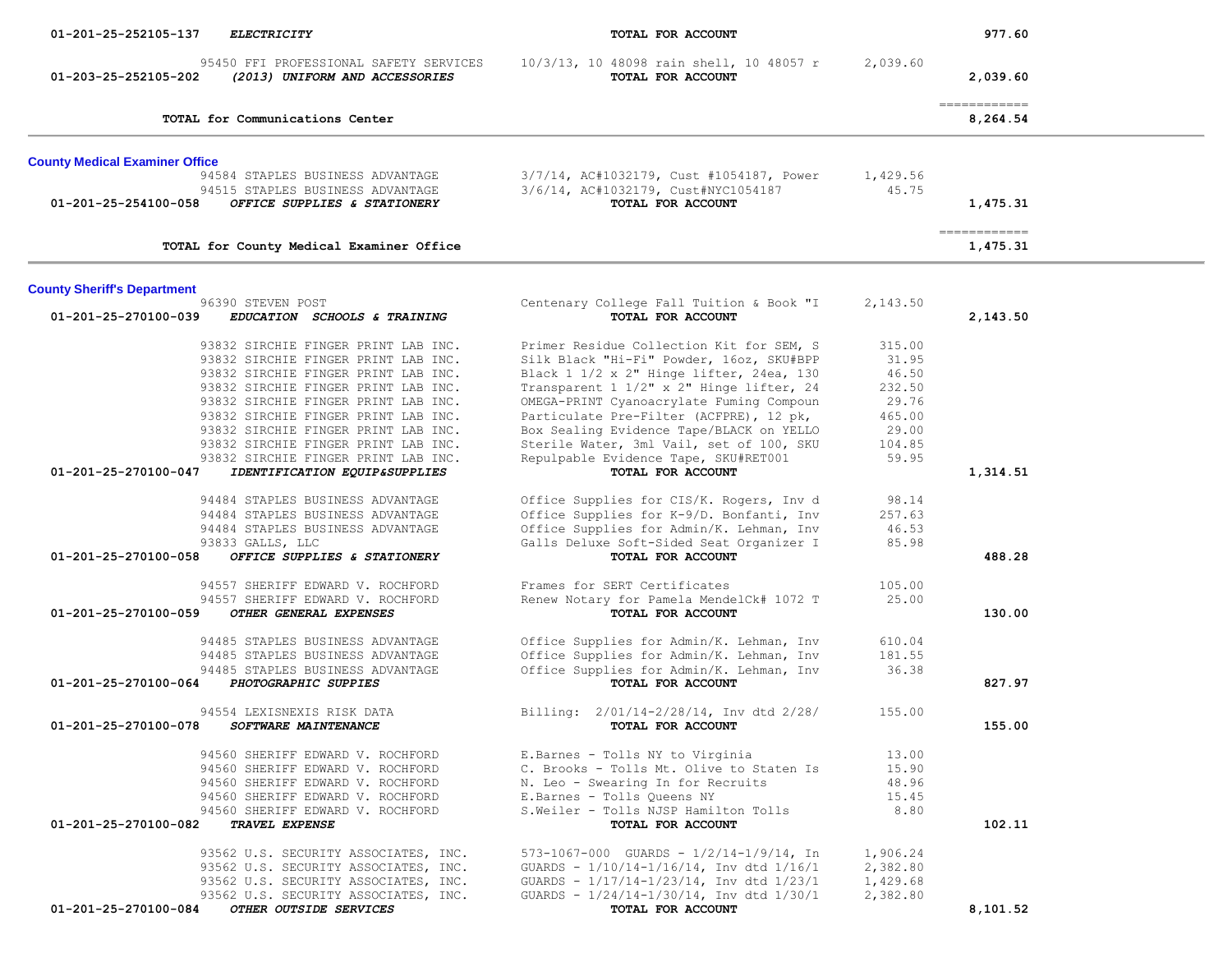| <b>County Prosecutor's Office</b>                                                      |                                                                                                 |                 |           |
|----------------------------------------------------------------------------------------|-------------------------------------------------------------------------------------------------|-----------------|-----------|
| 94396 COUNTY NARCOTICS COMMANDERS<br>01-201-25-275100-023 ASSOCIATIONS AND MEMBERSHIPS | 2014 Annual Dues** Captain Daniel DeGroo<br>TOTAL FOR ACCOUNT                                   | 400.00          | 400.00    |
| 93722 VERIZON WIRELESS<br>01-201-25-275100-031<br>CELLULAR PHONES/PAGERS               | Account #982471570-00001 Jan 13 - Feb<br>TOTAL FOR ACCOUNT                                      | 841.66          | 841.66    |
| 01-201-25-275100-037<br>DATA PROCESSING SUPPLIES                                       | 93749 ELECTRO BATTERY SYSTEM INC. 12V 9Ah T2 (.25" terminal) ** Attention:<br>TOTAL FOR ACCOUNT | 1,153.60        | 1,153.60  |
| 93757 WEST PAYMENT CENTER<br>01-201-25-275100-050<br><b>LAW BOOKS</b>                  | Jan.2014 Online West Law Charges (Appell<br>TOTAL FOR ACCOUNT                                   | 1,596.09        | 1,596.09  |
| 94399 STAPLES BUSINESS ADVANTAGE                                                       | Account #NYC1054187 -Legal Letter Trays                                                         | 47.12           |           |
| 94399 STAPLES BUSINESS ADVANTAGE<br>94399 STAPLES BUSINESS ADVANTAGE                   | Account #NYC 1054187-chair mats, cups, sta<br>Account#NYC1054187-business card pouches          | 488.58<br>23.34 |           |
| 01-201-25-275100-058<br>OFFICE SUPPLIES & STATIONERY                                   | TOTAL FOR ACCOUNT                                                                               |                 | 559.04    |
| 93711 SHI INTERNATIONAL CORP                                                           | Jan.17-Feb.28,2014 Maintenance and Suppo                                                        | 6,666.67        |           |
| 93023 CELLEBRITE USA INC.                                                              | Ouote # 0-25405-P-**Software upgrade and                                                        | 3,998.31        |           |
| 93023 CELLEBRITE USA INC.<br>01-201-25-275100-078<br>SOFTWARE MAINTENANCE              | Quote #Q-25416-K Physical USB Dongle & S<br>TOTAL FOR ACCOUNT                                   | 2,525.00        | 13,189.98 |
| 95009 SAMANTHA DENEGRI                                                                 | Juvenile Meeting in Trenton-3/7/14-116 m                                                        | 40.60           |           |
| 01-201-25-275100-082<br><b>TRAVEL EXPENSE</b>                                          | TOTAL FOR ACCOUNT                                                                               |                 | 40.60     |
| 92381 VERIZON                                                                          | Account #973 285-4391 669 50Y (1/14/14                                                          | 252.25          |           |
| 94761 CABLEVISION                                                                      | Account #07876-629490-01-0 03/08/14-04/                                                         | 136.91          |           |
| 94761 CABLEVISION<br>01-201-25-275100-118<br><b>INVESTIGATION EXPENSE</b>              | Account#07876-629289-01-7 03/08/14-04/0<br>TOTAL FOR ACCOUNT                                    | 89.08           | 478.24    |
| 95423 MICHAEL CERULLO                                                                  | State v Culotta, E. (Case #2014-00114) M                                                        | 384.00          |           |
| 01-201-25-275100-126<br>COURT EXPENSES-EXTRADITION                                     | TOTAL FOR ACCOUNT                                                                               |                 | 384.00    |
| 92381 VERIZON                                                                          | (12/14/13)<br>Account#973 285-4391 669 50Y                                                      | 251.51          |           |
| 01-203-25-275100-118<br>(2013) INVESTIGATION EXPENSE                                   | TOTAL FOR ACCOUNT                                                                               |                 | 251.51    |

============

**TOTAL for County Sheriff's Department 19,506.35**

| UI-ZU3-Z3-Z/UIUU-U04 | <i>LZVIS) PROTOGRAPRIC SUPPIES</i>                      | TUTAL FOR ACCOUNT                                     | 109.00           |
|----------------------|---------------------------------------------------------|-------------------------------------------------------|------------------|
| 01-203-25-270100-258 | 93527 WALTER CURTIS CO., LLC<br><i>(2013) EOUIPMENT</i> | Custom Badges - Inv dtd 12/15/13<br>TOTAL FOR ACCOUNT | 250.00<br>250.00 |
|                      |                                                         |                                                       |                  |

93834 VERIZON WIRELESS

|  | 89686 UNIQUE PHOTO INC |  |
|--|------------------------|--|
|  | 89686 UNIOUE PHOTO INC |  |

| 94556 VERIZON WIRELESS                                | 482559481-00001 Billing Period: 2/2/14   | 1,443.54 |          |
|-------------------------------------------------------|------------------------------------------|----------|----------|
| 94558 VERIZON WIRELESS                                | 442002049-00001 Billing Period: 1/24/14  | 1,110.09 |          |
| 01-201-25-270100-161<br>COMMUNICATIONS EQUIPMENT      | TOTAL FOR ACCOUNT                        |          | 4,255.37 |
| 94507 COMMUNICATIONS SERVICE                          | Vehicle #5-50: Replace Sirsn Speaker & B | 376.84   |          |
| 94507 COMMUNICATIONS SERVICE                          | Vehicle #12-17: PDS SUV, Replace Lightba | 95.00    |          |
| 94507 COMMUNICATIONS SERVICE                          | Vehicle #8-38-K9: Replace Siren Speaker  | 359.56   |          |
| 94507 COMMUNICATIONS SERVICE                          | Vehicle #3-82-PSD Crown Vic: Replace Si  | 359.56   |          |
| 94507 COMMUNICATIONS SERVICE                          | Vehicle #4-31-CIS, Repair wiring to PC & | 243.13   |          |
| 01-201-25-270100-262<br>MACHINERY REPAIRS & PARTS     | TOTAL FOR ACCOUNT                        |          | 1,434.09 |
| 93835 STATE TOXICOLOGY LABORATORY                     | Cases#: 13L014058-12/27/13, 13L014059-12 | 135.00   |          |
| 01-203-25-270100-059<br>(2013) OTHER GENERAL EXPENSES | TOTAL FOR ACCOUNT                        |          | 135.00   |
| 89686 UNIOUE PHOTO INC                                | #117-3319 Kodak Flexicolor Replenisher   | 60.00    |          |
| 89686 UNIOUE PHOTO INC                                | #874-0110 Kodak Flexicolor Replenisher C | 109.00   |          |
| 01-203-25-270100-064<br>(2013) PHOTOGRAPHIC SUPPIES   | TOTAL FOR ACCOUNT                        |          | 169.00   |

| 4,255    | TOTAL FOR ACCOUNT                       |                 |
|----------|-----------------------------------------|-----------------|
| 1,110.09 | 442002049-00001 Billing Period: 1/24/14 |                 |
| 1,443.54 | 482559481-00001 Billing Period: 2/2/14  |                 |
| 1,701.74 | $1/2/14-2/1/14$ , Inv dtd               | 482559481-00001 |
|          |                                         |                 |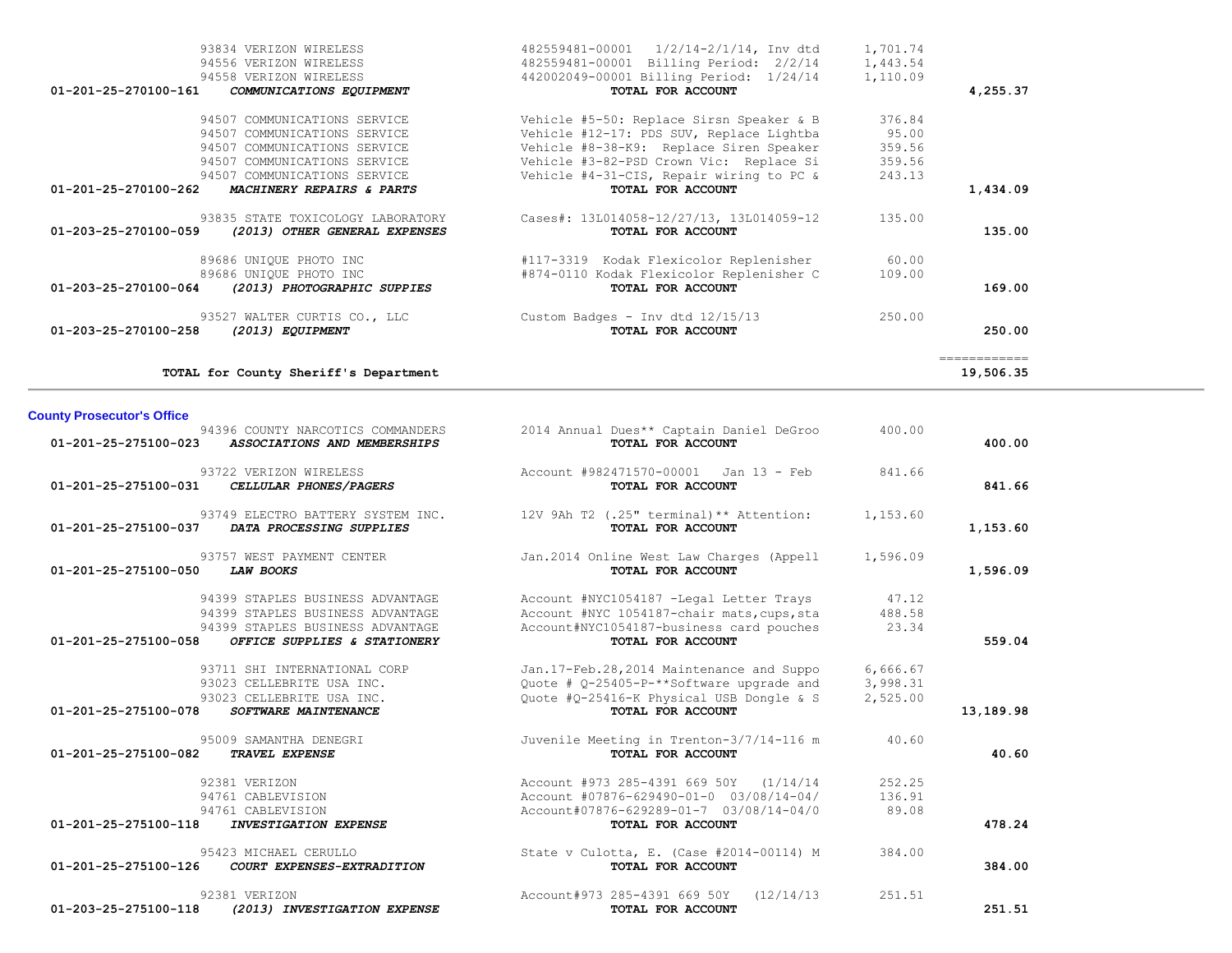| <b>County Jail</b>           |                                                                          |                                                                                                                                                                                                                                                     |          |           |
|------------------------------|--------------------------------------------------------------------------|-----------------------------------------------------------------------------------------------------------------------------------------------------------------------------------------------------------------------------------------------------|----------|-----------|
|                              |                                                                          | 94505 FIRE PROTECTION PUBLICATIONS FIRE SAFETY BOOKS DATED 2.26.14<br><b>01-201-25-280100-028</b> BOOKS & PERIODICALS <b>FIRE SAFETY BOOKS DATED 2.26.14</b>                                                                                        |          | 185.40    |
|                              |                                                                          |                                                                                                                                                                                                                                                     |          |           |
|                              |                                                                          |                                                                                                                                                                                                                                                     |          |           |
|                              |                                                                          |                                                                                                                                                                                                                                                     |          |           |
|                              |                                                                          |                                                                                                                                                                                                                                                     |          |           |
|                              |                                                                          |                                                                                                                                                                                                                                                     |          |           |
|                              |                                                                          |                                                                                                                                                                                                                                                     |          |           |
|                              |                                                                          |                                                                                                                                                                                                                                                     |          |           |
|                              |                                                                          |                                                                                                                                                                                                                                                     |          |           |
|                              |                                                                          |                                                                                                                                                                                                                                                     |          |           |
|                              |                                                                          |                                                                                                                                                                                                                                                     |          |           |
|                              |                                                                          |                                                                                                                                                                                                                                                     |          |           |
|                              |                                                                          |                                                                                                                                                                                                                                                     |          |           |
|                              |                                                                          | 95201 ROBERT HORVOT BEINBURSEMENT FUR MEAL ON 2.11.14<br>95201 ROBERT HORVOT REIMBURSEMENT FOR MEAL ON 2.12.14<br><b>01-201-25-280100-039 <i>EDUCATION SCHOOLS &amp; TRAINING</i></b> TOTAL FOR ACCOUNT                                             |          | 1,424.90  |
|                              |                                                                          |                                                                                                                                                                                                                                                     |          |           |
|                              |                                                                          |                                                                                                                                                                                                                                                     |          |           |
|                              |                                                                          |                                                                                                                                                                                                                                                     |          |           |
|                              |                                                                          |                                                                                                                                                                                                                                                     |          |           |
|                              |                                                                          |                                                                                                                                                                                                                                                     |          |           |
|                              |                                                                          |                                                                                                                                                                                                                                                     |          |           |
|                              |                                                                          | 95201 ROBERT HORVOT<br><b>EDUCATION SCHOOLS &amp; TRAINING</b><br>94154 STAPLES BUSINESS ADVANTAGE<br>94154 STAPLES BUSINESS ADVANTAGE<br>94154 STAPLES BUSINESS ADVANTAGE<br>94154 STAPLES BUSINESS ADVANTAGE<br>94502 GRAINGER BUSINESS ADVANTAGE |          | 464.80    |
|                              |                                                                          |                                                                                                                                                                                                                                                     |          |           |
|                              |                                                                          |                                                                                                                                                                                                                                                     |          | 179.07    |
|                              |                                                                          | 93479 T J'S SPORTWIDE TROPHY<br>94494 ACME FIRE DOOR TESTING CORP.<br><b>01-201-25-280100-084 OTHER OUTSIDE SERVICES EXAMPLE SERVICE</b> ON FIRE DOORS DATED 3.3.14<br><b>01-201-25-280100-084 OTHER OUTSIDE SERVICES</b>                           |          |           |
|                              |                                                                          |                                                                                                                                                                                                                                                     |          |           |
|                              |                                                                          |                                                                                                                                                                                                                                                     |          | 1,498.00  |
|                              | 94489 CY DRAKE LOCKSMITHS, INC.<br>3 SECURITY EQUIPMENT CONTROL TOTAL IS | 3.4.14<br>TOTAL FOR ACCOUNT 22.00                                                                                                                                                                                                                   |          |           |
|                              | 01-201-25-280100-128 SECURITY EQUIPMENT                                  |                                                                                                                                                                                                                                                     |          | 22.00     |
|                              |                                                                          | 94496 ATLANTIC HEALTH SYSTEM MEDICAL CARE FOR C.BOLITHO DATED 2.20.14 245.05                                                                                                                                                                        |          |           |
|                              |                                                                          | 94498 CONTRACT PHARMACY SERVICES INC INMATE MEDICATION FOR FEB.2014 DATED 2.2 23,828.95                                                                                                                                                             |          |           |
|                              | 95158 DONNA GRUBLE                                                       | REIMBURSEMENT FOR MEDICAL SUPPLIES 29.92                                                                                                                                                                                                            |          |           |
| 01-201-25-280100-189 MEDICAL |                                                                          |                                                                                                                                                                                                                                                     |          | 24,103.92 |
|                              |                                                                          |                                                                                                                                                                                                                                                     |          |           |
|                              | 01-201-25-280100-223 BUILDING REPAIRS                                    |                                                                                                                                                                                                                                                     |          | 490.00    |
|                              |                                                                          |                                                                                                                                                                                                                                                     |          |           |
|                              |                                                                          | 94504 JERSEY PAPER PLUS INC<br>01-201-25-280100-252 JANITORIAL SUPPLIES TOTAL FOR ACCOUNT                                                                                                                                                           |          | 82.80     |
|                              |                                                                          |                                                                                                                                                                                                                                                     |          |           |
|                              | 94152 SAFE-T                                                             | FIRE GEAR PLUS SHIPPING DATED 2.24.14 143.40                                                                                                                                                                                                        |          |           |
| 01-201-25-280100-266         | SAFETY ITEMS                                                             |                                                                                                                                                                                                                                                     |          | 143.40    |
|                              |                                                                          | 94171 THE NEUROSCIENCE CENTER OF MEDICAL CARE FOR P.HARRIOTT DATED 9.30.1 1,221.00                                                                                                                                                                  |          |           |
|                              | 01-203-25-280100-189 (2013) MEDICAL                                      | TOTAL FOR ACCOUNT                                                                                                                                                                                                                                   |          | 1,221.00  |
|                              | 93503 SUPERIOR PLUS CONSTRUCTION CEILING TILES DATED 12.30.13            |                                                                                                                                                                                                                                                     | 1,407.62 |           |
|                              | 01-203-25-280100-249 (2013) BLDG MAINTENANCE SUPPLIES                    | TOTAL FOR ACCOUNT                                                                                                                                                                                                                                   |          | 1,407.62  |
|                              | 94493 ALLEN PAPER & SUPPLY CO                                            | TISSUE PAPER DATED 12.12.13                                                                                                                                                                                                                         | 463.20   |           |
|                              | 01-203-25-280100-252 (2013) JANITORIAL SUPPLIES                          | TOTAL FOR ACCOUNT                                                                                                                                                                                                                                   |          | 463.20    |

**TOTAL for County Prosecutor's Office 18,894.72**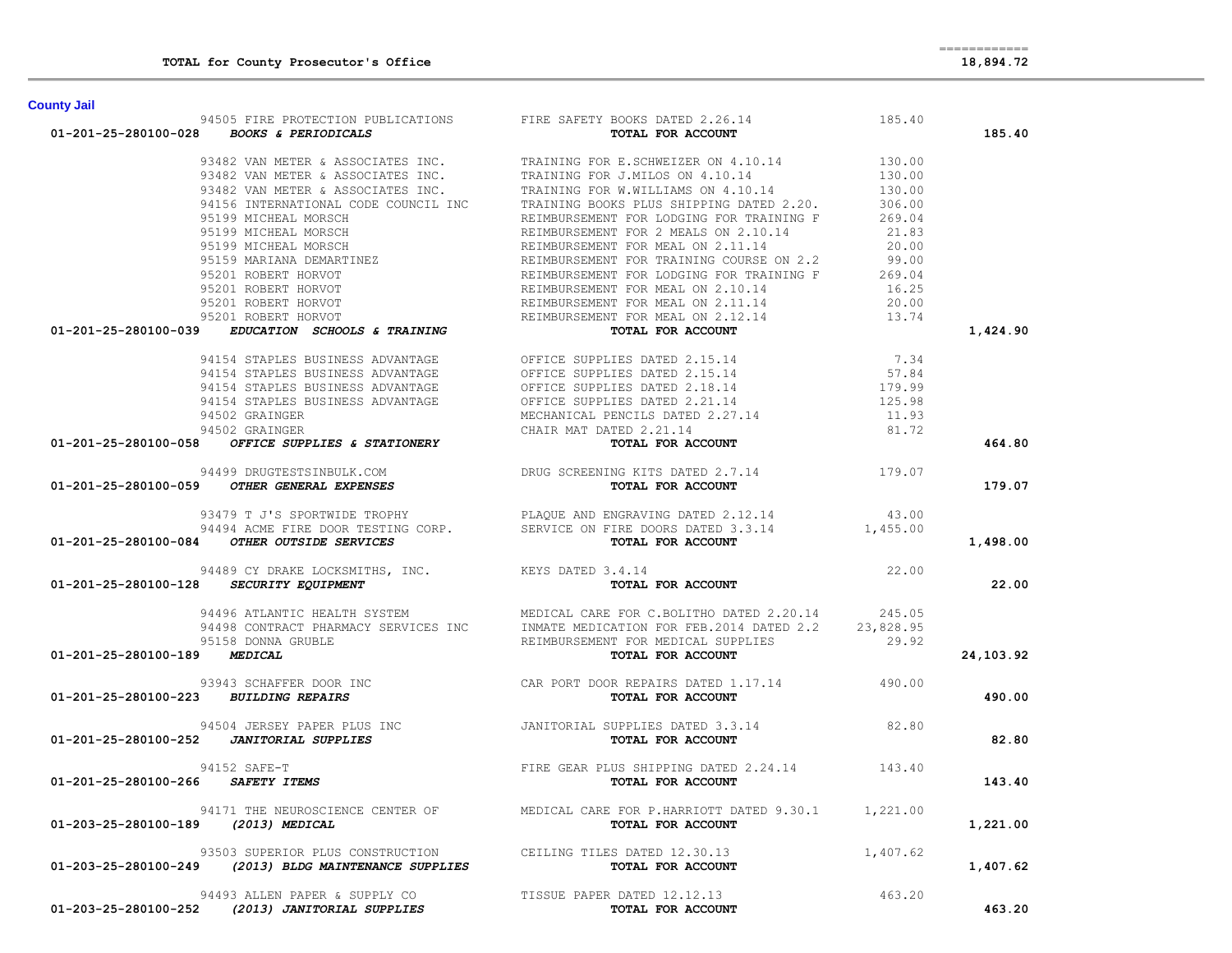| <b>Road Repairs</b>                                                                |                                                 |          |          |
|------------------------------------------------------------------------------------|-------------------------------------------------|----------|----------|
| 94369 D&N ANIMAL RECOVERY<br>$01 - 201 - 26 - 290100 - 036$<br>CONTRACTED SERVICES | deer removal 2/1-2/28/2014<br>TOTAL FOR ACCOUNT | 4,198.95 | 4,198.95 |
| 96369 NATIONAL FUEL OIL INC.<br>01-201-26-290100-140<br><b>GAS PURCHASES</b>       | FUEL CHARGES 3/14<br>TOTAL FOR ACCOUNT          | 5,991.54 | 5,991.54 |
|                                                                                    |                                                 |          |          |
| 94538 CENTURYLINK                                                                  | 310111021 bill date 2/25/2014                   | 219.02   |          |
| $01 - 201 - 26 - 290100 - 146$<br><b>TELEPHONE</b>                                 | TOTAL FOR ACCOUNT                               |          | 219.02   |
| 95175 KINGS KID DELI                                                               | meals 2/6-3/18/2014                             | 370.00   |          |
| 95175 KINGS KID DELI                                                               | 15% Gratuity                                    | 55.50    |          |
| 94387 KORNER STORE INC                                                             | meals 1/30-2/28/2014                            | 440.00   |          |
| 94387 KORNER STORE INC                                                             | 15% Gratuity                                    | 66.00    |          |
| $01 - 201 - 26 - 290100 - 188$<br><b>MEALS</b>                                     | TOTAL FOR ACCOUNT                               |          | 931.50   |
| 94887 TRAVIS LUECHT                                                                | boots per contract                              | 90.00    |          |
| 95507 CHRIS LIOS                                                                   | work boots                                      | 90.00    |          |
| 95508 MARK CARMAN                                                                  | <b>Boots</b>                                    | 90.00    |          |
| $01 - 201 - 26 - 290100 - 207$<br>UNIFORM & CLOTHING ALLOWANCE                     | TOTAL FOR ACCOUNT                               |          | 270.00   |
| 95173 DYNASTY CHEMICAL CORPORATION                                                 | citrus cleaner & degreaser                      | 3,424.00 |          |
| $01 - 201 - 26 - 290100 - 222$<br><b>BITUMINOUS CONCRETE</b>                       | TOTAL FOR ACCOUNT                               |          | 3,424.00 |
| 95171 CAMPBELL FOUNDRY COMPANY                                                     | 4"type P curb                                   | 942.00   |          |
| 01-201-26-290100-224<br><b>CATCH BASIN</b><br>DRAINAGE & PIPES                     | TOTAL FOR ACCOUNT                               |          | 942.00   |

| <b>Road Repairs</b> |
|---------------------|

| <b>County Youth Detention Facilit</b>                |                                          |          |              |
|------------------------------------------------------|------------------------------------------|----------|--------------|
| 94590 STAPLES BUSINESS ADVANTAGE                     | Copy paper                               | 323.04   |              |
| 94590 STAPLES BUSINESS ADVANTAGE                     | CD Shell cases                           | 19.92    |              |
| 01-201-25-281100-058<br>OFFICE SUPPLIES & STATIONERY | TOTAL FOR ACCOUNT                        |          | 342.96       |
| 93442 LOOSELEAF LAW PUBLICATIONS INC                 | NJ Criminal Code update subscriber # 128 | 25.90    |              |
| 93442 LOOSELEAF LAW PUBLICATIONS INC                 | NJ Motor Vehicle & Traffic Laws update - | 12.95    |              |
| 93442 LOOSELEAF LAW PUBLICATIONS INC                 | Postage and Handling                     | 6.85     |              |
| 01-201-25-281100-070<br>PUBLICATION & SUBSCRIPTIONS  | TOTAL FOR ACCOUNT                        |          | 45.70        |
| 94980 SODEXO INC & AFFILIATES                        | Senior Staff Working Lunch               | 40.30    |              |
| 95191 DEER PARK                                      | 0434495636 2/15/14-3/14/14 Bottled Wa    | 54.81    |              |
| 94586 SODEXO INC & AFFILIATES                        | Contractual Charge                       | 2,215.20 |              |
| 94586 SODEXO INC & AFFILIATES                        | Meals                                    | 4,196.88 |              |
| 94586 SODEXO INC & AFFILIATES                        | Groceries & Snacks                       | 2,623.87 |              |
| 01-201-25-281100-185<br><b>FOOD</b>                  | TOTAL FOR ACCOUNT                        |          | 9,131.06     |
| 94426 ALERE TOXICOLOGY SERVICES INC.                 | Resident Drug Tests                      | 47.00    |              |
| 01-201-25-281100-189<br><b>MEDICAL</b>               | TOTAL FOR ACCOUNT                        |          | 47.00        |
| 93935 B & H PHOTO-VIDEO INC.                         | Fujinon YV2.2x1.4A-SA2 1.4-3.1mm Fish-Ey | 119.95   |              |
| 93935 B & H PHOTO-VIDEO INC.                         | UPS Ground Shipping                      | 8.45     |              |
| 94764 TOM POLLIO                                     | Suicide Prevention materials             | 27.79    |              |
| 01-201-25-281100-258<br><b>EQUIPMENT</b>             | TOTAL FOR ACCOUNT                        |          | 156.19       |
| 94764 TOM POLLIO                                     | Suicide Prevention materials - fasteners | 9.62     |              |
| 01-201-25-281100-262<br>MACHINERY REPAIRS & PARTS    | <b>TOTAL FOR ACCOUNT</b>                 |          | 9.62         |
|                                                      |                                          |          | ============ |
| TOTAL for County Youth Detention Facilit             |                                          |          | 9,732.53     |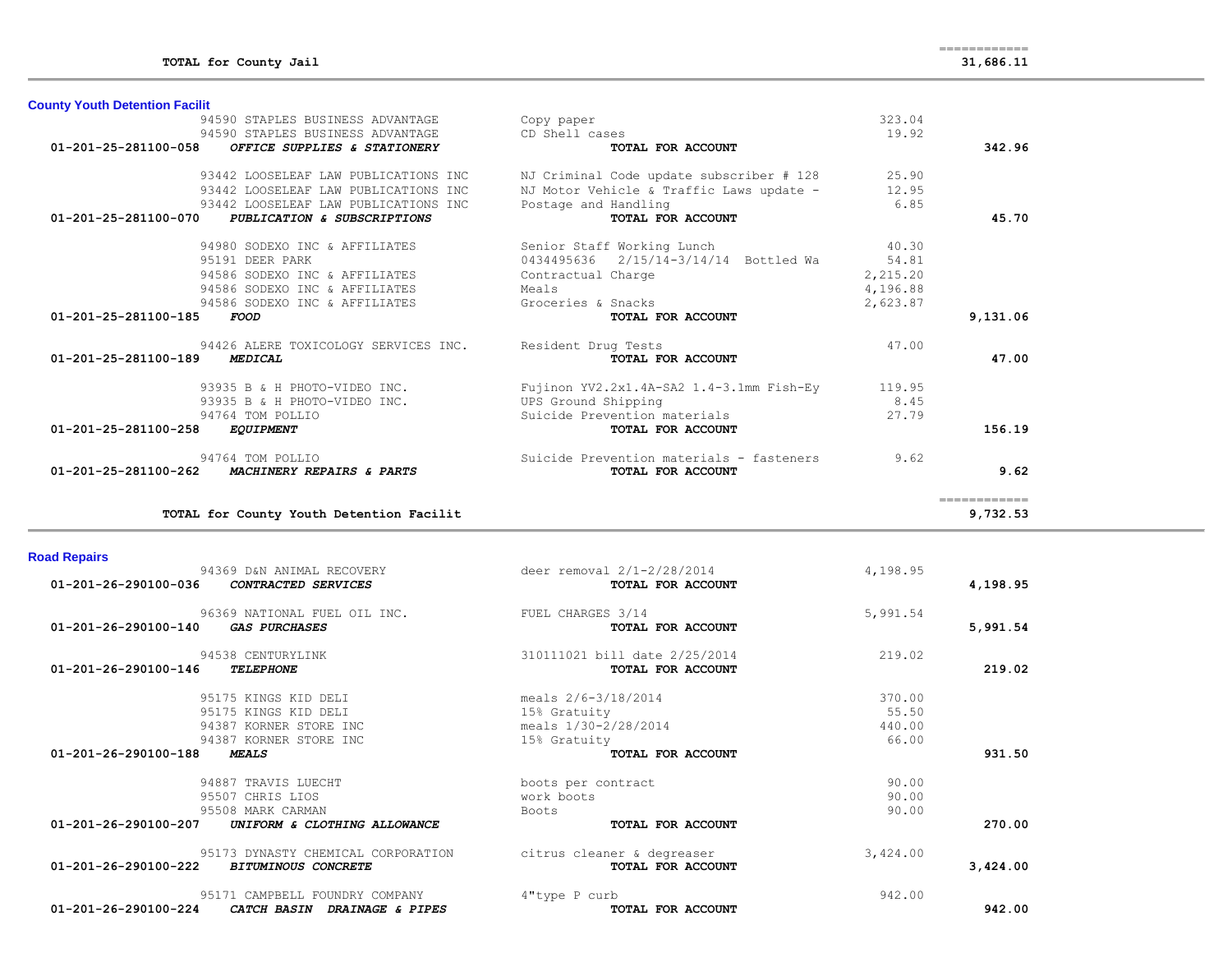| 95503 INTERNATIONAL SALT CO., LLC                                        | Hanover Garage Salt                                                       | 24,504.14              |               |  |
|--------------------------------------------------------------------------|---------------------------------------------------------------------------|------------------------|---------------|--|
|                                                                          | Montville Garage Salt                                                     | 35,722.13              |               |  |
| 95503 INTERNATIONAL SALT CO., LLC                                        | Wharton Garage Salt                                                       | 152,285.69             |               |  |
| 95503 INTERNATIONAL SALT CO., LLC                                        | Hanover Garage Salt                                                       | 23, 379.65             |               |  |
| 95503 INTERNATIONAL SALT CO., LLC                                        | Hanover Garage Salt                                                       | 27,729.31              |               |  |
| 95503 INTERNATIONAL SALT CO., LLC                                        | Hanover Garage Salt                                                       | 76,283.53              |               |  |
| 95503 INTERNATIONAL SALT CO., LLC                                        | Montville Garage Salt                                                     | 30, 341.95             |               |  |
| 95503 INTERNATIONAL SALT CO., LLC                                        | Wharton Garage Salt                                                       | 50,968.27              |               |  |
| 95503 INTERNATIONAL SALT CO., LLC                                        | Wharton Garage Salt                                                       | 49,464.89              |               |  |
| 95503 INTERNATIONAL SALT CO., LLC                                        | Hanover Garage Salt                                                       | 51,008.90              |               |  |
|                                                                          |                                                                           | 21,017.41              |               |  |
| 95503 INTERNATIONAL SALT CO., LLC                                        | Hanover arage Salt                                                        |                        |               |  |
| 95503 INTERNATIONAL SALT CO., LLC                                        | Wharton Garage Salt                                                       | 47,761.90              |               |  |
| 95503 INTERNATIONAL SALT CO., LLC                                        | Wharton Garage Salt                                                       | 2,766.02               |               |  |
| 01-201-26-290100-242<br>SNOW REMOVAL & ICE CONTROL                       | TOTAL FOR ACCOUNT                                                         |                        | 593,233.79    |  |
| 94373 CABLEVISION                                                        | 07876-512349-01-9 03/01-03/31/2014                                        | 93.61                  |               |  |
| 94373 CABLEVISION                                                        | 07876-512349-01-9 04/01-04/30/2014                                        | 104.03                 |               |  |
| 94373 CABLEVISION                                                        | less late fee                                                             | $-10.00$               |               |  |
| 01-201-26-290100-266<br>SAFETY ITEMS                                     | TOTAL FOR ACCOUNT                                                         |                        | 187.64        |  |
|                                                                          |                                                                           |                        |               |  |
| 94884 COUNTY CONCRETE CORP.                                              | yellow mason sand                                                         | 133.00                 |               |  |
| 01-203-26-290100-244<br>(2013) STONE                                     | TOTAL FOR ACCOUNT                                                         |                        | 133.00        |  |
|                                                                          |                                                                           |                        |               |  |
|                                                                          |                                                                           |                        | ------------- |  |
| TOTAL for Road Repairs                                                   |                                                                           |                        | 609,576.13    |  |
|                                                                          |                                                                           |                        |               |  |
| <b>Bridges and Culverts</b>                                              |                                                                           |                        |               |  |
| 94524 VERIZON                                                            | Billing Date: 3-1-14Telephone# 973-361-6                                  | 393.32                 |               |  |
| 01-201-26-292100-146<br><b>TELEPHONE</b>                                 | TOTAL FOR ACCOUNT                                                         |                        | 393.32        |  |
| 94283 ZEE MEDICAL INC.                                                   | Clean N'Safe Towelettes 120/BxHandling C                                  | 19.25                  |               |  |
| 01-203-26-292100-266<br>(2013) SAFETY ITEMS                              | TOTAL FOR ACCOUNT                                                         |                        | 19.25         |  |
|                                                                          |                                                                           |                        |               |  |
|                                                                          |                                                                           |                        | ------------- |  |
|                                                                          |                                                                           |                        |               |  |
| TOTAL for Bridges and Culverts                                           |                                                                           |                        | 412.57        |  |
|                                                                          |                                                                           |                        |               |  |
| <b>Shade Tree Commission</b>                                             |                                                                           |                        |               |  |
| 94934 KENVIL POWER EQUIPMENT, INC.                                       | B C Oil                                                                   | 96.88                  |               |  |
| MACHINERY REPAIRS & PARTS<br>01-201-26-300100-262                        | TOTAL FOR ACCOUNT                                                         |                        | 96.88         |  |
|                                                                          |                                                                           |                        | ============  |  |
| TOTAL for Shade Tree Commission                                          |                                                                           |                        | 96.88         |  |
|                                                                          |                                                                           |                        |               |  |
| <b>Buildings &amp; Grounds</b>                                           |                                                                           |                        |               |  |
| 96247 WILLIAM F. BARNISH                                                 | RENT FOR DOVER PROBATION/ MAY 2014                                        | 7,087.72               |               |  |
| 01-201-26-310100-029<br><b>BUILDING RENTAL</b>                           | TOTAL FOR ACCOUNT                                                         |                        | 7,087.72      |  |
|                                                                          |                                                                           |                        |               |  |
| 96249 MORRISTOWN PARKING AUTHORITY                                       | PARKING MAINTENANCE FEE/ APRIL 2014                                       | 5,288.00               |               |  |
| 96272 MORRISTOWN PARKING AUTHORITY                                       | JANUARY 2014 - PARKING MAINTENANCE FEE                                    | 11,900.00              |               |  |
| 96272 MORRISTOWN PARKING AUTHORITY                                       | FEBRUARY 2014 - PARKING MAINTENANCE FEE                                   | 11,900.00              |               |  |
| 96272 MORRISTOWN PARKING AUTHORITY                                       | MARCH 2014 - PARKING MAINTENANCE FEE                                      | 11,900.00              |               |  |
| 96258 MORRISTOWN PARKING AUTHORITY                                       | APRIL 2014 - PARKING MAINTENANCE FEE                                      | 11,900.00              |               |  |
| 96258 MORRISTOWN PARKING AUTHORITY<br>96258 MORRISTOWN PARKING AUTHORITY | MAY 2014 - PARKING MAINTENANCE FEE<br>JUNE 2014 - PARKING MAINTENANCE FEE | 11,900.00<br>11,900.00 |               |  |

94536 COUNTY WELDING SUPPLY CO acetylene, oxygen 8.85 94536 COUNTY WELDING SUPPLY CO acetylene, oxygen 8.85 94536 COUNTY WELDING SUPPLY CO oxygen compressed 26.99

 **01-201-26-290100-238** *SIGNAGE* **TOTAL FOR ACCOUNT 44.69**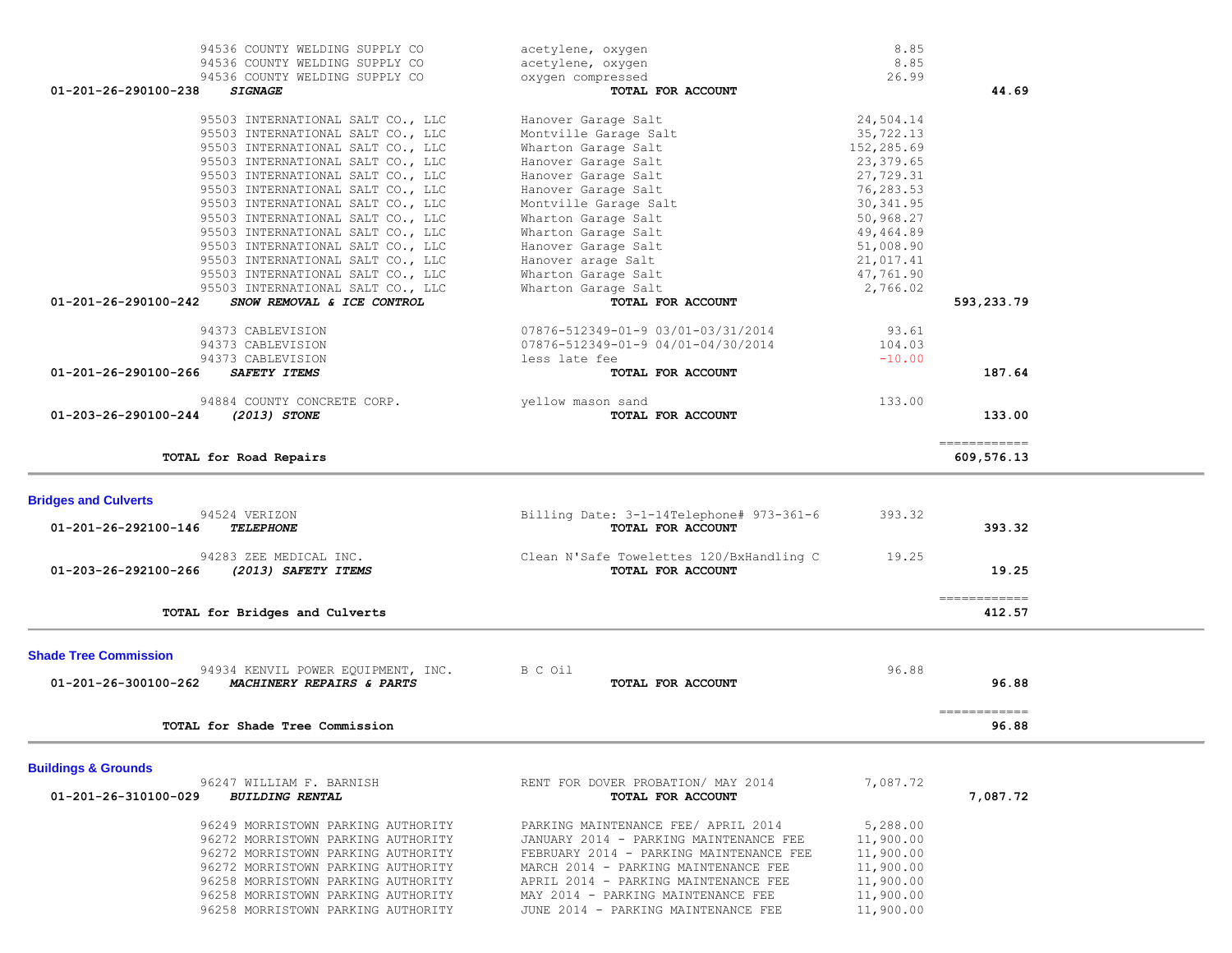|                                     | 94958 COMPLETE SECURITY SYSTEMS, INC.                                                                                                        | RE: K-9/ 02-24-14                                                                                            | 125.00   |                             |  |
|-------------------------------------|----------------------------------------------------------------------------------------------------------------------------------------------|--------------------------------------------------------------------------------------------------------------|----------|-----------------------------|--|
|                                     | 94958 COMPLETE SECURITY SYSTEMS, INC.                                                                                                        | RE: PSTA/ 02-26-14                                                                                           | 140.00   |                             |  |
| 01-201-26-310100-128                | SECURITY EQUIPMENT                                                                                                                           | TOTAL FOR ACCOUNT                                                                                            |          | 1,804.00                    |  |
|                                     |                                                                                                                                              | 94974 GENERAL PLUMBING SUPPLY INC. WO71313/RE: CH/01-10-14                                                   | 58.12    |                             |  |
|                                     | 94974 GENERAL PLUMBING SUPPLY INC.                                                                                                           | WO71425/ RE: STOCK/ 01-23-14                                                                                 | 106.24   |                             |  |
|                                     | 94974 GENERAL PLUMBING SUPPLY INC.                                                                                                           | WO71125/ RE: CH/ 02-19-14                                                                                    | 884.97   |                             |  |
|                                     |                                                                                                                                              |                                                                                                              | 124.40   |                             |  |
|                                     |                                                                                                                                              | 94974 GENERAL PLUMBING SUPPLY INC.<br>94974 GENERAL PLUMBING SUPPLY INC. WO71600/ RE: EXT SERVICES/ 02-24-14 | 58.46    |                             |  |
|                                     |                                                                                                                                              |                                                                                                              | 278.80   |                             |  |
|                                     | 94974 GENERAL PLUMBING SUPPLY INC.<br>94974 GENERAL PLUMBING SUPPLY INC.<br>94974 GENERAL PLUMBING SUPPLY INC.<br>9671632/RE: stock/02-27-14 |                                                                                                              | 17.47    |                             |  |
| 01-201-26-310100-235 PIPES - OTHERS |                                                                                                                                              | TOTAL FOR ACCOUNT                                                                                            |          | 1,528.46                    |  |
|                                     | 94977 GENERAL PLUMBING SUPPLY INC. WO71413/RE: CH/ 01-14-14                                                                                  |                                                                                                              | 84.64    |                             |  |
|                                     | 94977 GENERAL PLUMBING SUPPLY INC. WO71413/RE: CH/ 01-18-14                                                                                  |                                                                                                              | 111.60   |                             |  |
| 01-201-26-310100-264 HEAT & A/C     |                                                                                                                                              | TOTAL FOR ACCOUNT                                                                                            |          | 196.24                      |  |
|                                     | 94958 COMPLETE SECURITY SYSTEMS, INC. RE: BG - HILL GRG/ 12-11-13                                                                            |                                                                                                              | 210.00   |                             |  |
|                                     | 94958 COMPLETE SECURITY SYSTEMS, INC. RE: WARRANTS/ 12-11-13                                                                                 |                                                                                                              | 281.25   |                             |  |
| 01-203-26-310100-128                | (2013) SECURITY EQUIPMENT                                                                                                                    | TOTAL FOR ACCOUNT                                                                                            |          | 491.25                      |  |
|                                     | 96248 MORRISTOWN PARKING AUTHORITY TINCREMENTAL BOND / APRIL 2014                                                                            |                                                                                                              | 1,713.95 |                             |  |
| 01-203-26-310100-267                | (2013) INCREMENTAL BOND COSTS                                                                                                                | TOTAL FOR ACCOUNT                                                                                            |          | 1,713.95                    |  |
|                                     |                                                                                                                                              |                                                                                                              |          | $=$ = = = = = = = = = = = = |  |
|                                     | TOTAL for Buildings & Grounds                                                                                                                |                                                                                                              |          | 159,371.83                  |  |
|                                     |                                                                                                                                              |                                                                                                              |          |                             |  |
| <b>Motor Services Center</b>        | 93601 SGS TESTCOM INC                                                                                                                        | MONTHLY INSPECTION MAINTENANCE FEBRUARY                                                                      | 189.41   |                             |  |
|                                     | 95462 AIR CENTER INC                                                                                                                         | REPAIR AIR COMPRESSOR                                                                                        | 310.00   |                             |  |
|                                     | 94867 CABLEVISION                                                                                                                            | $3/8/14 - 4/7/14$<br><u> Anglický architekt</u>                                                              | 59.80    |                             |  |
|                                     | 94055 CUDA METRO SALES INC.                                                                                                                  | REPAIR PARTS WASHER                                                                                          | 1,417.46 |                             |  |
|                                     | 94055 CUDA METRO SALES INC.                                                                                                                  | SOAP                                                                                                         | 165.00   |                             |  |
|                                     | 01-201-26-315100-098 OTHER OPERATING&REPAIR SUPPLY                                                                                           | TOTAL FOR ACCOUNT                                                                                            |          | 2,141.67                    |  |
|                                     | 95066 DAVID WEBER OIL COMPANY                                                                                                                | 15W40 OIL, WINDSHIELD WASHER FLUID                                                                           | 1,388.10 |                             |  |
|                                     | 01-201-26-315100-232 LUBRICANTS & ANTI FREEZE                                                                                                | TOTAL FOR ACCOUNT                                                                                            |          | 1,388.10                    |  |
|                                     | 95071 E. M. KUTZ INC                                                                                                                         | SPRING, CASTER WHEEL                                                                                         | 1,005.11 |                             |  |
|                                     | 94870 E. M. KUTZ INC                                                                                                                         | RAIL, BEARING, SEAL, BUSHING, WHEEL, NUT, BOL                                                                | 1,153.16 |                             |  |
|                                     | 01-201-26-315100-241 SNOW PLOWING PARTS                                                                                                      | TOTAL FOR ACCOUNT                                                                                            |          | 2,158.27                    |  |
|                                     |                                                                                                                                              |                                                                                                              |          |                             |  |
|                                     | 94452 STS TIRE & AUTO CENTERS                                                                                                                | TIRES                                                                                                        | 997.28   |                             |  |
|                                     | 94452 STS TIRE & AUTO CENTERS                                                                                                                | TIRES                                                                                                        | 126.80   |                             |  |
|                                     | 95072 GOODYEAR AUTO SERVICE                                                                                                                  | TIRES                                                                                                        | 260.13   |                             |  |
|                                     |                                                                                                                                              |                                                                                                              |          |                             |  |
|                                     |                                                                                                                                              |                                                                                                              |          |                             |  |

| 01-201-26-310100-062 | PARKING LOT RENTAL | FOR ACCOUNT<br>TOTAL | 76,688.00 |
|----------------------|--------------------|----------------------|-----------|

 96265 EMPLOYMENT HORIZONS, INC. CLEANING SERVICES - FEBRUARY 2014/ DATED 34,892.00 96265 EMPLOYMENT HORIZONS, INC. CLEANING SERVICES - MARCH 2014/ DATED 03 34,892.00

94958 COMPLETE SECURITY SYSTEMS, INC. RE: WARRANTS/ 01-14-14 140.00 94958 COMPLETE SECURITY SYSTEMS, INC. RE: CH/ 01-15-14 140.00 94958 COMPLETE SECURITY SYSTEMS, INC. RE: SCHUYLER/ 01-31-14 140.00

 94958 COMPLETE SECURITY SYSTEMS, INC. RE: CH/ 02-19-14 224.00 94958 COMPLETE SECURITY SYSTEMS, INC. RE: CH/ 02-20-14 315.00 94958 COMPLETE SECURITY SYSTEMS, INC. RE: CH/ 02-21-14 140.00

 **01-201-26-310100-084** *OTHER OUTSIDE SERVICES* **TOTAL FOR ACCOUNT 69,784.00**

 96259 DEER PARK 0434507703 01/15/14 THRU 02/15/14 78.21  **01-201-26-310100-095** *OTHER ADMINISTRATIVE SUPPLIES* **TOTAL FOR ACCOUNT 78.21**

94959 BASE POWER SERVICES RE: CH/ 02-21-14 300.00

94958 COMPLETE SECURITY SYSTEMS, INC. RE: W & M/ 02-07-14 140.00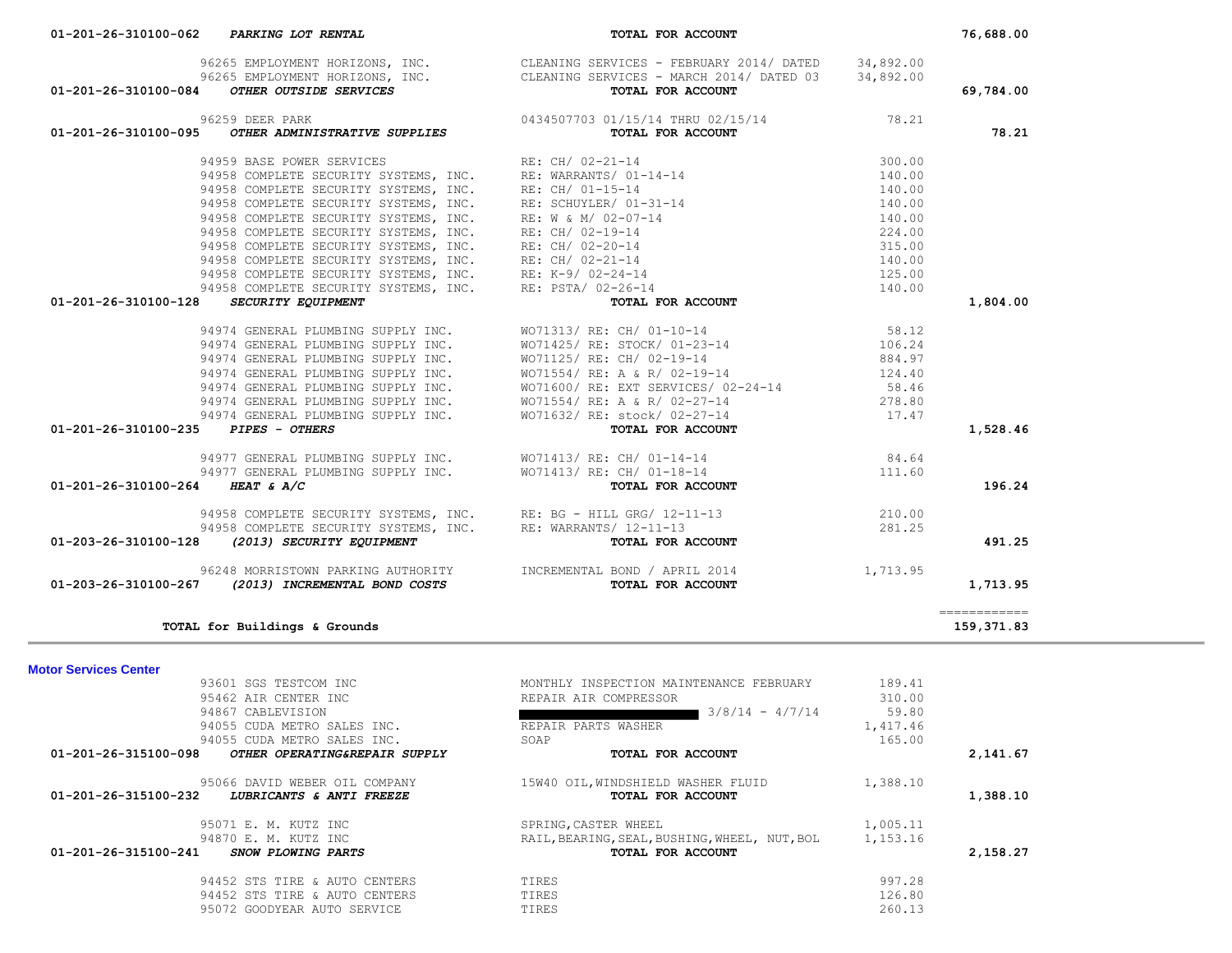| TOTAL for Motor Services Center                                                                |                                                                                                                                   |                   |                           |
|------------------------------------------------------------------------------------------------|-----------------------------------------------------------------------------------------------------------------------------------|-------------------|---------------------------|
|                                                                                                |                                                                                                                                   |                   | ============<br>20,257.69 |
| 01-201-26-315100-291    VEHICLE REPAIRS                                                        | TOTAL FOR ACCOUNT                                                                                                                 |                   | 4,608.12                  |
| 95470 FLEMINGTON BUICK CHEVROLET                                                               | CREDIT                                                                                                                            | $-32.00$          |                           |
| 95470 FLEMINGTON BUICK CHEVROLET                                                               | CREDIT                                                                                                                            | $-62.57$          |                           |
| 95470 FLEMINGTON BUICK CHEVROLET                                                               | CREDIT                                                                                                                            | $-30.93$          |                           |
| 95470 FLEMINGTON BUICK CHEVROLET                                                               | BATTERY, FILTER                                                                                                                   | 265.62            |                           |
| 95068 FLEMINGTON BUICK CHEVROLET                                                               | SENSOR, HARNESS                                                                                                                   | 186.74            |                           |
| 95467 D&B AUTO SUPPLY                                                                          | CREDIT                                                                                                                            | $-165.00$         |                           |
| 95467 D&B AUTO SUPPLY                                                                          | LAMP, SHOCK, SHAFT                                                                                                                | 254.77            |                           |
| 95467 D&B AUTO SUPPLY                                                                          | FILTER, ROTOR, PADS, REDUCER, PUMP, SEAL, PUL                                                                                     | 514.93            |                           |
| 95467 D&B AUTO SUPPLY                                                                          | SWITCH, PADS                                                                                                                      | 171.03            |                           |
| 95467 D&B AUTO SUPPLY                                                                          | FILTER, HANGLE, TAILGATE                                                                                                          | 258.67            |                           |
| 95467 D&B AUTO SUPPLY                                                                          | DRIVE SHAFT, STRUT, LINK, END, PAD, ROTOR, CA                                                                                     | 1,182.74          |                           |
| 95467 D&B AUTO SUPPLY                                                                          | PADS, ROTOR, FILTER, BELT, GRAY SEA, CAPSULE                                                                                      | 559.60            |                           |
| 95067 D&B AUTO SUPPLY                                                                          | CREDIT                                                                                                                            | $-56.22$          |                           |
| 95067 D&B AUTO SUPPLY                                                                          | CREDIT                                                                                                                            | $-138.90$         |                           |
| 95067 D&B AUTO SUPPLY                                                                          | CREDIT                                                                                                                            | $-110.00$         |                           |
| 95067 D&B AUTO SUPPLY                                                                          | CREDIT                                                                                                                            | $-66.60$          |                           |
| 95067 D&B AUTO SUPPLY                                                                          | CREDIT                                                                                                                            | $-13.50$          |                           |
| 95067 D&B AUTO SUPPLY                                                                          | STARTER, BULB                                                                                                                     | 192.23            |                           |
| 95067 D&B AUTO SUPPLY<br>95067 D&B AUTO SUPPLY                                                 | HALOGEN CAPSULE, LIGHT, LENS, BELT, PAD, ROT                                                                                      | 331.55            |                           |
|                                                                                                | FUSE, FILTER, TUBE, U-BOLT                                                                                                        | 156.45            |                           |
| 95067 D&B AUTO SUPPLY                                                                          | CALIPER, FILTER                                                                                                                   | 183.34            |                           |
| 95064 BUNKY'S TOWING & AUTO REPAIR                                                             | KIT-BRAKE, ROTOR<br>TOWING (13-4)<br>CALIPER, FILTER                                                                              | 150.00            |                           |
| 95063 BEYER FORD                                                                               |                                                                                                                                   | 299.92            |                           |
| 95062 BEYER CHRYSLER JEEP                                                                      | SENSOR                                                                                                                            | 61.25             |                           |
| 95463 ALPHA GRAPHICS MORRISTOWN                                                                | DOOR HANGER                                                                                                                       | 257.50            |                           |
| 95463 ALPHA GRAPHICS MORRISTOWN                                                                | DOOR HANGER                                                                                                                       | 257.50            |                           |
|                                                                                                | TOTAL FOR ACCOUNT                                                                                                                 |                   |                           |
| 94878 JESCO INC.<br>01-201-26-315100-261 SPARE PARTS FOR EQUIPMENT                             | SWIVEL RESTRICTOR ELBOW<br>PIGTAIL<br>HOSE END<br>STARTER, ALTERNATOR<br>CIRCUIT BR<br>CIRCUIT BR<br>KIT, SEAL<br>FILTER, ELEMENT | 166.52            | 4,382.01                  |
| 94878 JESCO INC.                                                                               | KIT, SEAL                                                                                                                         | 238.60            |                           |
| 94874 HOOVER TRUCK CENTERS INC                                                                 |                                                                                                                                   | 47.88             |                           |
|                                                                                                |                                                                                                                                   | 25.80             |                           |
| 94873 GUARANTEED REBUILDERS INC<br>94874 HOOVER TRUCK CENTERS INC                              |                                                                                                                                   | 455.00            |                           |
| 95070 GRAY SUPPLY CORP                                                                         | HOSE END                                                                                                                          | 22.90             |                           |
| 95065 CHERRY VALLEY TRACTOR                                                                    | CONNECTOR<br>AY-ASA<br>REPAIR CYLINDER<br>SWIVEL RESTRICTOR ELBOW<br>PIGTAIL<br>HOSE END<br>PIGTAIL                               | 188.08            |                           |
| 95465 BRISTOL DONALD COMPANY                                                                   |                                                                                                                                   | 173.72            |                           |
|                                                                                                |                                                                                                                                   | 511.88            |                           |
| 95060 AIR BRAKE & EOUIPMENT<br>95060 AIR BRAKE & EQUIPMENT<br>95061 AMERICAN HOSE & HYDRAULICS |                                                                                                                                   | 140.29            |                           |
| 94081 WEST CHESTER MACHINERY AND                                                               |                                                                                                                                   | 88.60             |                           |
| 94081 WEST CHESTER MACHINERY AND                                                               |                                                                                                                                   | 125.00            |                           |
| 94081 WEST CHESTER MACHINERY AND                                                               | CUT EDGE                                                                                                                          | 2,197.74          |                           |
|                                                                                                |                                                                                                                                   |                   |                           |
| 01-201-26-315100-245<br><b><i>TIRES</i></b>                                                    | TOTAL FOR ACCOUNT                                                                                                                 |                   | 5,579.52                  |
| 94875 INTER CITY TIRE                                                                          | TIRES                                                                                                                             | 2,414.36          |                           |
| 94875 INTER CITY TIRE<br>94875 INTER CITY TIRE                                                 | TIRES<br>TIRES                                                                                                                    | 1,507.08<br>99.15 |                           |
| 95471 GOODYEAR AUTO SERVICE                                                                    | TIRES                                                                                                                             | 174.72            |                           |
|                                                                                                |                                                                                                                                   |                   |                           |

| 01-201-26-320100-021 ADMINISTRATIVE SERVICES | TOTAL FOR ACCOUNT                        |        | 722.73 |
|----------------------------------------------|------------------------------------------|--------|--------|
| 95018 MARC E. SLAFF                          | Tolls                                    | 10.50  |        |
| 95018 MARC E. SLAFF                          | Roundtrip mileage                        | 98.00  |        |
| 95018 MARC E. SLAFF                          | Golden Nugget Hotel, Atlantic City For N | 165.92 |        |
| 94924 HENRY SAWOSKI                          | Tips                                     | 13.00  |        |
| 94924 HENRY SAWOSKI                          | Meals                                    | 57.43  |        |
| 94924 HENRY SAWOSKI                          | Round trip tolls                         | 6.00   |        |
| 94924 HENRY SAWOSKI                          | Round trip mileage - 494 miles @ .35     | 102.00 |        |
| 94924 HENRY SAWOSKI                          | Golden Nugget, Atlantic City for NJMCA C | 269.88 |        |
|                                              |                                          |        |        |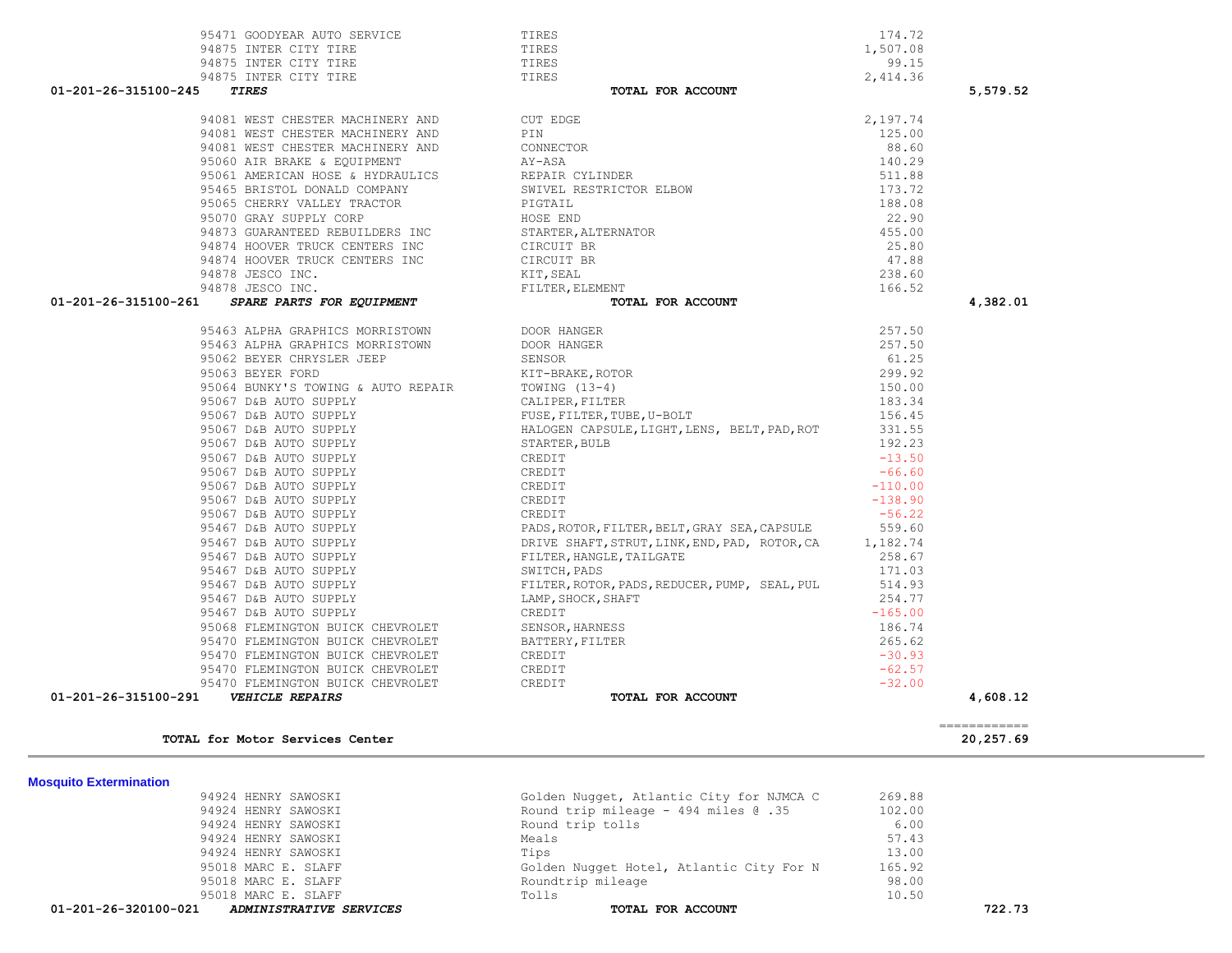|                          | 94883 WILLIAM KARLAK                     | Tips                                     | 6.00     |              |  |
|--------------------------|------------------------------------------|------------------------------------------|----------|--------------|--|
| 01-201-26-320100-039     | EDUCATION SCHOOLS & TRAINING             | TOTAL FOR ACCOUNT                        |          | 839.23       |  |
|                          | 95208 DEER PARK                          | Spring Water 8450007060 1/29/14-2/28/1   | 7.18     |              |  |
| 01-201-26-320100-058     | OFFICE SUPPLIES & STATIONERY             | TOTAL FOR ACCOUNT                        |          | 7.18         |  |
|                          | 95087 HANOVER POWER SPORTS               | Snap cord 25ft. Ext cble                 | 107.94   |              |  |
| 01-201-26-320100-084     | OTHER OUTSIDE SERVICES                   | TOTAL FOR ACCOUNT                        |          | 107.94       |  |
|                          | 95923 JASON VIVIAN                       | Reimb. Cell Phone January, February & Ma | 60.00    |              |  |
|                          | 95920 CHARLES MOORE                      | Reimb. Cell Phone January, February & Ma | 60.00    |              |  |
|                          | 95911 EVAN MAGNO                         | Reimb. Cell Phone January, February & Ma | 60.00    |              |  |
| 01-201-26-320100-163     | OFFICE MACHINES                          | TOTAL FOR ACCOUNT                        |          | 180.00       |  |
|                          |                                          |                                          |          | ============ |  |
|                          | TOTAL for Mosquito Extermination         |                                          |          | 1,857.08     |  |
| <b>Health Management</b> |                                          |                                          |          |              |  |
|                          | 96284 VERIZON WIRELESS                   | L&PS - HEALTH MANAGEMENT - GRANT         | 378.75   |              |  |
|                          | 96284 VERIZON WIRELESS                   | L&PS - HEALTH MANAGEMENT - O&E           | 114.03   |              |  |
| 01-201-27-330100-031     | CELLULAR PHONE/PAGERS                    | TOTAL FOR ACCOUNT                        |          | 492.78       |  |
|                          | 95758 TRI-STATE PUMP AND SEPTIC          | Carlos Perez registration for Installati | 65.00    |              |  |
| 01-201-27-330100-039     | EDUCATION SCHOOLS & TRAINING             | TOTAL FOR ACCOUNT                        |          | 65.00        |  |
|                          | 95928 ARLENE STOLLER                     | reimbursement for mileage                | 83.55    |              |  |
| 01-201-27-330100-084     | OTHER OUTSIDE SERVICES                   | TOTAL FOR ACCOUNT                        |          | 83.55        |  |
|                          | 94655 TOM MYNES                          | Travel reimbursement                     | 132.50   |              |  |
|                          | 90496 UMDNJ-UBHC                         | Scott Aue-Led Inspector Refresher Course | 175.00   |              |  |
|                          | 95182 W.B. MASON COMPANY INC             | customer C1033751Invoice dated 13/13/201 | 77.43    |              |  |
|                          | 95926 SCOTT AUE                          | Reimbursement for registration fee for   | 65.00    |              |  |
|                          | 95927 TOM MYNES                          | Reimbursement for second lead exam       | 70.00    |              |  |
|                          | 95111 CORE PROMOTIONS, LLC               | Item K455                                | 85.50    |              |  |
|                          | 95111 CORE PROMOTIONS, LLC               | Item K455LS-for A.Marrone                | 91.50    |              |  |
|                          | 94656 GEN-EL SAFETY & INDUSTRIAL         | Ttem 06 3025                             | 299.50   |              |  |
|                          | 94337 GEN-EL SAFETY & INDUSTRIAL         | Sales order 13044 dated 3/4/2014Calibrat | 169.00   |              |  |
| 01-201-27-330100-210     | ENVIRONMENTAL COMPLIANCE                 | TOTAL FOR ACCOUNT                        |          | 1,165.43     |  |
|                          | 95606 DEER PARK                          | 0434540191 billing period 2/15/14-3/14/1 | 25.51    |              |  |
| 01-201-27-330100-258     | <b>EQUIPMENT</b>                         | TOTAL FOR ACCOUNT                        |          | 25.51        |  |
|                          | 92363 VEOLIA ES TECHNICAL SOLUTIONS, LLC | Chemicals and Oil and Diesel spill clean | 1,553.75 |              |  |
| 01-203-27-330100-231     | (2013) HAZARDOUS MATERIAL DISPOSAL       | TOTAL FOR ACCOUNT                        |          | 1,553.75     |  |
|                          |                                          |                                          |          | ============ |  |
|                          |                                          |                                          |          |              |  |
|                          | TOTAL for Health Management              |                                          |          | 3,386.02     |  |

94743 TERESA DUCKWORTH THE Reimb. for expenses for NJMCA Convention and the 410.58<br>94883 WILLIAM KARLAK THE Golden Nugget Hote, Atlantic City for 20 248.88 94883 WILLIAM KARLAK Golden Nugget Hote, Atlantic City for 20 248.88

 94883 WILLIAM KARLAK Round trip - tolls 10.50 94883 WILLIAM KARLAK Meals 61.77

Provid trip mileage - 290 miles 101.50<br>
Round trip - tolls 10.50

#### **Human Services**

| 94594 STAPLES BUSINESS ADVANTAGE |  | ITEM 475984 WIDE CARRIAGE DYE INK CYAN | 196.22 |
|----------------------------------|--|----------------------------------------|--------|
| 94594 STAPLES BUSINESS ADVANTAGE |  | ITEM 475983 DYE INK MAG                | 196.22 |
| 94594 STAPLES BUSINESS ADVANTAGE |  | TTEM 476029 DYE INK YELLOW             | 196.22 |
| 94594 STAPLES BUSINESS ADVANTAGE |  | ITEM 476030 DYE INK BLK                | 196.22 |
| 94594 STAPLES BUSINESS ADVANTAGE |  | ITEM 476027 DYE INK LT CY              | 196.22 |
| 94594 STAPLES BUSINESS ADVANTAGE |  | ITEM 476031 DYE INK LT MAG             | 196.22 |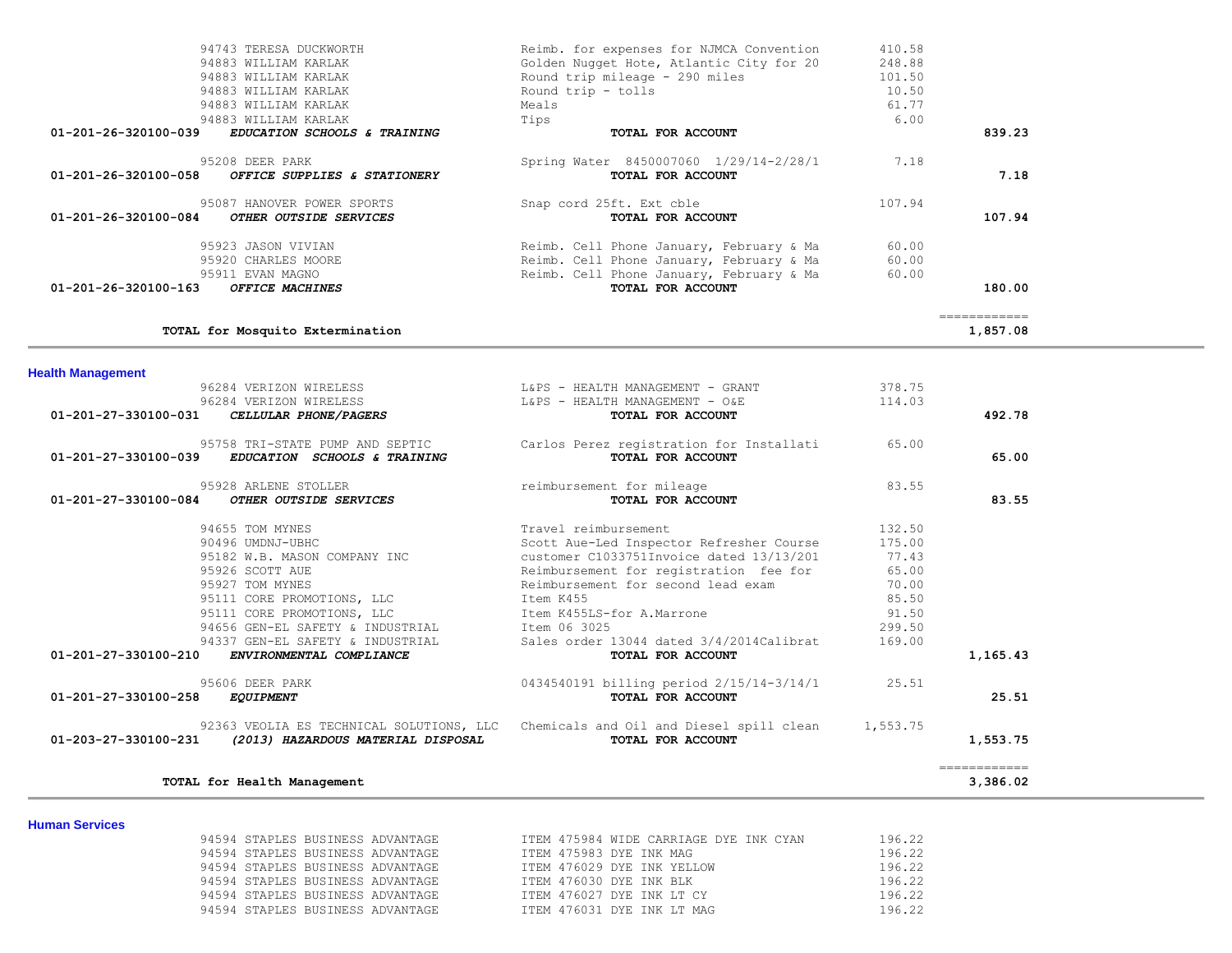| <b>Office on Aging</b>                         |                                           |             |          |
|------------------------------------------------|-------------------------------------------|-------------|----------|
| 95602 DAVID GILLIHAM                           | Car Insurance Reimbursement for Feb-2014  | 12.00       |          |
| 95806 LUCY CANNIZZO                            | Car Insurance Reimbursement for Mar 2014  | 12.00       |          |
| 01-201-27-333100-048<br><b>INSURANCE</b>       | TOTAL FOR ACCOUNT                         |             | 24.00    |
| 95691 CHARLES JURGENSEN                        | Miles reimbursement for Mar-2014          | 43.05       |          |
| 95602 DAVID GILLIHAM                           | Miles reimbursement for Feb-2014          | 34.30       |          |
| 95599 MARTA ROSARTO                            | Miles reimbursement for Jan-Feb-Mar-2014  | 25.09       |          |
| 95806 LUCY CANNIZZO                            | Miles reimbursement for Jan, Mar 2014     | 46.20       |          |
| 01-201-27-333100-082<br><b>TRAVEL EXPENSE</b>  | TOTAL FOR ACCOUNT                         |             | 148.64   |
| 95604 GET WELL HOUSE CALLS P.C.                | Competency Evaluation of APS client (O.R) | 400.00      |          |
| 96232 PINO CONSULTING GROUP INC.               | Assistance to Morris County for preparat  | 6,860.00    |          |
| 96232 PINO CONSULTING GROUP INC.               | Credit to limit total fees to \$5,000 per | $-1,860.00$ |          |
| 01-201-27-333100-084<br>OTHER OUTSIDE SERVICES | TOTAL FOR ACCOUNT                         |             | 5,400.00 |

**TOTAL for Youth Shelter 21,222.60**

#### **Of**

|                      | TOTAL for Human Services             |                                          |          | 1,177.32  |
|----------------------|--------------------------------------|------------------------------------------|----------|-----------|
| <b>Youth Shelter</b> |                                      |                                          |          |           |
|                      | 94756 LIFESAVERS INC                 | CPR Cards                                | 70.00    |           |
| 01-201-27-331110-039 | EDUCATION SCHOOLS & TRAINING         | TOTAL FOR ACCOUNT                        |          | 70.00     |
|                      | 94216 STAPLES BUSINESS ADVANTAGE     | Accupro Stamp "Prop of MCYS"             | 23.52    |           |
| 01-201-27-331110-058 | OFFICE SUPPLIES & STATIONERY         | TOTAL FOR ACCOUNT                        |          | 23.52     |
|                      | 94758 WAL-MART STORE                 | Art & Craft Supplies, Acct. no. 6032 202 | 118.17   |           |
|                      | 95757 ESSEX MORRIS CARPET UPP CL. CO | Chairs & Couch cleaning                  | 299.45   |           |
| 01-201-27-331110-059 | OTHER GENERAL EXPENSES               | TOTAL FOR ACCOUNT                        |          | 417.62    |
|                      | 94759 LOOSELEAF LAW PUBLICATIONS INC | Postage & Handling                       | 4.95     |           |
| 01-201-27-331110-068 | POSTAGE AND METERED MAIL             | TOTAL FOR ACCOUNT                        |          | 4.95      |
|                      | 94759 LOOSELEAF LAW PUBLICATIONS INC | NJ Criminal Code Update                  | 12.95    |           |
| 01-201-27-331110-070 | PUBLICATION & SUBSCRIPTIONS          | TOTAL FOR ACCOUNT                        |          | 12.95     |
|                      | 94763 SODEXO INC & AFFILIATES        | Weekly Contract Fee                      | 2,846.32 |           |
|                      | 94763 SODEXO INC & AFFILIATES        | Meals                                    | 2,149.36 |           |
|                      | 94763 SODEXO INC & AFFILIATES        | AFI & Other                              | 1,579.13 |           |
| 01-201-27-331110-185 | <i>FOOD</i>                          | TOTAL FOR ACCOUNT                        |          | 6,574.81  |
|                      | 95756 ATLANTIC HEALTH/               | January 2014                             | 7,037.33 |           |
|                      | 94219 ATLANTIC HEALTH/               | February 2014                            | 7,037.33 |           |
| 01-201-27-331110-189 | <b>MEDICAL</b>                       | TOTAL FOR ACCOUNT                        |          | 14,074.66 |
|                      | 94216 STAPLES BUSINESS ADVANTAGE     | Typhoone Storage CD Tower                | 44.09    |           |
| 01-201-27-331110-258 | <b>EQUIPMENT</b>                     | TOTAL FOR ACCOUNT                        |          | 44.09     |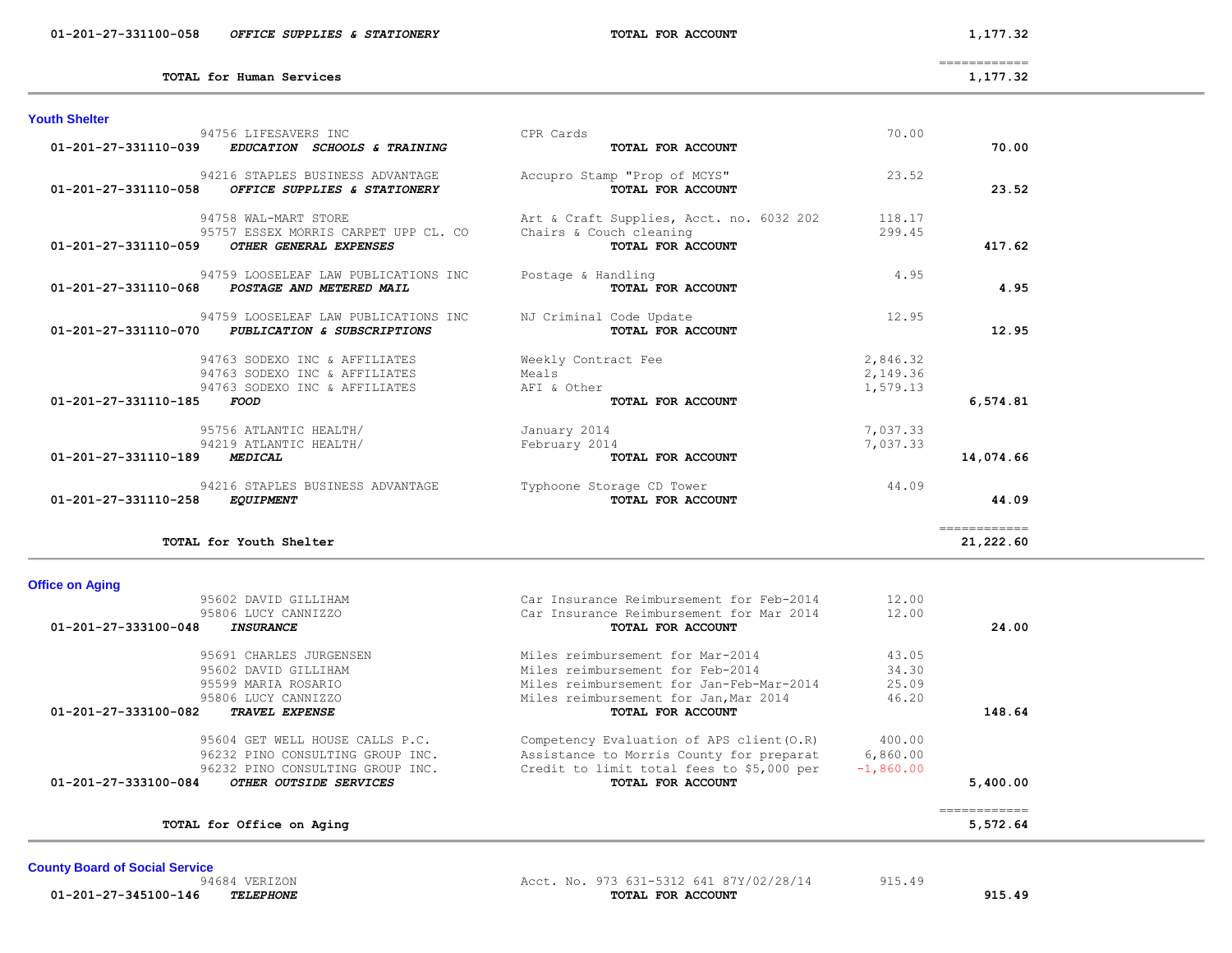| 95097 U.S. SECURITY ASSOCIATES, INC.                                                       | Payment for Security Officer/02-28-14 to                                                                                                                                                                                                                   | 649.70       |            |
|--------------------------------------------------------------------------------------------|------------------------------------------------------------------------------------------------------------------------------------------------------------------------------------------------------------------------------------------------------------|--------------|------------|
|                                                                                            | 94679 U.S. SECURITY ASSOCIATES, INC. Payment for Security Officer - Client #5<br>94687 U.S. SECURITY ASSOCIATES, INC. Payment for Security Officer - Client #5                                                                                             | 682.55       |            |
|                                                                                            |                                                                                                                                                                                                                                                            | 638.75       |            |
| 01-201-27-345100-325<br>SPECIAL SERVICES                                                   | TOTAL FOR ACCOUNT                                                                                                                                                                                                                                          |              | 7,383.00   |
| 94672 HORIZON BLUE CROSS BLUE SHIELD<br>11153 HORIZON BLUE CROSS BLUE SHIELD               | Dental coverage for the month of March 2                                                                                                                                                                                                                   | 4,110.20     |            |
| 94673 HORIZON BLUE CROSS BLUE SHIELD                                                       | Invoice for the month of February 2014 -                                                                                                                                                                                                                   | 10,233.78    |            |
| 94673 HORIZON BLUE CROSS BLUE SHIELD                                                       | 02-86379                                                                                                                                                                                                                                                   | 3,704.50     |            |
|                                                                                            |                                                                                                                                                                                                                                                            | 2,513.07     |            |
|                                                                                            |                                                                                                                                                                                                                                                            | 1,056.20     |            |
|                                                                                            | 94673 HORIZON BLUE CROSS BLUE SHIELD<br>94673 HORIZON BLUE CROSS BLUE SHIELD<br>94673 HORIZON BLUE CROSS BLUE SHIELD<br>94673 HORIZON BLUE CROSS BLUE SHIELD<br>94673 HORIZON BLUE CROSS BLUE SHIELD<br>94673 HORIZON BLUE CROSS BLUE SH                   | 6,516.32     |            |
|                                                                                            |                                                                                                                                                                                                                                                            | 2,426.86     |            |
|                                                                                            |                                                                                                                                                                                                                                                            | $-740.99$    |            |
|                                                                                            |                                                                                                                                                                                                                                                            | 70,532.18    |            |
|                                                                                            |                                                                                                                                                                                                                                                            | $-362.13$    |            |
|                                                                                            |                                                                                                                                                                                                                                                            | 32,256.23    |            |
|                                                                                            |                                                                                                                                                                                                                                                            | 3,193.76     |            |
|                                                                                            |                                                                                                                                                                                                                                                            | 1,269.34     |            |
| 94673 HORIZON BLUE CROSS BLUE SHIELD                                                       | 17-86379<br>25-86379                                                                                                                                                                                                                                       | 10,316.48    |            |
| 94673 HORIZON BLUE CROSS BLUE SHIELD                                                       |                                                                                                                                                                                                                                                            | 4,087.92     |            |
| 94677 HORIZON BLUE CROSS BLUE SHIELD                                                       | Invoice for the month of March 2014 - 02                                                                                                                                                                                                                   | $-1, 177.64$ |            |
| 94677 HORIZON BLUE CROSS BLUE SHIELD                                                       |                                                                                                                                                                                                                                                            | 10,233.78    |            |
|                                                                                            | 25-86379<br>Invoice<br>02-86379<br>02-86379                                                                                                                                                                                                                | $-418.89$    |            |
|                                                                                            |                                                                                                                                                                                                                                                            | 3,704.50     |            |
|                                                                                            |                                                                                                                                                                                                                                                            | 2,513.07     |            |
|                                                                                            |                                                                                                                                                                                                                                                            | 1,056.20     |            |
|                                                                                            |                                                                                                                                                                                                                                                            | 5,438.14     |            |
|                                                                                            |                                                                                                                                                                                                                                                            | 2,016.35     |            |
|                                                                                            |                                                                                                                                                                                                                                                            | 361.31       |            |
|                                                                                            |                                                                                                                                                                                                                                                            | 70,532.18    |            |
|                                                                                            |                                                                                                                                                                                                                                                            | 178.64       |            |
|                                                                                            |                                                                                                                                                                                                                                                            | 32, 256.23   |            |
|                                                                                            |                                                                                                                                                                                                                                                            | 3,193.76     |            |
|                                                                                            |                                                                                                                                                                                                                                                            | 1,269.34     |            |
|                                                                                            |                                                                                                                                                                                                                                                            | $-771.31$    |            |
|                                                                                            |                                                                                                                                                                                                                                                            |              |            |
|                                                                                            |                                                                                                                                                                                                                                                            | 9,545.17     |            |
|                                                                                            |                                                                                                                                                                                                                                                            | $-252.29$    |            |
| HOSPITAL INSURANCE PREMIUMS<br>01-201-27-345100-329                                        | 94677 HORIZON BLUE CROSS BLUE SHIELD 02-86379<br>94677 HORIZON BLUE CROSS BLUE SHIELD 02-86379 (Credit)<br>94677 HORIZON BLUE CROSS BLUE SHIELD 02-86379<br>94677 HORIZON BLUE CROSS BLUE SHIELD 03-86379<br>94677 HORIZON BLUE CROSS<br>TOTAL FOR ACCOUNT | 3,835.63     | 294,627.89 |
|                                                                                            |                                                                                                                                                                                                                                                            |              |            |
|                                                                                            | 94667 SHAU-YING LIU SSS - Mileage reimb. for February 2014 14.20<br>95754 AMY ARCHER ADM - Mileage reimb. for January & March 116.90<br>95755 JERRY THIEL SSS - Mileage reimb. for March 2014 23.10<br>95776 PRISCILLA COLVIN ADM -                        |              |            |
|                                                                                            |                                                                                                                                                                                                                                                            |              |            |
|                                                                                            |                                                                                                                                                                                                                                                            |              |            |
|                                                                                            |                                                                                                                                                                                                                                                            |              |            |
| 01-201-27-345100-332                                                                       |                                                                                                                                                                                                                                                            |              | 290.50     |
|                                                                                            |                                                                                                                                                                                                                                                            |              |            |
|                                                                                            |                                                                                                                                                                                                                                                            | 72.00        |            |
|                                                                                            | 94664 SIBGATH KHAN SALE SERIES INSURANCE THE SERIES OF JANUARY TO JUNE 2019<br>95754 AMY ARCHER SALE SERIES Parking fees                                                                                                                                   | 6.00         |            |
| 95737 BEATRIZ OSPINA                                                                       | MAP - Insurance reimb. for January to Ju                                                                                                                                                                                                                   | 72.00        |            |
| 95736 ERICA JOHNSON                                                                        | MAP - Insurance reimb. for January to Ju                                                                                                                                                                                                                   | 72.00        |            |
| 01-201-27-345100-333 OTHER ALLOWANCES                                                      | TOTAL FOR ACCOUNT                                                                                                                                                                                                                                          |              | 222.00     |
|                                                                                            |                                                                                                                                                                                                                                                            |              |            |
| 92289 VERIZON SELECT SERVICES INC                                                          | Telephone equipment for new phone system                                                                                                                                                                                                                   | 35,909.64    |            |
| 01-203-27-345100-163 (2013) OFFICE MACHINES                                                | TOTAL FOR ACCOUNT                                                                                                                                                                                                                                          |              | 35,909.64  |
| 92974 TREASURER. ST OF NJ                                                                  | CSP Collection Intercept Fees (Pre-Offse                                                                                                                                                                                                                   | 1,826.28     |            |
| 92973 TREASURER. ST OF NJ                                                                  | CSP Collection Intercept Fees for the qu                                                                                                                                                                                                                   | 1,546.46     |            |
| 01-203-27-345100-353<br>(2013) COLLECTION SERVICE FEES                                     | TOTAL FOR ACCOUNT                                                                                                                                                                                                                                          |              | 3,372.74   |
|                                                                                            |                                                                                                                                                                                                                                                            |              |            |
| 92972 TREASURER. ST OF NJ<br>01-203-27-345100-360<br>(2013) FEDERAL PARENT LOCATOR SERVICE | ACCT. 80.6 - Federal Parent Locator Fees<br>TOTAL FOR ACCOUNT                                                                                                                                                                                              | 908.60       | 908.60     |

94671 UNITRONIX DATA SYSTEMS INC Software maintenance for the month of Ma 5,412.00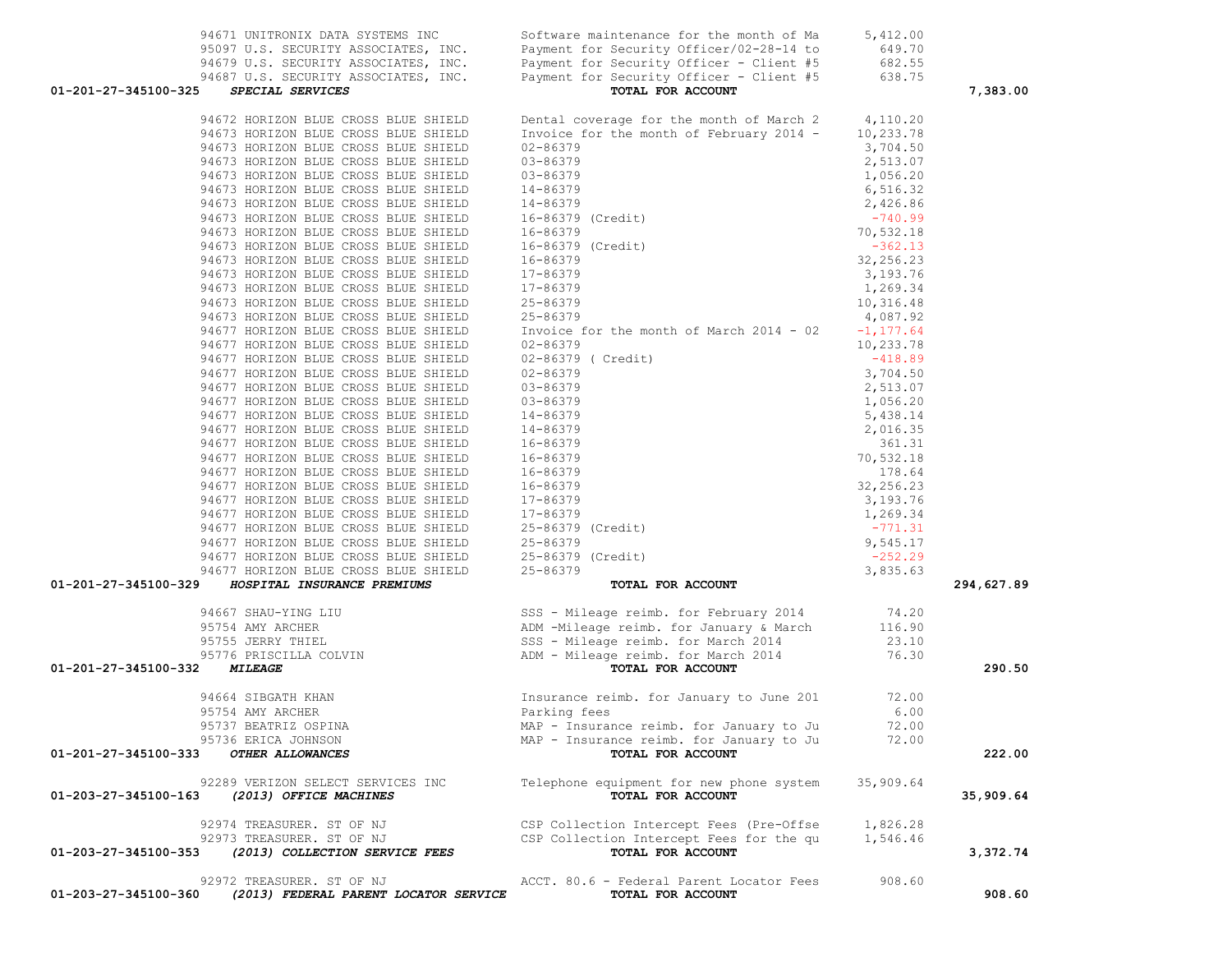| <b>MV:Administration</b> |
|--------------------------|
|--------------------------|

| MV:Administration    |                                                                                                                                                     |                                                                                                                                                                                                                                        |          |                           |
|----------------------|-----------------------------------------------------------------------------------------------------------------------------------------------------|----------------------------------------------------------------------------------------------------------------------------------------------------------------------------------------------------------------------------------------|----------|---------------------------|
|                      | 96322 ARNEL P GARCIA                                                                                                                                | LPN - 3/30-4/12/14                                                                                                                                                                                                                     | 2,536.00 |                           |
|                      | 96323 BARKEL FLEMMING                                                                                                                               | $LPN - 3/30-4/12/14$                                                                                                                                                                                                                   | 2,071.44 |                           |
|                      |                                                                                                                                                     |                                                                                                                                                                                                                                        | 2,550.55 |                           |
|                      | 96327 CHARLES NADARAJAH RN - 3/30-4/12/14                                                                                                           |                                                                                                                                                                                                                                        | 2,056.00 |                           |
|                      |                                                                                                                                                     |                                                                                                                                                                                                                                        | 2,262.00 |                           |
|                      | 96330 DAVID JEAN-LOUIS<br>96333 EDITHA MARQUEZ<br>96336 EMMA L. STANSKI<br>96336 EMMA L. STANSKI<br>96336 EMMA L. STANSKI<br>96337 EVELYM MOLENTING |                                                                                                                                                                                                                                        | 1,214.25 |                           |
|                      |                                                                                                                                                     |                                                                                                                                                                                                                                        | 872.00   |                           |
|                      | 96337 EVELYN TOLENTINO                                                                                                                              | $RN - 3/30-4/12/14$                                                                                                                                                                                                                    | 1,323.75 |                           |
|                      | 96339 GEORGINA GRAY-HORSLEY LPN - 3/30-4/12/14                                                                                                      |                                                                                                                                                                                                                                        | 456.00   |                           |
|                      | 96342 ILLIENE CHARLES, RN                                                                                                                           | $RN - 3/30-4/12/14$                                                                                                                                                                                                                    | 1,861.75 |                           |
|                      | 96345 JAMIE TALBOT-WODYNSKI RN - 3/30-4/12/14                                                                                                       |                                                                                                                                                                                                                                        | 1,168.00 |                           |
|                      | 96347 JESSY JACOB                                                                                                                                   | $LPN - 3/30-4/12/14$                                                                                                                                                                                                                   | 435.00   |                           |
|                      | 96321 MA. LIZA IMPERIAL RN, 3-30-2014 thru 4-12-2014                                                                                                |                                                                                                                                                                                                                                        | 2,682.50 |                           |
|                      |                                                                                                                                                     |                                                                                                                                                                                                                                        |          |                           |
|                      |                                                                                                                                                     | 96348 LOUISE R. MACCHIA RN - 3/30-4/12/14<br>96329 MARTHA YAGHI RN 3-30-2014 thru 4-12-2014<br>96321 MELOJANE CELESTINO RN, 3-30-2014 thru 4-12-2014<br>96332 MICHELLE CAPILI RN, 3-30-2014 thru 4-12-2014<br>96332 MICHELLE CAPILI RN |          |                           |
|                      |                                                                                                                                                     |                                                                                                                                                                                                                                        |          |                           |
|                      |                                                                                                                                                     |                                                                                                                                                                                                                                        |          |                           |
|                      | 96334 MIRLENE ESTRIPLET                                                                                                                             | RN, 3-30-2014 thru 4-12-2014 4, 112.00                                                                                                                                                                                                 |          |                           |
|                      |                                                                                                                                                     | 96325 MADUKWE IMO IBOKO, RN RN, 3-30-2014 thru 4-12-2014 2,336.00                                                                                                                                                                      |          |                           |
|                      | 96328 MARION ENNIS                                                                                                                                  | LPN, 3-30-2014 thru 4-12-2014 1, 152.00                                                                                                                                                                                                |          |                           |
|                      | 96335 ROSE DUMAPIT                                                                                                                                  | RN, 3-30-2014 thru 4-12-2014 1, 799.50                                                                                                                                                                                                 |          |                           |
|                      | 96338 ROSEMARY BATANE COBCOBO                                                                                                                       | RN, 3-30-2014 thru 4-12-2014 1, 480.00                                                                                                                                                                                                 |          |                           |
|                      | 96340 SUZIE COLLIN                                                                                                                                  | RN, 3-30-2014 thru 4-12-2014 2, 965.00                                                                                                                                                                                                 |          |                           |
|                      | 96343 TEODORA O. DELEON                                                                                                                             |                                                                                                                                                                                                                                        |          |                           |
|                      | 96344 TERESA DE OCAMPO                                                                                                                              | RN, 3-30-2014 thru 4-12-2014<br>RN, 3-30-2014 thru 4-12-2014<br><b>TOTAL FOR ACCOUNT</b> 672.00                                                                                                                                        |          |                           |
| 01-201-27-350100-013 | TEMPORARY HELP - PER DIEM NURSES                                                                                                                    |                                                                                                                                                                                                                                        |          | 43,494.84                 |
|                      |                                                                                                                                                     | 920.00 96326 MARIA CARMELITA OBLINA 620.00 LPN, 3-30-2014 thru 4-12-2014                                                                                                                                                               |          |                           |
|                      | 01-201-27-350100-014 SALARIES & WAGES-OVERTIME                                                                                                      | TOTAL FOR ACCOUNT                                                                                                                                                                                                                      |          | 920.00                    |
|                      | 96369 NATIONAL FUEL OIL INC. TUEL CHARGES 3/14                                                                                                      |                                                                                                                                                                                                                                        | 103.37   |                           |
| 01-201-27-350100-140 | <i>GAS PURCHASES</i>                                                                                                                                | TOTAL FOR ACCOUNT                                                                                                                                                                                                                      |          | 103.37                    |
|                      | TOTAL for MV:Administration                                                                                                                         |                                                                                                                                                                                                                                        |          | ============<br>44,518.21 |
|                      |                                                                                                                                                     |                                                                                                                                                                                                                                        |          |                           |

**MV:Nursing** 

| <b>MV:Nursing</b>                                      |                                           |        |        |
|--------------------------------------------------------|-------------------------------------------|--------|--------|
| 96099 JAMES H WOLF                                     | Medical Director, 3-27-2014. Confirmation | 460.00 |        |
| 01-201-27-350130-036<br>CONTRACTED SERVICES            | TOTAL FOR ACCOUNT                         |        | 460.00 |
| 96088 LOIS L. LINDO                                    | CNA Re-Certification, 3-24-2014           | 30.00  |        |
| 96089 NINA J. VASSELL                                  | CNA Re-Certification, 3-20-2014           | 30.00  |        |
| 01-201-27-350130-191<br><i><b>NURSING</b></i>          | TOTAL FOR ACCOUNT                         |        | 60.00  |
| 94962 ON TIME TRANSPORT INC.                           | Transport, 12-2-2013                      | 124.00 |        |
| 94962 ON TIME TRANSPORT INC.                           | Transport, 12-4-2013                      | 112.00 |        |
| 94962 ON TIME TRANSPORT INC.                           | Transport, 12-2-2013                      | 148.00 |        |
| 94962 ON TIME TRANSPORT INC.                           | Transport, 12-11-2013                     | 112.00 |        |
| 94962 ON TIME TRANSPORT INC.                           | Transport, 12-18-2013                     | 148.00 |        |
| 94962 ON TIME TRANSPORT INC.                           | Transport, 12-18-2013                     | 112.00 |        |
| 94962 ON TIME TRANSPORT INC.                           | Transport, 12-31-2013                     | 100.00 |        |
| 01-203-27-350130-340<br>(2013) TRANSPORTATION SERVICES | TOTAL FOR ACCOUNT                         |        | 856.00 |
|                                                        |                                           |        |        |
|                                                        |                                           |        |        |

**TOTAL for MV:Nursing 1,376.00**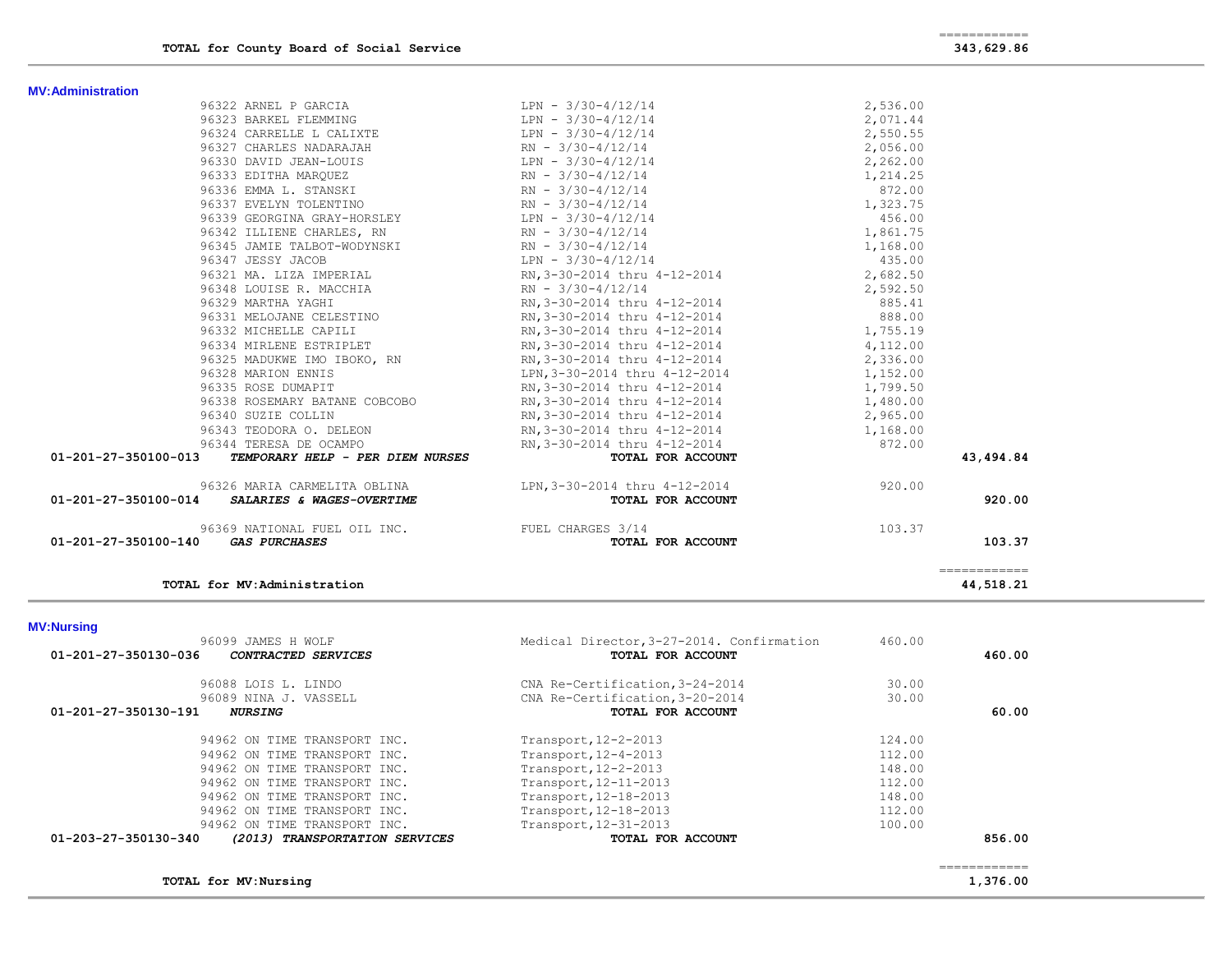**Contribution to County College**

| TOTAL for MV: Recreation/Volunteer Svc                                                                           |                                                               |          | 29.97                  |
|------------------------------------------------------------------------------------------------------------------|---------------------------------------------------------------|----------|------------------------|
| <b>County Adjuster</b>                                                                                           |                                                               |          |                        |
| 95605 TELESEARCH INC                                                                                             | Adjuster's Temp Katherine Santiago for w                      | 663.00   |                        |
| 95605 TELESEARCH INC                                                                                             | Adjuster's Temp Katherine Santiago for w                      | 682.50   |                        |
| 95605 TELESEARCH INC                                                                                             | Adjuster's Temp Katherine Santiago for w                      | 75.00    |                        |
| 95605 TELESEARCH INC                                                                                             | Adjuster's Temp Katherine Santiago for w                      | 633.75   |                        |
| 95605 TELESEARCH INC                                                                                             | Adjuster's Temp Katherine Santiago for w                      | 672.75   |                        |
| 95605 TELESEARCH INC                                                                                             | Adjuster's Temp Katherine Santiago for w                      | 487.50   |                        |
| 01-201-27-357100-016<br>OUTSIDE SALARIES & WAGES                                                                 | TOTAL FOR ACCOUNT                                             |          | 3,214.50               |
| 95554 STAPLES BUSINESS ADVANTAGE                                                                                 | Various Office Supplies for Adjuster's o                      | 124.33   |                        |
| 95554 STAPLES BUSINESS ADVANTAGE                                                                                 | Mesh Letter Holder Black                                      | 1.31     |                        |
| OFFICE SUPPLIES & STATIONERY<br>01-201-27-357100-058                                                             | TOTAL FOR ACCOUNT                                             |          | 125.64                 |
|                                                                                                                  |                                                               |          | =============          |
| TOTAL for County Adjuster                                                                                        |                                                               |          | 3,340.14               |
| <b>Dental Clinic</b>                                                                                             |                                                               |          |                        |
| 95334 WILLIAM J. BARON, DMD.                                                                                     | Joshua Pledger 2/22/14, 3/8/14                                | 240.00   |                        |
| 01-201-27-365100-095<br>DENTAL CLINIC OTHER ADMINISTRATIVE SUPPL                                                 | TOTAL FOR ACCOUNT                                             |          | 240.00                 |
|                                                                                                                  |                                                               |          |                        |
|                                                                                                                  |                                                               |          |                        |
| TOTAL for Dental Clinic                                                                                          |                                                               |          | ============<br>240.00 |
|                                                                                                                  |                                                               |          |                        |
|                                                                                                                  |                                                               |          |                        |
| <b>County Library</b><br>94232 OXFORD UNIVERSITY PRESS<br>01-201-29-390100-028<br><b>BOOKS &amp; PERIODICALS</b> | 1087326 dated 02/26/14<br>TOTAL FOR ACCOUNT                   | 1,500.00 | 1,500.00               |
| 94234 SHI INTERNATIONAL CORP                                                                                     | JAWS Professional Single User License Fr                      | 1,058.45 |                        |
| 01-201-29-390100-078<br>SOFTWARE MAINTENANCE                                                                     | TOTAL FOR ACCOUNT                                             |          | 1,058.45               |
| 94545 RECORDED BOOKS LLC                                                                                         | 91165 dated 02/28/14                                          | 20.85    |                        |
| 01-201-29-390100-083<br>VIDEO & FILM MATERIALS                                                                   | TOTAL FOR ACCOUNT                                             |          | 20.85                  |
|                                                                                                                  |                                                               |          |                        |
| 94235 STAPLES BUSINESS ADVANTAGE                                                                                 | 1032193; NYC1054187 dated 02/25/14                            | 637.63   |                        |
| 94235 STAPLES BUSINESS ADVANTAGE                                                                                 | 1032193; NYC1054187 dated 02/25/14                            | 193.23   |                        |
| 94235 STAPLES BUSINESS ADVANTAGE                                                                                 | 1032193; NYC1054187 dated 02/27/14                            | $-10.96$ |                        |
| 94235 STAPLES BUSINESS ADVANTAGE                                                                                 | 1032193; NYC1054187 dated 02/27/14                            | 10.96    |                        |
| 93675 VENMILL INDUSTRIES INC                                                                                     | Combo Kit(s) for VMI Hybrid                                   | 139.98   |                        |
| 93675 VENMILL INDUSTRIES INC                                                                                     | Disc Cleaning Kits                                            | 47.92    |                        |
| 94236 W.B. MASON COMPANY INC<br>01-201-29-390100-095<br>OTHER ADMINISTRATIVE SUPPLIES                            | C1033751 dated 02/25/14; Order#S01639424<br>TOTAL FOR ACCOUNT | 660.81   | 1,679.57               |
| 90153 VALUE LINE PUBLISHING                                                                                      | 163163 dated 12/19/13                                         | 1,950.00 |                        |
| 01-203-29-390100-028<br>(2013) BOOKS & PERIODICALS                                                               | TOTAL FOR ACCOUNT                                             |          | 1,950.00               |
| 92096 SCHOOL SPECIALTY INC.                                                                                      | 290713 dated 12/30/13                                         | 33.81    |                        |
| 01-203-29-390100-095<br>(2013) OTHER ADMINISTRATIVE SUPPLIES                                                     | TOTAL FOR ACCOUNT                                             |          | 33.81                  |

**MV:Recreation/Volunteer Svc**

Enlargement of Resident Activity Calenda 29.97<br> **TOTAL FOR ACCOUNT 01-201-27-350135-194** *PATIENT ACTIVITIES* **TOTAL FOR ACCOUNT 29.97**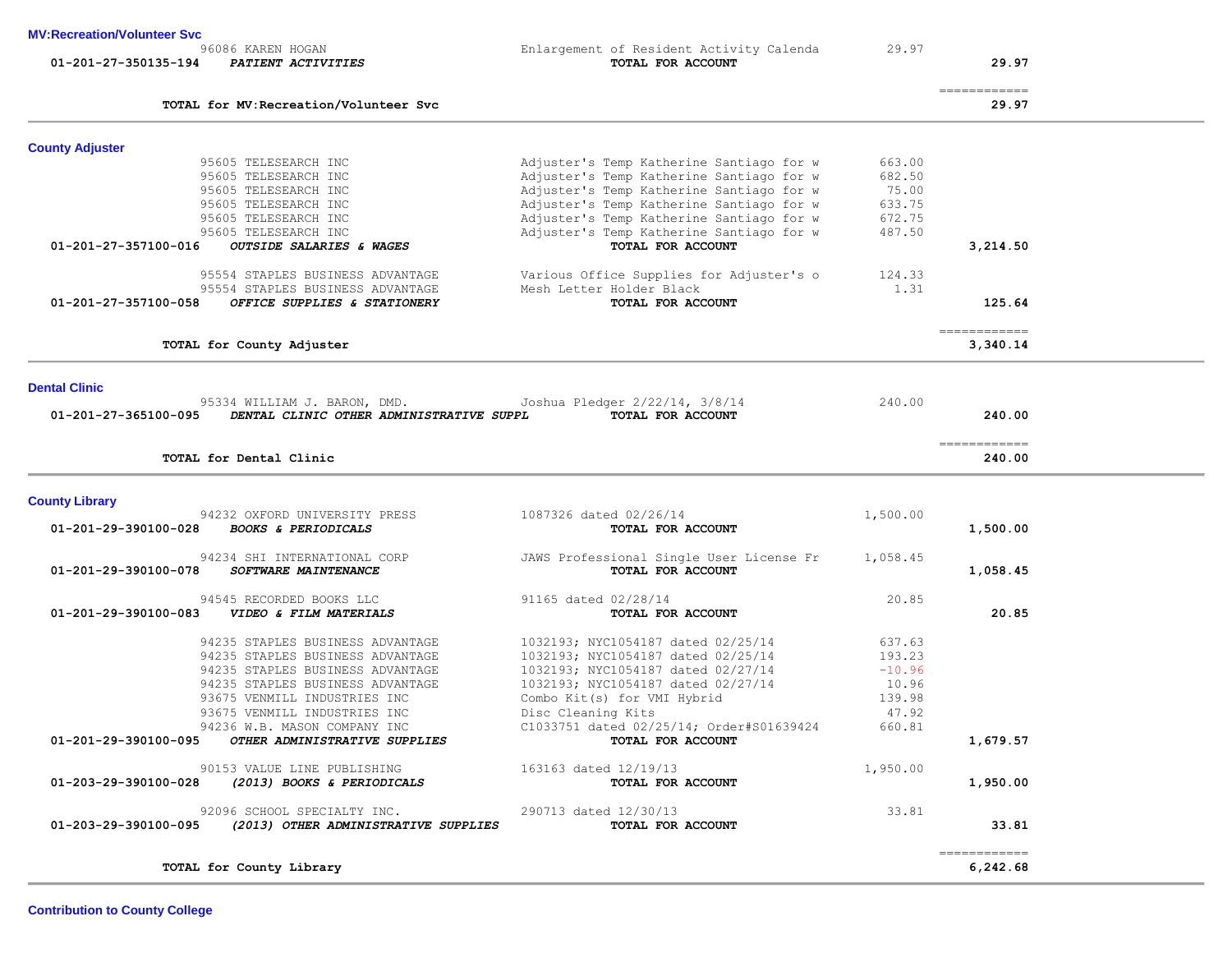| 96042 COUNTY COLLEGE OF MORRIS<br>96043 COUNTY COLLEGE OF MORRIS<br>01-201-29-395100-090<br><b>EXPENDITURES</b> | 2ND HALF4/14 OPERATING BUDGET COUNTY COL<br>2ND HALF3/14 OPERATING BUDGET COUNTY COL<br>TOTAL FOR ACCOUNT | 568,256.75<br>568,256.75 | 1,704,770.25                 |  |
|-----------------------------------------------------------------------------------------------------------------|-----------------------------------------------------------------------------------------------------------|--------------------------|------------------------------|--|
| TOTAL for Contribution to County College                                                                        |                                                                                                           |                          | ============<br>1,704,770.25 |  |
| <b>Fire and Police Academy</b>                                                                                  |                                                                                                           |                          |                              |  |
| 89357 VIATECH PUBLISHING SOLUTIONS                                                                              | 1" Binders                                                                                                | 339.84                   |                              |  |
| 89357 VIATECH PUBLISHING SOLUTIONS                                                                              | 1.5" Binders                                                                                              | 239.04                   |                              |  |
| 89357 VIATECH PUBLISHING SOLUTIONS                                                                              | Shipping & Handling                                                                                       | 117.30                   |                              |  |
| 01-203-29-407100-059<br>(2013) OTHER GENERAL EXPENSES                                                           | TOTAL FOR ACCOUNT                                                                                         |                          | 696.18                       |  |
| TOTAL for Fire and Police Academy                                                                               |                                                                                                           |                          | =============<br>696.18      |  |
|                                                                                                                 |                                                                                                           |                          |                              |  |
| <b>Utilities</b>                                                                                                |                                                                                                           |                          |                              |  |
| 95810 BOROUGH OF BUTLER<br>95810 BOROUGH OF BUTLER                                                              | 8496-0 Rt 23 & Decker Ave<br>8495-1 Rt 23 Traffic Light                                                   | 66.47<br>87.43           |                              |  |
|                                                                                                                 | 8495-0 Rt 23 So Light Pole #144                                                                           | 101.53                   |                              |  |
| 95810 BOROUGH OF DUIDDIN<br>95583 JERSEY CENTRAL POWER & LIGHT<br>- CINTRAL POWER & LIGHT                       | 10-00-48-4053-0-0 Howard Blvd 3/27/2014                                                                   | 15.35                    |                              |  |
|                                                                                                                 | 10-00-89-1397-3-5 O Rt 206 3/24/2014                                                                      | 142.92                   |                              |  |
| 96063 JERSEY CENTRAL POWER & LIGHT                                                                              |                                                                                                           | 36.48                    |                              |  |
| 96053 JERSEY CENTRAL POWER & LIGHT                                                                              | 10-00-64-2465-3-9 Rt 53 Diamond Spring R<br>20-00-00-0539-3-0 120 E Hanover Ave 4/01                      | 655.50                   |                              |  |
| 96052 JERSEY CENTRAL POWER & LIGHT                                                                              | 10-00-28-8978-6-4 Mt Arlington 3/27/2014                                                                  | 53.91                    |                              |  |
| 01-201-31-430100-137<br><b>ELECTRICITY</b>                                                                      | TOTAL FOR ACCOUNT                                                                                         |                          | 1,159.59                     |  |
| 95017 WEX BANK                                                                                                  | ACCT #0431-00-448418-4                                                                                    | 374.31                   |                              |  |
|                                                                                                                 |                                                                                                           | 269.26                   |                              |  |
| 94895 WEX BANK<br>94895 WEX BANK<br>96369 NATIONAL FUEL OIL INC.                                                | Retail fuel purchases, ACCT #0431-00-448<br>FUEL CHARGES 3/14                                             | 73,031.06                |                              |  |
| 01-201-31-430100-140<br><b>GAS PURCHASES</b>                                                                    | TOTAL FOR ACCOUNT                                                                                         |                          | 73,674.63                    |  |
| 96279 HESS CORPORATION                                                                                          | 1316 - SUMMARY GROUP #/ MORRIS COUNTY (6                                                                  | 51,088.38                |                              |  |
| 01-201-31-430100-141 NATURAL GAS                                                                                | TOTAL FOR ACCOUNT                                                                                         |                          | 51,088.38                    |  |
| 94770 VERIZON                                                                                                   | 973-455-1700 480 36Y, 3/2/14, Emergency                                                                   | 98.79                    |                              |  |
| 94770 VERIZON                                                                                                   | 973-328-3165 445 58Y, 3/4/14, Dover WT (                                                                  | 31.80                    |                              |  |
| 94770 VERIZON                                                                                                   | 973-829-0312 882 15Y, 3/4/14, Randolph O                                                                  | 65.78                    |                              |  |
| 94770 VERIZON                                                                                                   | 973-361-0398 892 16Y, 3/1/14, Randolph T                                                                  | 122.37                   |                              |  |
| 95100 VERIZON                                                                                                   | 973 285-5495 122 75Y 1/14/14                                                                              | 69.52                    |                              |  |
| 95100 VERIZON                                                                                                   | 973 539-3538 497 14Y 1/16/14                                                                              | 28.15                    |                              |  |
| 95100 VERIZON                                                                                                   | 973 285-5495 122 75Y 2/14/14                                                                              | 69.48                    |                              |  |
| 95100 VERIZON                                                                                                   | 973 539-3538 497 14Y 2/16/14                                                                              | 28.10                    |                              |  |
| 94238 VERIZON                                                                                                   | 973 267-2255 164 81Y 2/19/14                                                                              | 66.09                    |                              |  |
| 96273 VERIZON                                                                                                   | 973-455-0378 979 71Y / RE: PENTHOUSE- A                                                                   | 65.78                    |                              |  |
| 96273 VERIZON                                                                                                   | 973-455-0378 979 71Y / RE: PENTHOUSE- A                                                                   | 65.79                    |                              |  |
| 96284 VERIZON WIRELESS                                                                                          | 486023883-00001 JAN 22- FEB 21, 2014 CO                                                                   | 5,838.75                 |                              |  |
| 01-201-31-430100-146 TELEPHONE                                                                                  | TOTAL FOR ACCOUNT                                                                                         |                          | 6,550.40                     |  |
| 96282 SOUTHEAST MORRIS COUNTY                                                                                   | 20-999-817-091/ VOTING MACHINE                                                                            | 92.93                    |                              |  |
| 96282 SOUTHEAST MORRIS COUNTY                                                                                   | 20-999-817-168/ CNTY GRG                                                                                  | 834.71                   |                              |  |
| 96282 SOUTHEAST MORRIS COUNTY                                                                                   | 20-999-671-781/ 16 HIGHVIEW                                                                               | 57.66                    |                              |  |
| 96282 SOUTHEAST MORRIS COUNTY                                                                                   | 20-999-817-102/ MOSQUITO - HIGHVIEW                                                                       | 161.08                   |                              |  |
| 96283 SOUTHEAST MORRIS COUNTY                                                                                   | 20-999-919-699/ A & R BLDG                                                                                | 509.50                   |                              |  |
| 96283 SOUTHEAST MORRIS COUNTY                                                                                   | 20-999-919-688/ CH                                                                                        | 2,161.80                 |                              |  |
| 96283 SOUTHEAST MORRIS COUNTY                                                                                   | 20-999-756-272/ CORRECTION FACILITY                                                                       | 5,787.90                 |                              |  |
| 96283 SOUTHEAST MORRIS COUNTY                                                                                   | 20-999-999-724/ ADM CTS                                                                                   | 272.50                   |                              |  |
| 96283 SOUTHEAST MORRIS COUNTY                                                                                   | 20-999-753-907/ SHADETREE                                                                                 | 3,543.10                 |                              |  |
| 01-201-31-430100-147 WATER                                                                                      | TOTAL FOR ACCOUNT                                                                                         |                          | 13,421.18                    |  |

96040 COUNTY COLLEGE OF MORRIS 1ST HALF 4/14 OPERATING BUDGET COUNTY CO 568,256.75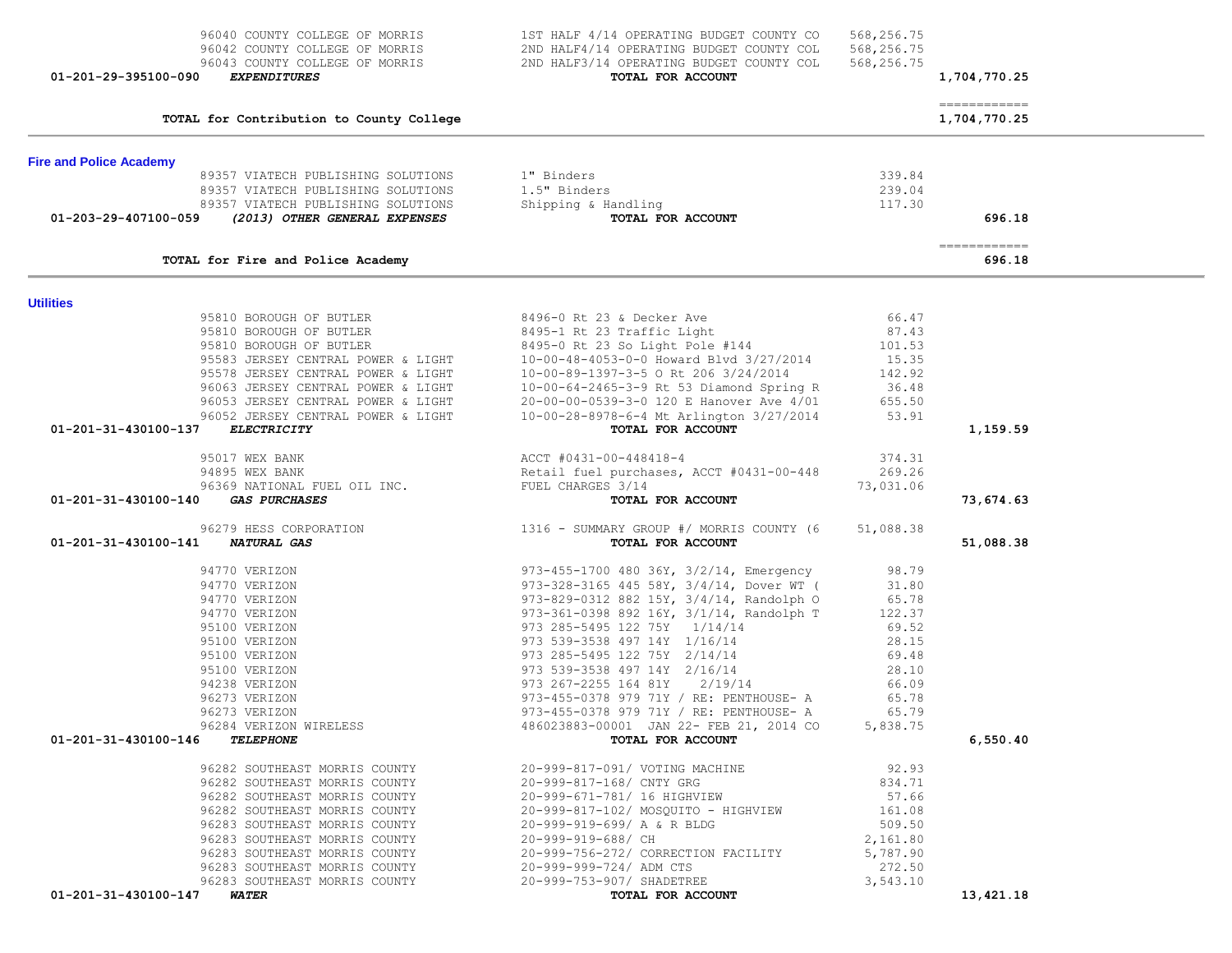| TOTAL for ALPN                                                                                                                                                                                                                                                                                                                                                           |                                                                                                                                                                                                                                           |                                                                                                   | 80,311.00                   |  |
|--------------------------------------------------------------------------------------------------------------------------------------------------------------------------------------------------------------------------------------------------------------------------------------------------------------------------------------------------------------------------|-------------------------------------------------------------------------------------------------------------------------------------------------------------------------------------------------------------------------------------------|---------------------------------------------------------------------------------------------------|-----------------------------|--|
| <b>ALPN</b><br>96447 COUNTY OF MORRIS<br>01-201-41-759000-063<br>ALPN PEER GROUPING                                                                                                                                                                                                                                                                                      | PEER GROUPING TO RMB AGING SALARY BUDGET<br>TOTAL FOR ACCOUNT                                                                                                                                                                             | 80, 311.00                                                                                        | 80,311.00<br>-------------  |  |
| TOTAL for Nutrition                                                                                                                                                                                                                                                                                                                                                      |                                                                                                                                                                                                                                           |                                                                                                   | -------------<br>4,463.29   |  |
| <b>Nutrition</b><br>96369 NATIONAL FUEL OIL INC.<br>01-201-41-716100-140<br><i><b>GAS PURCHASES</b></i>                                                                                                                                                                                                                                                                  | FUEL CHARGES 3/14<br>TOTAL FOR ACCOUNT                                                                                                                                                                                                    | 4,463.29                                                                                          | 4,463.29                    |  |
| TOTAL for Police & Fire Retire System                                                                                                                                                                                                                                                                                                                                    |                                                                                                                                                                                                                                           |                                                                                                   | 461,581.39                  |  |
| 96048 POLICE & FIRE RETIREMENT<br>01-201-36-475100-090<br>POLICE & FIRE RETIRE SYSTEM EXPENDITURES                                                                                                                                                                                                                                                                       | 3-71400 - 1Q10 TO 4Q10<br>TOTAL FOR ACCOUNT                                                                                                                                                                                               | 691.73                                                                                            | 461,581.39<br>------------- |  |
| <b>Police &amp; Fire Retire System</b><br>96048 POLICE & FIRE RETIREMENT                                                                                                                                                                                                                                                                                                 | 3-71400 - 1Q07 TO 4Q09                                                                                                                                                                                                                    | 460,889.66                                                                                        |                             |  |
| TOTAL for Public Employee Retire System                                                                                                                                                                                                                                                                                                                                  |                                                                                                                                                                                                                                           |                                                                                                   | -------------<br>297,105.14 |  |
| 96239 PUBLIC EMPLOYEES RETIREMENT<br>96239 PUBLIC EMPLOYEES RETIREMENT<br>96239 PUBLIC EMPLOYEES RETIREMENT<br>96239 PUBLIC EMPLOYEES RETIREMENT<br>96239 PUBLIC EMPLOYEES RETIREMENT<br>96239 PUBLIC EMPLOYEES RETIREMENT<br>96239 PUBLIC EMPLOYEES RETIREMENT<br>96239 PUBLIC EMPLOYEES RETIREMENT<br>PUBLIC EMPLOYEE RETIRE SYSTEM EXPENDITUR<br>01-201-36-471100-090 | 2-10060-05-1Q07 TO 1Q09<br>2-10060-05-2009 TO 4010<br>2-10060-06-1Q07 TO 4Q09<br>2-10060-06-1Q10 TO 4Q10<br>2-10060-07-1Q07 TO 4Q09<br>2-10060-07-1Q10 TO 4Q10<br>2-10060-09-1Q07 TO 4Q09<br>2-10060-09-1Q10 TO 4Q10<br>TOTAL FOR ACCOUNT | 13,704.65<br>12,274.91<br>21, 214.29<br>30,701.51<br>2,660.76<br>1,526.74<br>8,296.34<br>6,758.08 | 297,105.14                  |  |
| <b>Public Employee Retire System</b><br>96239 PUBLIC EMPLOYEES RETIREMENT<br>96239 PUBLIC EMPLOYEES RETIREMENT<br>96239 PUBLIC EMPLOYEES RETIREMENT<br>96239 PUBLIC EMPLOYEES RETIREMENT<br>96239 PUBLIC EMPLOYEES RETIREMENT<br>96239 PUBLIC EMPLOYEES RETIREMENT<br>96239 PUBLIC EMPLOYEES RETIREMENT                                                                  | 2-10060-01-2009 TO 4010<br>2-10060-02-1Q07 TO 1Q09<br>2-10060-02-2009 TO 4010<br>2-10060-03-1Q07 TO 1Q09<br>2-10060-03-2009 TO 4010<br>2-10060-04-1Q07 TO 1Q09<br>2-10060-04-2009 TO 4010                                                 | 13,481.10<br>11,780.31<br>76,297.72<br>13,657.38<br>23,025.09<br>17,653.82<br>44,072.44           |                             |  |
| TOTAL for Utilities                                                                                                                                                                                                                                                                                                                                                      |                                                                                                                                                                                                                                           |                                                                                                   | -------------<br>146,890.48 |  |
| 96271 WASHINGTON TOWNSHIP M.U.A.<br>(2013) WATER<br>01-203-31-430100-147                                                                                                                                                                                                                                                                                                 | 000321/ RE: LONG VALLEY GRG<br>TOTAL FOR ACCOUNT                                                                                                                                                                                          | 66.71                                                                                             | 66.71                       |  |
| 84996 VERIZON BUSINESS<br>01-203-31-430100-146<br>(2013) TELEPHONE                                                                                                                                                                                                                                                                                                       | $6000057810$ X26 - dtd $9/1$ Mthly charge (au<br>TOTAL FOR ACCOUNT                                                                                                                                                                        | 459.00                                                                                            | 652.24                      |  |
| 95098 VERIZON<br>95098 VERIZON<br>95098 VERIZON<br>95098 VERIZON                                                                                                                                                                                                                                                                                                         | 973 285-5495 122 75Y 11/14/13<br>973 539-3538 497 14Y 11/16/13<br>973 285-5495 122 75Y 12/14/13<br>973 539-3538 497 14Y 12/16/13                                                                                                          | 68.87<br>27.75<br>68.87<br>27.75                                                                  |                             |  |
| 96271 WASHINGTON TOWNSHIP M.U.A.<br>01-203-31-430100-144<br>(2013) SEWER                                                                                                                                                                                                                                                                                                 | 000321/ RE: LONG VALLEY GRG<br>TOTAL FOR ACCOUNT                                                                                                                                                                                          | 277.35                                                                                            | 277.35                      |  |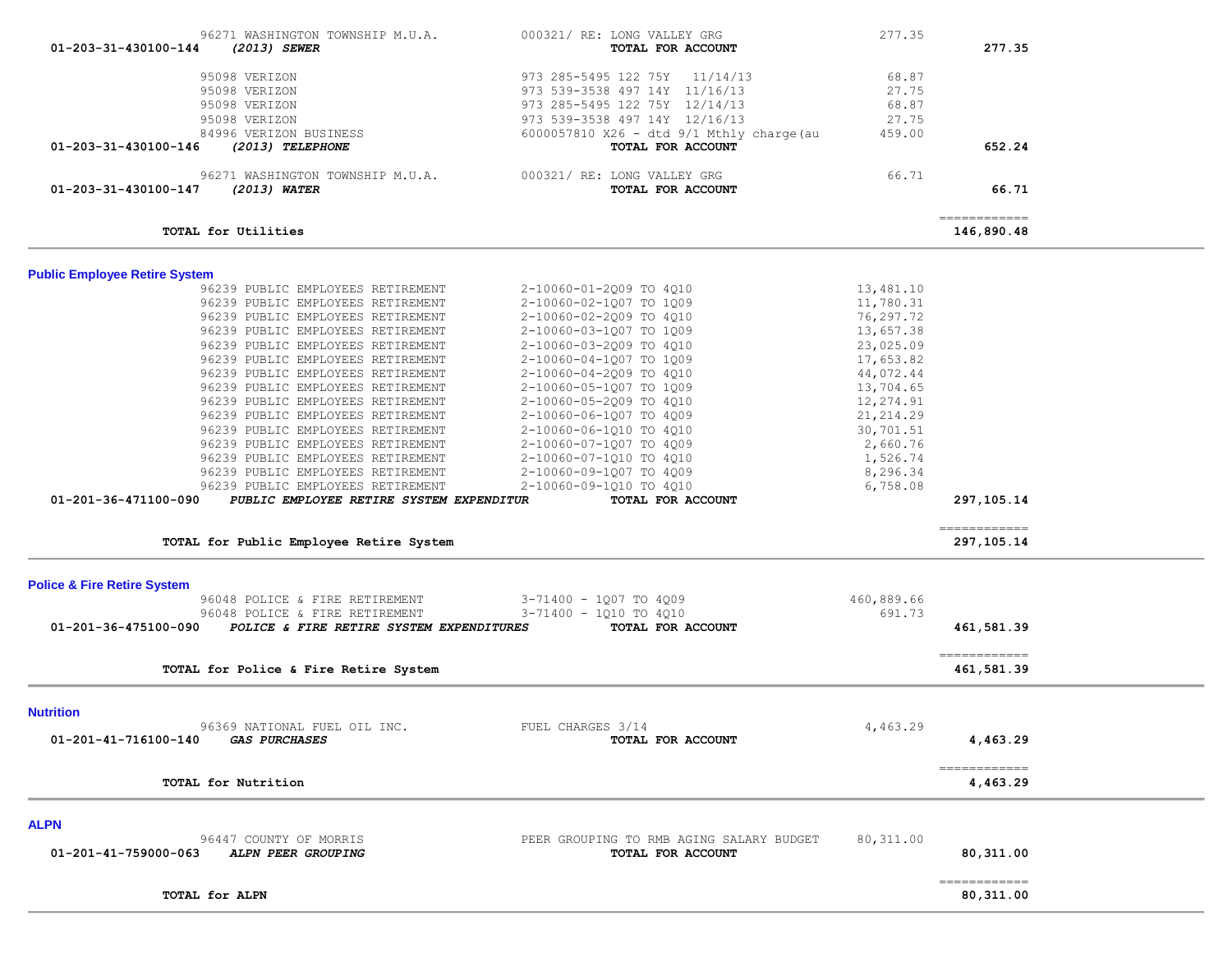| <b>Capital Improvement Fund</b> |  |  |  |
|---------------------------------|--|--|--|
|---------------------------------|--|--|--|

| 01-201-44-915100-090<br>CAPITAL IMPROVEMENT FUND EXPENDITURES                               | TOTAL FOR ACCOUNT                                                                 |                           | 2,305,000.00                  |  |
|---------------------------------------------------------------------------------------------|-----------------------------------------------------------------------------------|---------------------------|-------------------------------|--|
| TOTAL for Capital Improvement Fund                                                          |                                                                                   |                           | =============<br>2,305,000.00 |  |
|                                                                                             | <b>Grant Fund</b>                                                                 |                           |                               |  |
| <b>Bio-Terrorism Grant</b>                                                                  |                                                                                   |                           |                               |  |
| 95811 KATIE STEWART<br>94339 STAPLES BUSINESS ADVANTAGE<br>94339 STAPLES BUSINESS ADVANTAGE | Reimbursemenet for mileage, refreshments<br>Customer NYC 1054187 Supplies         | 91.49<br>123.10<br>169.15 |                               |  |
| 02-213-41-718405-391<br>PUBLIC HEALTH EMER GRANT $(7/1/13-6/30/14)$                         | TOTAL FOR ACCOUNT                                                                 |                           | 383.74                        |  |
|                                                                                             |                                                                                   |                           | ============                  |  |
| TOTAL for Bio-Terrorism Grant                                                               |                                                                                   |                           | 383.74                        |  |
|                                                                                             |                                                                                   |                           |                               |  |
| <b>DEPARTMENT 741415</b><br>93824 TELESEARCH INC                                            |                                                                                   | 20.94                     |                               |  |
| 93824 TELESEARCH INC                                                                        | Jason D., W/E $2/9/14$                                                            | 313.87                    |                               |  |
| 93824 TELESEARCH INC                                                                        |                                                                                   | 19.51                     |                               |  |
| 93824 TELESEARCH INC                                                                        | Marlene W.                                                                        | 294.29                    |                               |  |
| 93823 TELESEARCH INC                                                                        |                                                                                   | 16.63                     |                               |  |
| 93823 TELESEARCH INC                                                                        | Jason D., W/E 2/16/14                                                             | 133.77                    |                               |  |
| 93823 TELESEARCH INC                                                                        |                                                                                   | 14.93                     |                               |  |
| 93823 TELESEARCH INC                                                                        | Marlene W., W/E 2/16/14                                                           | 280.28                    |                               |  |
| 94243 TELESEARCH INC                                                                        |                                                                                   | 19.16                     |                               |  |
| 94243 TELESEARCH INC                                                                        | Jason D., W/E 2/23/14                                                             | 129.95                    |                               |  |
| 94243 TELESEARCH INC                                                                        |                                                                                   | 20.83                     |                               |  |
| 94243 TELESEARCH INC                                                                        | Marlene W., W/E 2/23/14.                                                          | 378.38                    |                               |  |
| 93821 US LIFE INSURANCE COMPANY<br>95306 TELESEARCH INC                                     |                                                                                   | 27.13<br>26.86            |                               |  |
| 95306 TELESEARCH INC                                                                        |                                                                                   | 27.51                     |                               |  |
| 95306 TELESEARCH INC                                                                        | Marlene W., W/E 3/9/14.                                                           | 490.49                    |                               |  |
| 95750 EDWARDS LEARNING CENTER                                                               | February Reimbursable expenses.                                                   | 4,199.98                  |                               |  |
|                                                                                             | 95280 ROCKHURST UNIVERSITY CONTINUING EDU Gil S., Assertiveness for Mqrs. & Sups. | 77.91                     |                               |  |
| 95236 AT&T                                                                                  |                                                                                   | 1.86                      |                               |  |
| 95292 DEER PARK                                                                             |                                                                                   | 1.50                      |                               |  |
| WFNJ-TANF (7/1/13-6/30/14)<br>02-213-41-741415-392                                          | TOTAL FOR ACCOUNT                                                                 |                           | 6,495.78                      |  |
|                                                                                             |                                                                                   |                           | -------------                 |  |

|  | <b>DEPARTMENT 741420</b> |
|--|--------------------------|
|  |                          |

| 93824 TELESEARCH INC | 15.70  |
|----------------------|--------|
| 93824 TELESEARCH INC | 326.68 |
| 93824 TELESEARCH INC | 14.63  |
| 93824 TELESEARCH INC | 306.31 |
| 93823 TELESEARCH INC | 12.47  |
| 93823 TELESEARCH INC | 139.23 |
| 93823 TELESEARCH INC | 11.20  |
| 93823 TELESEARCH INC | 291.72 |
| 94243 TELESEARCH INC | 14.37  |
| 94243 TELESEARCH INC | 135.25 |
| 94243 TELESEARCH INC | 15.62  |
| 94243 TELESEARCH INC | 393.82 |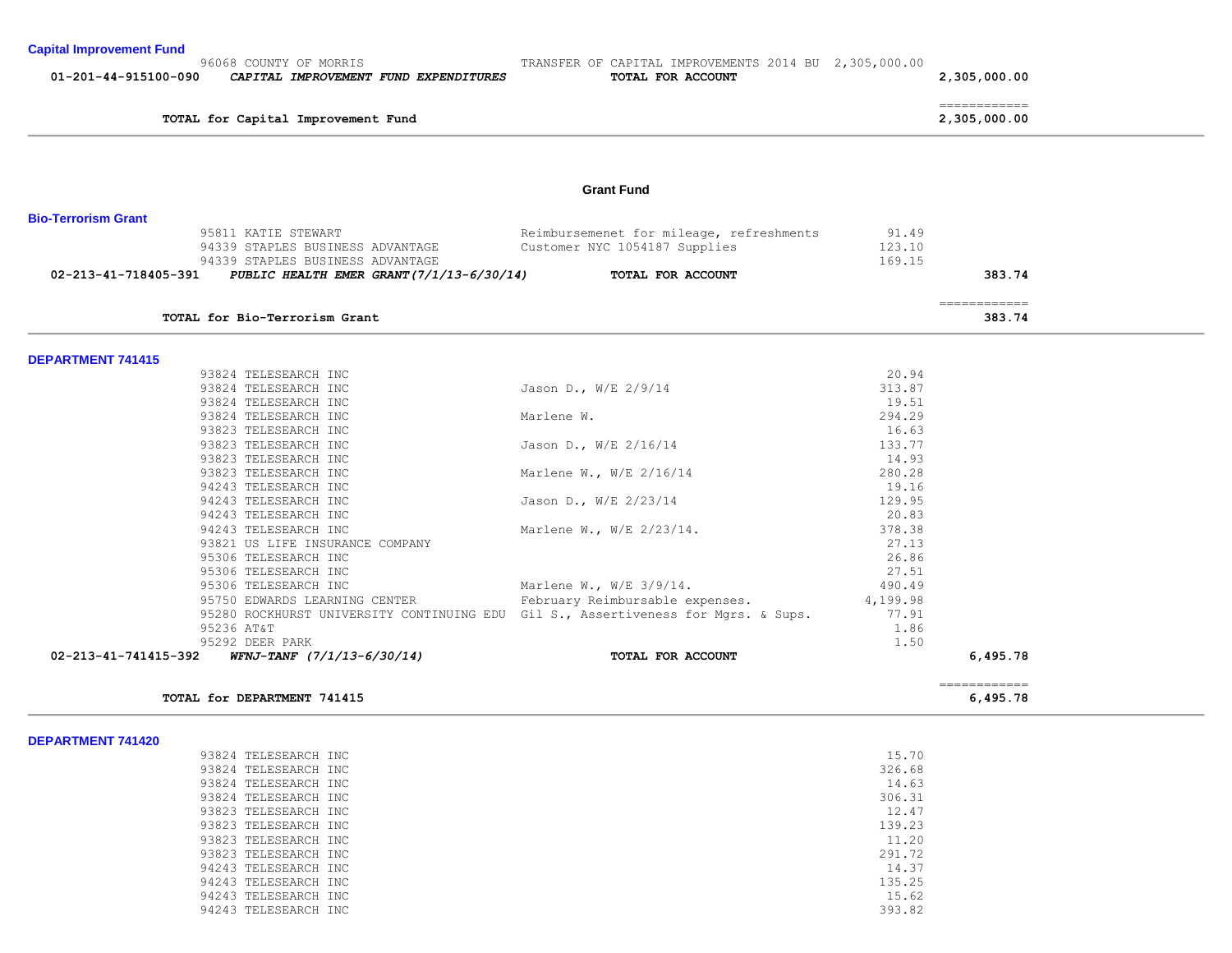|                                | 93821 US LIFE INSURANCE COMPANY<br>95255 MANPOWER<br>95243 MANPOWER<br>95306 TELESEARCH INC<br>95306 TELESEARCH INC<br>95306 TELESEARCH INC<br>95750 EDWARDS LEARNING CENTER<br>95280 ROCKHURST UNIVERSITY CONTINUING EDU<br>95236 AT&T<br>95798 AVTECH INSTITUTE | Ximena A., W/E 3/16/14<br>Ximena A.; W/E 3/9/14.<br>Marisol H. | 20.34<br>907.20<br>982.20<br>20.15<br>20.63<br>510.51<br>466.67<br>81.09<br>1.39<br>1,728.00 |                                       |  |
|--------------------------------|-------------------------------------------------------------------------------------------------------------------------------------------------------------------------------------------------------------------------------------------------------------------|----------------------------------------------------------------|----------------------------------------------------------------------------------------------|---------------------------------------|--|
| 02-213-41-741420-392           | 95292 DEER PARK<br>WFNJ-GENERAL ASSISTANCE(7/1/13-6/30/14)                                                                                                                                                                                                        | TOTAL FOR ACCOUNT                                              | 1.12                                                                                         | 6,416.30                              |  |
|                                |                                                                                                                                                                                                                                                                   |                                                                |                                                                                              |                                       |  |
|                                | TOTAL for DEPARTMENT 741420                                                                                                                                                                                                                                       |                                                                |                                                                                              | -------------<br>6,416.30             |  |
| <b>WIA: Adult</b>              |                                                                                                                                                                                                                                                                   |                                                                |                                                                                              |                                       |  |
|                                | 95573 ANTHEM INSTITUTE<br>02-213-41-742005-391 WIA: ADULT FEDERAL SHARE                                                                                                                                                                                           | Connie Z.<br>TOTAL FOR ACCOUNT                                 | 3,200.00                                                                                     | 3,200.00                              |  |
|                                | TOTAL for WIA: Adult                                                                                                                                                                                                                                              |                                                                |                                                                                              | ------------<br>3,200.00              |  |
| <b>WIA: Disclocated Worker</b> |                                                                                                                                                                                                                                                                   |                                                                |                                                                                              |                                       |  |
| 02-213-41-742010-391           | 95572 JERSEY TRACTOR-TRAILER<br>WIA: DISCLOCATED WORKER FEDERAL SHARE                                                                                                                                                                                             | Jeremy M.<br>TOTAL FOR ACCOUNT                                 | 800.00                                                                                       | 800.00                                |  |
|                                | TOTAL for WIA: Disclocated Worker                                                                                                                                                                                                                                 |                                                                |                                                                                              | $=$ = = = = = = = = = = = =<br>800.00 |  |
| <b>WIA: Youth</b>              |                                                                                                                                                                                                                                                                   |                                                                |                                                                                              |                                       |  |
|                                | 95836 NEWBRIDGE SERVICES INC                                                                                                                                                                                                                                      | Jackie S., NEWSER-13-WIA                                       | 211.00                                                                                       |                                       |  |
|                                | 95829 NEWBRIDGE SERVICES INC                                                                                                                                                                                                                                      | Juan P., Contract #NEWSER-13-WIA                               | 740.00                                                                                       |                                       |  |
|                                | 95826 NEWBRIDGE SERVICES INC                                                                                                                                                                                                                                      | Nicholas M., Contract #NEWSER-13-WIA                           | 211.00                                                                                       |                                       |  |
|                                | 95827 NEWBRIDGE SERVICES INC                                                                                                                                                                                                                                      | Robert P., Contract #NEWSER-13-WIA                             | 422.00                                                                                       |                                       |  |
|                                | 95824 NEWBRIDGE SERVICES INC                                                                                                                                                                                                                                      | Brittany G., Contract #NEWSER-13-WIA                           | 422.00                                                                                       |                                       |  |
|                                | 95830 NEWBRIDGE SERVICES INC                                                                                                                                                                                                                                      | Jillian P., NEWSER-13-WIA                                      | 422.00                                                                                       |                                       |  |
|                                | 95831 NEWBRIDGE SERVICES INC                                                                                                                                                                                                                                      | Erin R., NEWSER-13-WIA                                         | 211.00                                                                                       |                                       |  |
|                                | 95832 NEWBRIDGE SERVICES INC                                                                                                                                                                                                                                      | Michelle S., NEWSER-13-WIA                                     | 211.00<br>475.00                                                                             |                                       |  |
|                                | 95833 NEWBRIDGE SERVICES INC<br>95835 NEWBRIDGE SERVICES INC                                                                                                                                                                                                      | Arelis S., NEWSER-13-WIA<br>Autumn S., NEWSER-13-WIA           | 211.00                                                                                       |                                       |  |
|                                | 95818 NEWBRIDGE SERVICES INC                                                                                                                                                                                                                                      | Amanda C., NEWSER-13-WIA                                       | 1,161.00                                                                                     |                                       |  |
|                                | 95819 NEWBRIDGE SERVICES INC                                                                                                                                                                                                                                      | Cheyenne C., NEWSER-13-WIA                                     | 633.00                                                                                       |                                       |  |
|                                | 95821 NEWBRIDGE SERVICES INC                                                                                                                                                                                                                                      | Jacob D., NEWSER-13-WIA                                        | 633.00                                                                                       |                                       |  |
|                                | 95822 NEWBRIDGE SERVICES INC                                                                                                                                                                                                                                      | Angelica T., NEWSER-13-WIA                                     | 422.00                                                                                       |                                       |  |
|                                | 95823 NEWBRIDGE SERVICES INC                                                                                                                                                                                                                                      | Courtney D., NEWSER-13-WIA                                     | 211.00                                                                                       |                                       |  |
|                                | 95767 NEWBRIDGE SERVICES INC                                                                                                                                                                                                                                      | Scott C., NEWSER-13-WIA                                        | 410.00                                                                                       |                                       |  |
|                                | 95769 NEWBRIDGE SERVICES INC                                                                                                                                                                                                                                      | Michelle S., NEWSER-13-WIA                                     | 740.00                                                                                       |                                       |  |
|                                | 95768 NEWBRIDGE SERVICES INC                                                                                                                                                                                                                                      | James T., NEWSER-13-WIA                                        | 4,316.00                                                                                     |                                       |  |
|                                | 95816 NEWBRIDGE SERVICES INC                                                                                                                                                                                                                                      | Gabrielle A.                                                   | 422.00                                                                                       |                                       |  |
|                                | 95741 PHILLIPSBURG SCHOOL BASED                                                                                                                                                                                                                                   | Dylan C.                                                       | 184.00                                                                                       |                                       |  |
|                                | 95743 PHILLIPSBURG SCHOOL BASED                                                                                                                                                                                                                                   | Gigi O.                                                        | 184.00                                                                                       |                                       |  |
|                                | 95739 PHILLIPSBURG SCHOOL BASED                                                                                                                                                                                                                                   | Edgar R.                                                       | 138.00                                                                                       |                                       |  |
|                                | 95740 PHILLIPSBURG SCHOOL BASED                                                                                                                                                                                                                                   | Anthony G.                                                     | 845.00                                                                                       |                                       |  |
| 02-213-41-742020-391           | WIA: YOUTH FEDERAL SHARE                                                                                                                                                                                                                                          | TOTAL FOR ACCOUNT                                              |                                                                                              | 13,835.00                             |  |
|                                | TOTAL for WIA: Youth                                                                                                                                                                                                                                              |                                                                |                                                                                              | ------------<br>13,835.00             |  |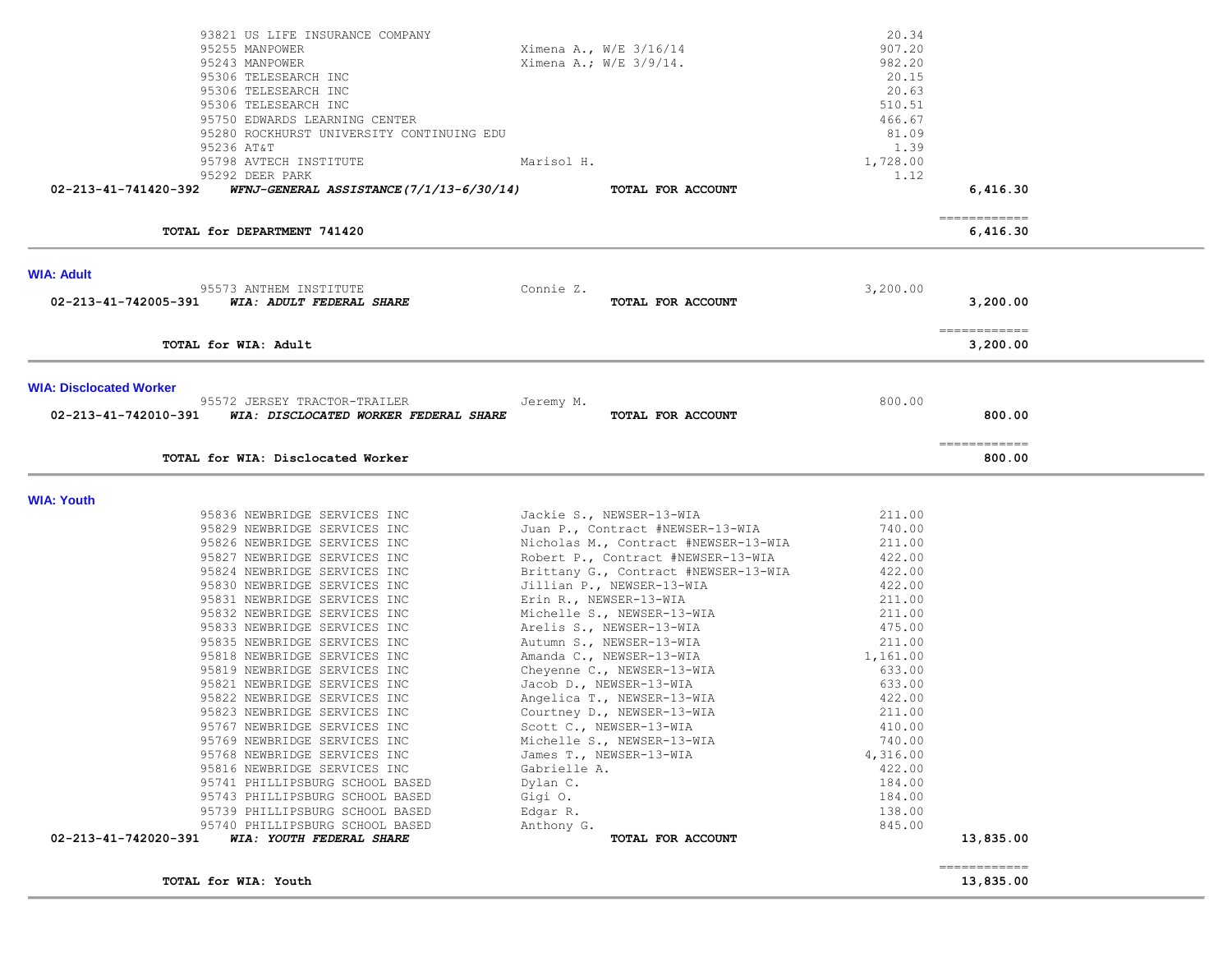| 95795 AVTECH INSTITUTE<br>95592 FERRING PHARMACEUTICALS<br>95593 FERRING PHARMACEUTICALS<br>95591 FERRING PHARMACEUTICALS<br>95309 HUDSON BIOPHARMA<br>WIA/NEG (10/1/10-9/30/13) EXT 3/31/14<br>02-213-41-742135-391 | Ginny D.<br>Yu E.Z.<br>Maureen S.; Dates: 10/1/13 to 11/30/13<br>Christina P.<br>Yi C.; Dates: 2/1/14 to 2/28/14.<br>TOTAL FOR ACCOUNT | 5,000.00<br>13,991.28<br>6,959.58<br>6,843.75<br>3,846.40 | 40,891.01                 |  |
|----------------------------------------------------------------------------------------------------------------------------------------------------------------------------------------------------------------------|----------------------------------------------------------------------------------------------------------------------------------------|-----------------------------------------------------------|---------------------------|--|
| TOTAL for DEPARTMENT 742135                                                                                                                                                                                          |                                                                                                                                        |                                                           | ____________<br>40,891.01 |  |
| <b>DEPARTMENT 742505</b>                                                                                                                                                                                             |                                                                                                                                        |                                                           |                           |  |
| 93824 TELESEARCH INC                                                                                                                                                                                                 |                                                                                                                                        | 136.08                                                    |                           |  |
| 93824 TELESEARCH INC                                                                                                                                                                                                 |                                                                                                                                        | 126.79                                                    |                           |  |
| 93823 TELESEARCH INC                                                                                                                                                                                                 |                                                                                                                                        | 108.08                                                    |                           |  |
| 93823 TELESEARCH INC                                                                                                                                                                                                 |                                                                                                                                        | 97.07                                                     |                           |  |
| 94243 TELESEARCH INC                                                                                                                                                                                                 |                                                                                                                                        | 124.52                                                    |                           |  |
| 94243 TELESEARCH INC                                                                                                                                                                                                 |                                                                                                                                        | 135.39                                                    |                           |  |
| 93821 US LIFE INSURANCE COMPANY                                                                                                                                                                                      |                                                                                                                                        | 176.32                                                    |                           |  |
| 95306 TELESEARCH INC                                                                                                                                                                                                 |                                                                                                                                        | 174.59                                                    |                           |  |
| 95306 TELESEARCH INC                                                                                                                                                                                                 |                                                                                                                                        | 178.82                                                    |                           |  |
| 95785 AVTECH INSTITUTE                                                                                                                                                                                               | Shiny C.                                                                                                                               | 2,586.66                                                  |                           |  |
| 95789 AVTECH INSTITUTE                                                                                                                                                                                               | Joyce M.                                                                                                                               | 1,013.33                                                  |                           |  |
| 95790 AVTECH INSTITUTE                                                                                                                                                                                               | Katharina R.                                                                                                                           | 912.00                                                    |                           |  |
| 95783 AVTECH INSTITUTE                                                                                                                                                                                               | Iveta K.                                                                                                                               | 2,266.67<br>44.52                                         |                           |  |
| 95280 ROCKHURST UNIVERSITY CONTINUING EDU                                                                                                                                                                            |                                                                                                                                        | 12.07                                                     |                           |  |
| 95236 AT&T<br>95799 AVTECH INSTITUTE                                                                                                                                                                                 |                                                                                                                                        | 706.67                                                    |                           |  |
| 95786 AVTECH INSTITUTE                                                                                                                                                                                               | Wanda H.<br>Carol S.                                                                                                                   |                                                           |                           |  |
| 95796 AVTECH INSTITUTE                                                                                                                                                                                               | Marybeth D.                                                                                                                            | 1,269.33<br>680.00                                        |                           |  |
| 95292 DEER PARK                                                                                                                                                                                                      |                                                                                                                                        | 9.75                                                      |                           |  |
| 96369 NATIONAL FUEL OIL INC.                                                                                                                                                                                         | FUEL CHARGES 3/14                                                                                                                      | 122.10                                                    |                           |  |
| 02-213-41-742505-391<br>WIA ADULT $(7/1/13-6/30/15)$                                                                                                                                                                 | TOTAL FOR ACCOUNT                                                                                                                      |                                                           | 10,880.76                 |  |
|                                                                                                                                                                                                                      |                                                                                                                                        |                                                           |                           |  |
| TOTAL for DEPARTMENT 742505                                                                                                                                                                                          |                                                                                                                                        |                                                           | ============<br>10,880.76 |  |
| <b>DEPARTMENT 742510</b>                                                                                                                                                                                             |                                                                                                                                        |                                                           |                           |  |
| 93824 TELESEARCH INC                                                                                                                                                                                                 | Linda B.; W/E 2/9/14                                                                                                                   | 282.62                                                    |                           |  |
| 93824 TELESEARCH INC                                                                                                                                                                                                 | Lilly H., W/E 2/9/14                                                                                                                   | 263.33                                                    |                           |  |
| 93823 TELESEARCH INC                                                                                                                                                                                                 | Linda B., W/E 2/16/14                                                                                                                  | 224.47                                                    |                           |  |
| 93823 TELESEARCH INC                                                                                                                                                                                                 | Lilly H., W/E 2/16/13                                                                                                                  | 201.61                                                    |                           |  |

95850 BIONJ Jessica K. 4,250.00

|  | 93824 TELESEARCH INC | Linda B.;  |  |
|--|----------------------|------------|--|
|  | 93824 TELESEARCH INC | Lilly H.,  |  |
|  | 93823 TELESEARCH INC | Linda B.,  |  |
|  | 93823 TELESEARCH INC | Lilly H.,  |  |
|  | 94243 TELESEARCH INC | Linda B.,  |  |
|  | 94243 TELESEARCH INC | T.illv H.: |  |

| 02-213-41-742510-391 | WIA DISLOCATED WORKER (7/1/13-6/30/15)                                       |                            | TOTAL FOR ACCOUNT                       |          | 11,707.10 |
|----------------------|------------------------------------------------------------------------------|----------------------------|-----------------------------------------|----------|-----------|
|                      | 95292 DEER PARK                                                              |                            | 0434508545 2/15/14-3/14/14 Feb.-Mar. bi | 20.25    |           |
|                      | 95594 APPELBAUM ENDODONTICS, LLC 5annette Clark                              |                            |                                         | 4,000.00 |           |
|                      | 95797 AVTECH INSTITUTE                                                       | Rupal M.                   |                                         | 586.67   |           |
| 95236 AT&T           |                                                                              |                            | 030 515 8956 001 Feb.27,2014 bill for   | 25.07    |           |
|                      | 95280 ROCKHURST UNIVERSITY CONTINUING EDU                                    | Kelly O.,                  |                                         | 90.63    |           |
|                      | 95791 AVTECH INSTITUTE                                                       | Amy H.                     |                                         | 2,314.66 |           |
|                      | 95787 AVTECH INSTITUTE                                                       | Shawn M.                   |                                         | 1,000.00 |           |
|                      | 95788 AVTECH INSTITUTE                                                       | Brenda M.                  |                                         | 1,057.77 |           |
|                      | 95306 TELESEARCH INC                                                         | Lilly H., $W/E = 3/9/14$ . |                                         | 371.38   |           |
|                      | 95306 TELESEARCH INC                                                         | Linda B., W/E 3/9/14.      |                                         | 362.60   |           |
|                      | 93821 US LIFE INSURANCE COMPANY $2/19/14$ to $3/18/14$ ; Policy No.#GO26433. |                            |                                         | 366.21   |           |
|                      | 94243 TELESEARCH INC                                                         | Lilly H.; W/E 2/23/14      |                                         | 281.20   |           |
|                      | 94243 TELESEARCH INC                                                         | Linda B., $W/E$ 2/23/14    |                                         | 258.63   |           |
|                      | 93823 TELESEARCH INC                                                         | Lilly H., W/E 2/16/13      |                                         | 201.61   |           |
|                      | 93823 TELESEARCH INC                                                         | Linda B., W/E 2/16/14      |                                         | 224.47   |           |
|                      | 93824 TELESEARCH INC                                                         | Lilly H., W/E 2/9/14       |                                         | 263.33   |           |
|                      |                                                                              |                            |                                         |          |           |

**TOTAL for DEPARTMENT 742510 11,707.10 11,707.10** 

**DEPARTMENT 742135**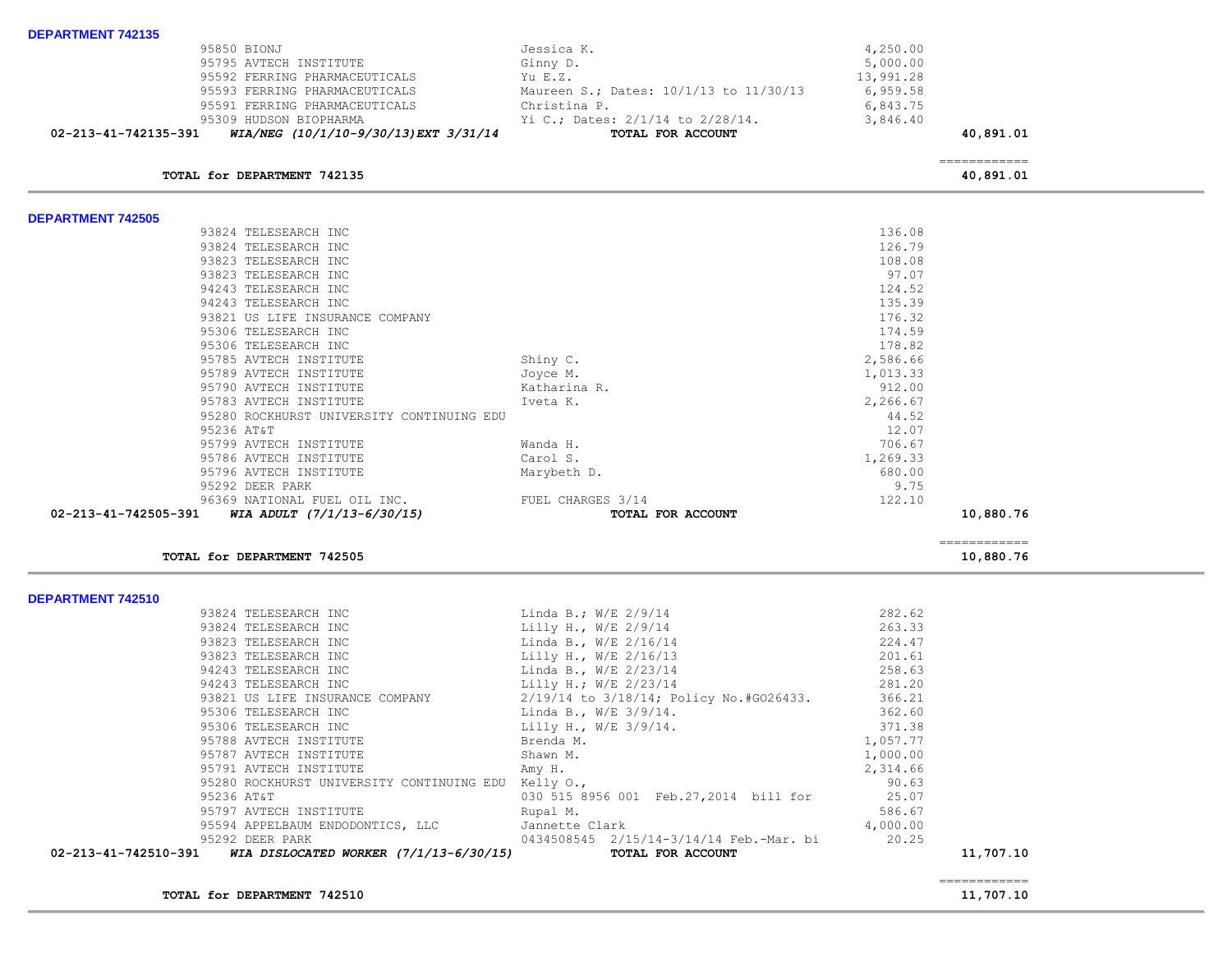|                                             | 68.04                                                                                                                                                                                   |                            |                                                                                           |
|---------------------------------------------|-----------------------------------------------------------------------------------------------------------------------------------------------------------------------------------------|----------------------------|-------------------------------------------------------------------------------------------|
|                                             | 63.39                                                                                                                                                                                   |                            |                                                                                           |
|                                             | 54.04                                                                                                                                                                                   |                            |                                                                                           |
|                                             | 48.54                                                                                                                                                                                   |                            |                                                                                           |
|                                             | 62.26                                                                                                                                                                                   |                            |                                                                                           |
|                                             | 67.69                                                                                                                                                                                   |                            |                                                                                           |
|                                             | 88.16                                                                                                                                                                                   |                            |                                                                                           |
| Leigh C., W/E 3/16/14                       | 997.20                                                                                                                                                                                  |                            |                                                                                           |
|                                             | 87.30                                                                                                                                                                                   |                            |                                                                                           |
|                                             | 89.41                                                                                                                                                                                   |                            |                                                                                           |
|                                             | 23.85                                                                                                                                                                                   |                            |                                                                                           |
|                                             | 6.04                                                                                                                                                                                    |                            |                                                                                           |
|                                             | 4.87                                                                                                                                                                                    |                            |                                                                                           |
| TOTAL FOR ACCOUNT                           |                                                                                                                                                                                         | 1,660.79                   |                                                                                           |
|                                             |                                                                                                                                                                                         | 1,660.79                   |                                                                                           |
|                                             |                                                                                                                                                                                         |                            |                                                                                           |
|                                             |                                                                                                                                                                                         |                            |                                                                                           |
| TOTAL FOR ACCOUNT                           |                                                                                                                                                                                         | 1,836.00                   |                                                                                           |
|                                             |                                                                                                                                                                                         |                            |                                                                                           |
|                                             |                                                                                                                                                                                         | 1,836.00                   |                                                                                           |
|                                             |                                                                                                                                                                                         |                            |                                                                                           |
| 2013 Countywide Training - Food for Quar    | 259.25                                                                                                                                                                                  |                            |                                                                                           |
| 2013 Countywide Training - Food for Alli    | 70.90                                                                                                                                                                                   |                            |                                                                                           |
| TOTAL FOR ACCOUNT                           |                                                                                                                                                                                         | 330.15                     |                                                                                           |
|                                             |                                                                                                                                                                                         |                            |                                                                                           |
|                                             |                                                                                                                                                                                         | 330.15                     |                                                                                           |
|                                             |                                                                                                                                                                                         |                            |                                                                                           |
| Inv Date $3/14/14$ - Billing Period $1/27/$ | 8,592.33                                                                                                                                                                                |                            |                                                                                           |
| TOTAL FOR ACCOUNT                           |                                                                                                                                                                                         | 8,592.33                   |                                                                                           |
|                                             |                                                                                                                                                                                         |                            |                                                                                           |
|                                             |                                                                                                                                                                                         |                            |                                                                                           |
|                                             |                                                                                                                                                                                         |                            |                                                                                           |
| XMORR6844743 Ad placed on 1/10/14           | 54.52                                                                                                                                                                                   |                            |                                                                                           |
|                                             |                                                                                                                                                                                         |                            |                                                                                           |
|                                             | 138.60                                                                                                                                                                                  |                            |                                                                                           |
|                                             |                                                                                                                                                                                         |                            |                                                                                           |
| FUEL CHARGES 3/14                           | 13,206.39                                                                                                                                                                               |                            |                                                                                           |
|                                             |                                                                                                                                                                                         | 13,512.51                  |                                                                                           |
| TOTAL FOR ACCOUNT                           |                                                                                                                                                                                         |                            |                                                                                           |
|                                             | 95280 ROCKHURST UNIVERSITY CONTINUING EDU<br>Detox Services rendered by Turning Point<br>1/30/14 Affidavit of publication charge<br>Miles reimbursement for Jan-Feb-Mar 2014<br>Parking | 1,836.00<br>90.00<br>23.00 | =============<br>-------------<br>$=$ = = = = = = = = = = = =<br>============<br>8,592.33 |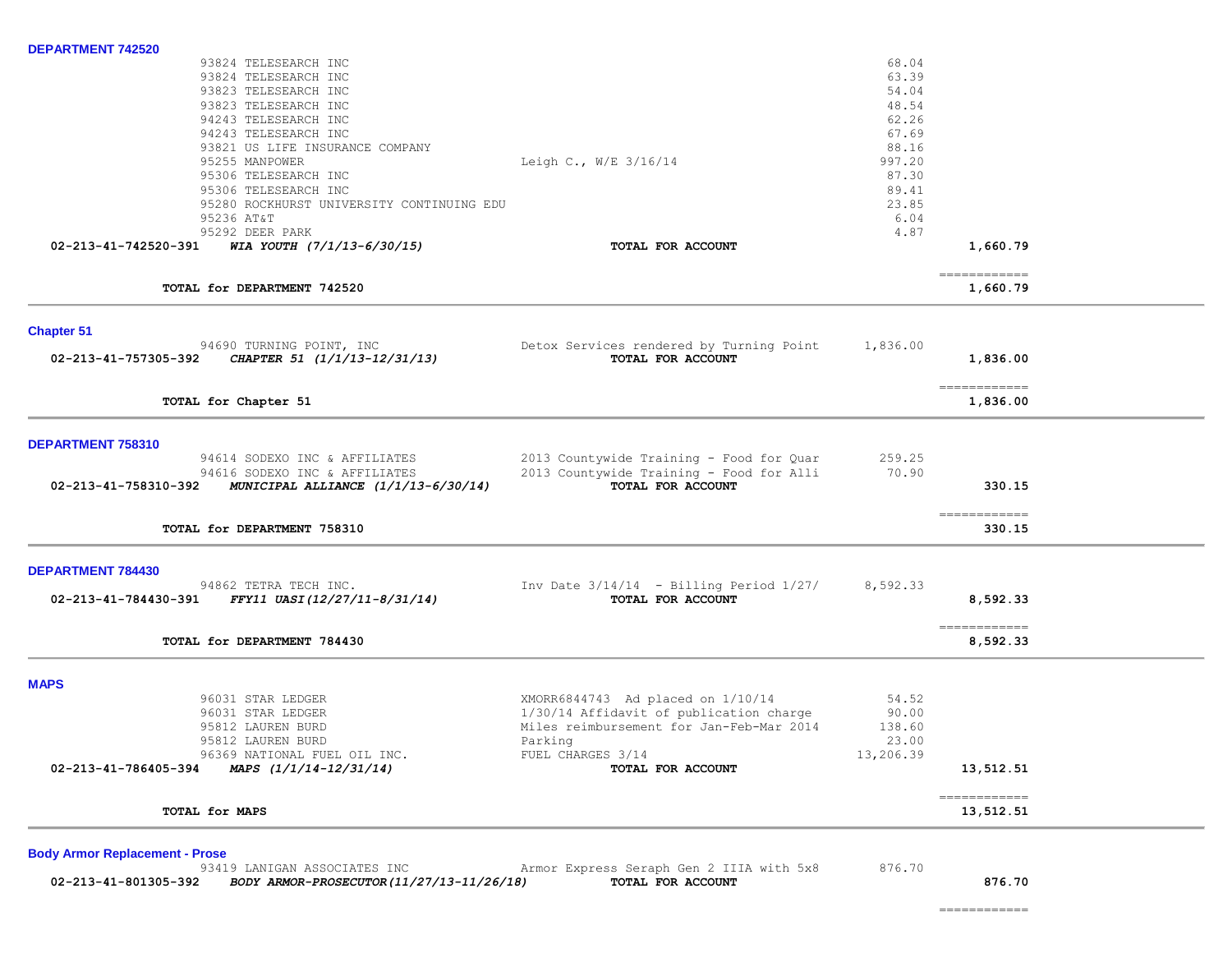| <b>Police &amp; Fire Training</b><br>02-213-41-803805-392 | 94123 STATE TOXICOLOGY LABORATORY<br><b>STATE SHARE</b>            | Drug Testing Dec.05,2013 inv.dated Feb<br>TOTAL FOR ACCOUNT                                                     | 765.00           | 765.00                                                                                                                                                                                                                                                                                                                                                                                                                                                                                               |
|-----------------------------------------------------------|--------------------------------------------------------------------|-----------------------------------------------------------------------------------------------------------------|------------------|------------------------------------------------------------------------------------------------------------------------------------------------------------------------------------------------------------------------------------------------------------------------------------------------------------------------------------------------------------------------------------------------------------------------------------------------------------------------------------------------------|
|                                                           | TOTAL for Police & Fire Training                                   |                                                                                                                 |                  | =============<br>765.00                                                                                                                                                                                                                                                                                                                                                                                                                                                                              |
| <b>DEPARTMENT 864201</b>                                  |                                                                    |                                                                                                                 |                  |                                                                                                                                                                                                                                                                                                                                                                                                                                                                                                      |
| 02-213-41-864201-392                                      | 96167 KONKUS CORPORATION<br>FY11 MENDHAM RD BRDG 1400-629 (8/8/14) | Replacement of Bridge No. 629 on Mendham<br>TOTAL FOR ACCOUNT                                                   | 222,448.82       | 222,448.82                                                                                                                                                                                                                                                                                                                                                                                                                                                                                           |
|                                                           | TOTAL for DEPARTMENT 864201                                        |                                                                                                                 |                  | $\begin{array}{cccccccccc} \multicolumn{2}{c}{} & \multicolumn{2}{c}{} & \multicolumn{2}{c}{} & \multicolumn{2}{c}{} & \multicolumn{2}{c}{} & \multicolumn{2}{c}{} & \multicolumn{2}{c}{} & \multicolumn{2}{c}{} & \multicolumn{2}{c}{} & \multicolumn{2}{c}{} & \multicolumn{2}{c}{} & \multicolumn{2}{c}{} & \multicolumn{2}{c}{} & \multicolumn{2}{c}{} & \multicolumn{2}{c}{} & \multicolumn{2}{c}{} & \multicolumn{2}{c}{} & \multicolumn{2}{c}{} & \multicolumn{2}{c}{} & \mult$<br>222,448.82 |
| <b>DEPARTMENT 864395</b>                                  |                                                                    |                                                                                                                 |                  |                                                                                                                                                                                                                                                                                                                                                                                                                                                                                                      |
|                                                           | 96166 SCHIFANO CONSTRUCTION CORP.                                  | Labor, Materials and Svcs. rendered in t<br>TOTAL FOR ACCOUNT                                                   | 47,901.72        | 47,901.72                                                                                                                                                                                                                                                                                                                                                                                                                                                                                            |
|                                                           | TOTAL for DEPARTMENT 864395                                        |                                                                                                                 |                  | ============<br>47,901.72                                                                                                                                                                                                                                                                                                                                                                                                                                                                            |
| DEPARTMENT 864510                                         |                                                                    |                                                                                                                 |                  |                                                                                                                                                                                                                                                                                                                                                                                                                                                                                                      |
| 02-213-41-864510-391                                      | 96163 RITACCO CONSTRUCTION INC<br>STP-C00S(242)(9/11/12-9/11/15)   | Replacement of Bridge No. 1400-832 on Be<br>TOTAL FOR ACCOUNT                                                   | 44,102.08        | 44,102.08                                                                                                                                                                                                                                                                                                                                                                                                                                                                                            |
|                                                           | TOTAL for DEPARTMENT 864510                                        |                                                                                                                 |                  | =============<br>44,102.08                                                                                                                                                                                                                                                                                                                                                                                                                                                                           |
|                                                           |                                                                    | <b>County Capital</b>                                                                                           |                  |                                                                                                                                                                                                                                                                                                                                                                                                                                                                                                      |
| <b>Enrgy savng instal-var Cty fac</b>                     |                                                                    |                                                                                                                 | 1,883.92         |                                                                                                                                                                                                                                                                                                                                                                                                                                                                                                      |
| 04-216-55-953064-951                                      | <b>BUILDING &amp; IMPROVEMENTS</b>                                 | 96148 LIBERTY MECHANICAL CONTRACTORS, INC CHILLER REPLACEMENT - A&R BLDG/ 10-31-13<br>TOTAL FOR ACCOUNT         |                  | 1,883.92                                                                                                                                                                                                                                                                                                                                                                                                                                                                                             |
|                                                           | TOTAL for Enrgy savng instal-var Cty fac                           |                                                                                                                 |                  | =============<br>1,883.92                                                                                                                                                                                                                                                                                                                                                                                                                                                                            |
| <b>Roof Rplmnt at Var Cty Fac</b>                         |                                                                    |                                                                                                                 |                  |                                                                                                                                                                                                                                                                                                                                                                                                                                                                                                      |
|                                                           | 96251 HIGH GRADE CONTRACTING<br>96251 HIGH GRADE CONTRACTING       | $RE: CH - ROOF REPAIRS/04-08-14$<br>RE: MOSQUITO BLDG - ROOF REPAIRS/04-10-1                                    | 450.00<br>750.00 |                                                                                                                                                                                                                                                                                                                                                                                                                                                                                                      |
|                                                           | 96251 HIGH GRADE CONTRACTING                                       | RE: CTY GRG - ROOF REPAIRS/04-10-14                                                                             | 700.00           |                                                                                                                                                                                                                                                                                                                                                                                                                                                                                                      |
|                                                           | 96246 PARETTE SOMJEN ARCHITECTS LLC                                | RE: CH - EMERGENCY ROOF REPAIR/03-20-14                                                                         | 800.00           |                                                                                                                                                                                                                                                                                                                                                                                                                                                                                                      |
| 04-216-55-953076-951                                      | 95671 GARRETSON ROOFING INC<br><b>BUILDING &amp; IMPROVEMENTS</b>  | RE: VOTING MACHINE - EMERGENCY LEAK REPA<br>TOTAL FOR ACCOUNT                                                   | 589.55           | 3,289.55                                                                                                                                                                                                                                                                                                                                                                                                                                                                                             |
|                                                           |                                                                    |                                                                                                                 |                  | $\begin{array}{cccccccccc} \multicolumn{2}{c}{} & \multicolumn{2}{c}{} & \multicolumn{2}{c}{} & \multicolumn{2}{c}{} & \multicolumn{2}{c}{} & \multicolumn{2}{c}{} & \multicolumn{2}{c}{} & \multicolumn{2}{c}{} & \multicolumn{2}{c}{} & \multicolumn{2}{c}{} & \multicolumn{2}{c}{} & \multicolumn{2}{c}{} & \multicolumn{2}{c}{} & \multicolumn{2}{c}{} & \multicolumn{2}{c}{} & \multicolumn{2}{c}{} & \multicolumn{2}{c}{} & \multicolumn{2}{c}{} & \multicolumn{2}{c}{} & \mult$               |
|                                                           | TOTAL for Roof Rplmnt at Var Cty Fac                               |                                                                                                                 |                  | 3,289.55                                                                                                                                                                                                                                                                                                                                                                                                                                                                                             |
| <b>Bridge Design/Const Var Cty Br</b>                     |                                                                    |                                                                                                                 |                  |                                                                                                                                                                                                                                                                                                                                                                                                                                                                                                      |
|                                                           |                                                                    | the contract of the contract of the contract of the contract of the contract of the contract of the contract of | $-0.0$           |                                                                                                                                                                                                                                                                                                                                                                                                                                                                                                      |

 **04-216-55-953089-909** *MISCELLANEOUS - OTHER* **TOTAL FOR ACCOUNT 673.38**

95986 T. Y. LIN INTERNATIONAL Replacement of the Ridgedale Avenue Brid 673.38<br> **MISCELLANEOUS - OTHER COLLANE ROR ACCOUNT**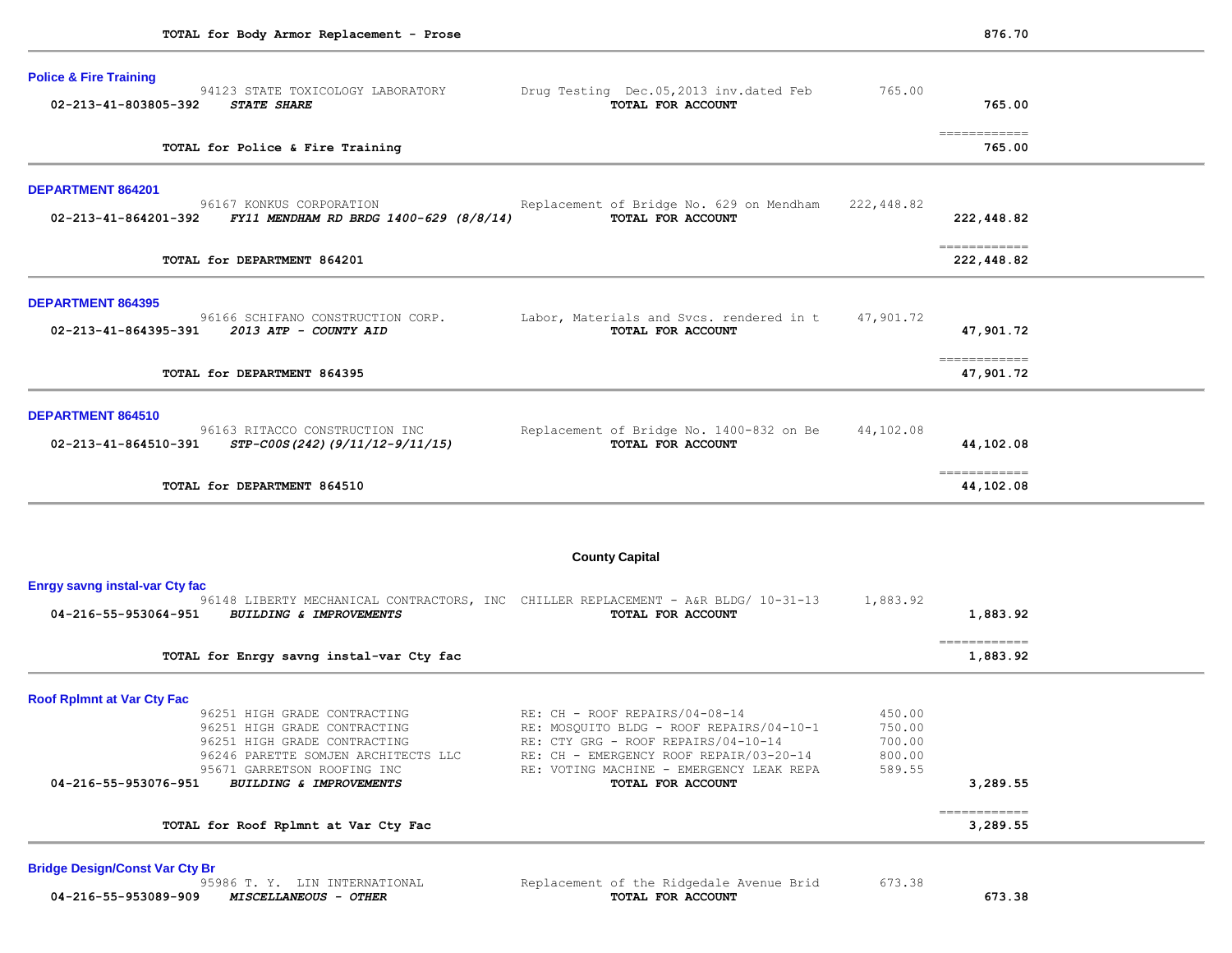| Cty roadwy drainage improv                                                                                                                                                                                                                                                                                                                                                                                                                                                                                                               |                                                                      |                             |  |
|------------------------------------------------------------------------------------------------------------------------------------------------------------------------------------------------------------------------------------------------------------------------------------------------------------------------------------------------------------------------------------------------------------------------------------------------------------------------------------------------------------------------------------------|----------------------------------------------------------------------|-----------------------------|--|
| 95982 VAN CLEEF ENGINEERING ASSOC<br>Professional Engineering Services for dr<br>TOTAL FOR ACCOUNT<br>04-216-55-953098-909 MISCELLANEOUS - OTHER                                                                                                                                                                                                                                                                                                                                                                                         | 2,706.00                                                             | 2,706.00                    |  |
| TOTAL for Cty roadwy drainage improv                                                                                                                                                                                                                                                                                                                                                                                                                                                                                                     |                                                                      | -------------<br>2,706.00   |  |
| DEPARTMENT 953202                                                                                                                                                                                                                                                                                                                                                                                                                                                                                                                        |                                                                      |                             |  |
| 96116 STONEFIELD ENGINEERING<br>Intersection Improvements to South Salem<br>ROAD RESURFACING/CONSTRUCTION/IMPRVMENTS<br>TOTAL FOR ACCOUNT<br>04-216-55-953202-909                                                                                                                                                                                                                                                                                                                                                                        | 1,162.00                                                             | 1,162.00                    |  |
| 96166 SCHIFANO CONSTRUCTION CORP.<br>04-216-55-953202-951 ROAD RESURFACING/CONSTRUCTION/IMPRVMENTS<br>TOTAL FOR ACCOUNT                                                                                                                                                                                                                                                                                                                                                                                                                  | 8,607.97                                                             | 8,607.97                    |  |
| TOTAL for DEPARTMENT 953202                                                                                                                                                                                                                                                                                                                                                                                                                                                                                                              |                                                                      | -------------<br>9,769.97   |  |
| <b>DEPARTMENT 953225</b>                                                                                                                                                                                                                                                                                                                                                                                                                                                                                                                 |                                                                      |                             |  |
| 96167 KONKUS CORPORATION<br>96154 SPARWICK CONTRACTING, INC. Replacement of Bridge No. 1400-386 on Wh<br>04-216-55-953225-951 BRIDGE DESIGN, RENOV, CONSTRUC - VAR LOC TOTAL FOR ACCOUNT                                                                                                                                                                                                                                                                                                                                                 | 7,860.14<br>142,216.83                                               | 150,076.97                  |  |
| TOTAL for DEPARTMENT 953225                                                                                                                                                                                                                                                                                                                                                                                                                                                                                                              |                                                                      | -------------<br>150,076.97 |  |
| <b>DEPARTMENT 953269</b>                                                                                                                                                                                                                                                                                                                                                                                                                                                                                                                 |                                                                      |                             |  |
| 96026 WATERS, MCPHERSON, MCNEILL, P.C.<br>Coryan Corp.<br>96026 WATERS, MCPHERSON, MCNEILL, P.C.<br>One Zero Two Ridgedale Ave.<br>96026 WATERS, MCPHERSON, MCNEILL, P.C.<br>NJ Motor Vehicle<br>96026 WATERS, MCPHERSON, MCNEILL, P.C.<br>John Drake<br>96020 WATERS, MCPHERSON, MCNEILL, P.C. Mary AnnBeirne<br>96020 WATERS, MCPHERSON, MCNEILL, P.C.<br>Scott & Lisa Logan<br>96020 WATERS, MCPHERSON, MCNEILL, P.C.<br>McCarthy, Joe & Suzanne<br>BRIDGE DESIGN/CONSTR - VAR LOCATIONS<br>04-216-55-953269-909<br>TOTAL FOR ACCOUNT | 345.29<br>1,269.50<br>600.90<br>595.00<br>168.00<br>204.00<br>192.00 | 3,374.69                    |  |
| 96163 RITACCO CONSTRUCTION INC<br>04-216-55-953269-951 BRIDGE DESIGN/CONSTR - VAR LOCATIONS<br>TOTAL FOR ACCOUNT                                                                                                                                                                                                                                                                                                                                                                                                                         | 18,761.20                                                            | 18,761.20                   |  |
| TOTAL for DEPARTMENT 953269                                                                                                                                                                                                                                                                                                                                                                                                                                                                                                              |                                                                      | -------------<br>22, 135.89 |  |
| <b>DEPARTMENT 953289</b>                                                                                                                                                                                                                                                                                                                                                                                                                                                                                                                 |                                                                      |                             |  |
| 95669 GENERAL PLUMBING SUPPLY INC.<br>WO71827/ RE:CH/ 03-20-14<br>04-216-55-953289-951<br>REPLACE MOTORS, FANS, PUMPS-BLDGSGRNDS<br>TOTAL FOR ACCOUNT                                                                                                                                                                                                                                                                                                                                                                                    | 613.05                                                               | 613.05                      |  |
|                                                                                                                                                                                                                                                                                                                                                                                                                                                                                                                                          |                                                                      | ------------                |  |

============

TOTAL for Bridge Design/Const Var Cty Br 673.38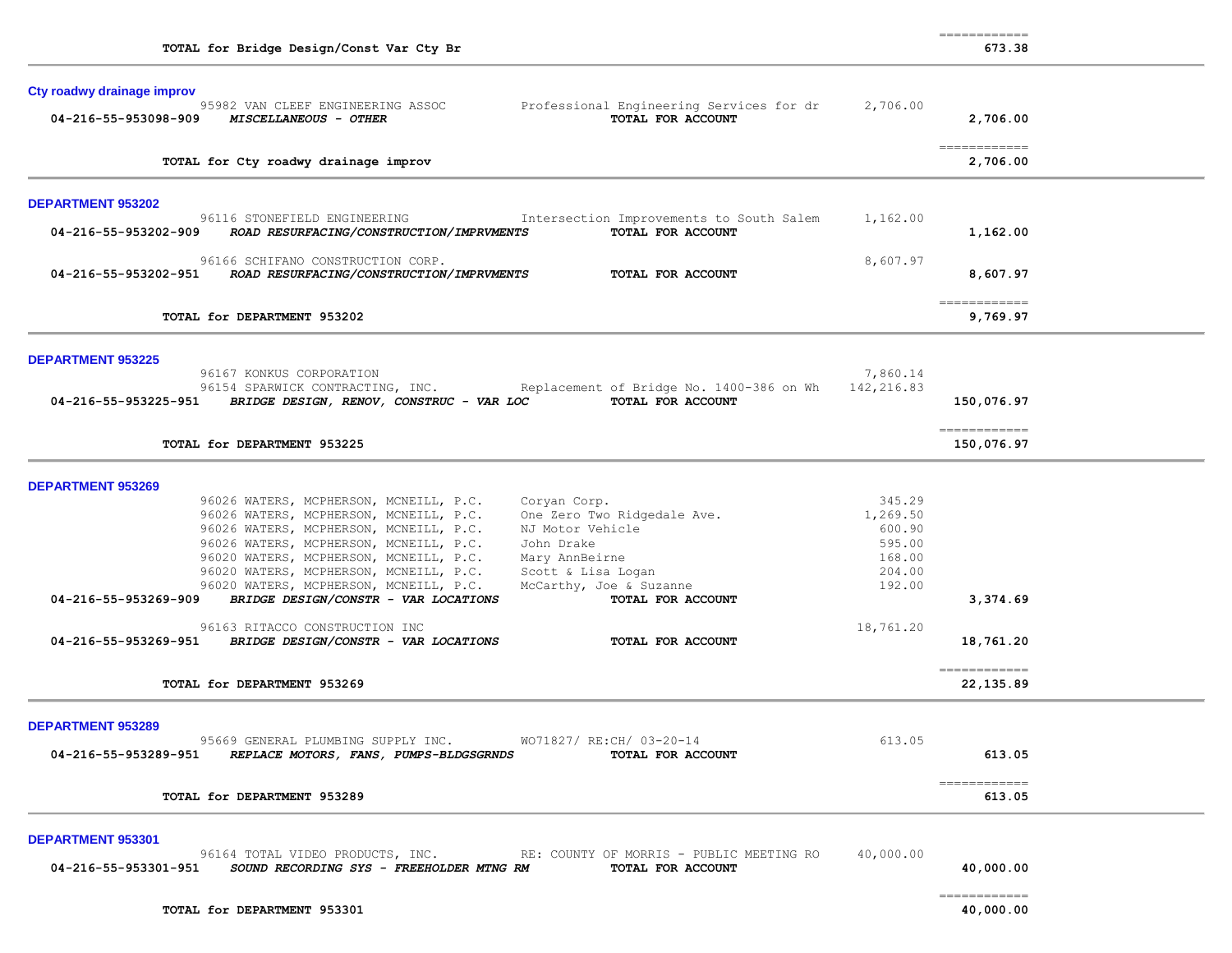| <b>DEPARTMENT 953314</b>              |                                                                                 |                                                                                                                                                                                                                                              |                      |                                                                                                                                                                                                                                                                                                                                                                                                                                                                                                     |  |
|---------------------------------------|---------------------------------------------------------------------------------|----------------------------------------------------------------------------------------------------------------------------------------------------------------------------------------------------------------------------------------------|----------------------|-----------------------------------------------------------------------------------------------------------------------------------------------------------------------------------------------------------------------------------------------------------------------------------------------------------------------------------------------------------------------------------------------------------------------------------------------------------------------------------------------------|--|
|                                       | 96240 VOLKER CRANE LLC                                                          | RE: DOVER PROBATIOM OFFICE ALTERATION -                                                                                                                                                                                                      | 9,491.50             |                                                                                                                                                                                                                                                                                                                                                                                                                                                                                                     |  |
|                                       | 96240 VOLKER CRANE LLC                                                          | RE: CONSULTING SOLAR PANELS - JOB # 1400                                                                                                                                                                                                     | 1,805.50             |                                                                                                                                                                                                                                                                                                                                                                                                                                                                                                     |  |
|                                       | 96240 VOLKER CRANE LLC<br>96243 LS ENGINEERING ASSOCIATES CORP.                 | RE: MORRRIS COUNTY LIBRARY - SKETCHES -<br>Construction Adminstration for Asbestos                                                                                                                                                           | 1,020.50<br>4,687.50 |                                                                                                                                                                                                                                                                                                                                                                                                                                                                                                     |  |
|                                       | 96245 PROFESSIONAL CONSULTING, INC.                                             | RE: Design and Constr Admin for Replacem                                                                                                                                                                                                     | 11,921.00            |                                                                                                                                                                                                                                                                                                                                                                                                                                                                                                     |  |
|                                       | 96244 REMINGTON & VERNICK ENGINEERS INC                                         | RE: PSTA- BOILER REPLACEMENT PROJECT / 0                                                                                                                                                                                                     | 110.52               |                                                                                                                                                                                                                                                                                                                                                                                                                                                                                                     |  |
| 04-216-55-953314-909                  | REPAIR/RPLCMENT/UPGRD VAREQUIP-BLDGGRNDS                                        | TOTAL FOR ACCOUNT                                                                                                                                                                                                                            |                      | 29,036.52                                                                                                                                                                                                                                                                                                                                                                                                                                                                                           |  |
|                                       |                                                                                 |                                                                                                                                                                                                                                              |                      |                                                                                                                                                                                                                                                                                                                                                                                                                                                                                                     |  |
|                                       | 96148 LIBERTY MECHANICAL CONTRACTORS, INC APPLICATION # 9 -                     |                                                                                                                                                                                                                                              | 8,116.08             |                                                                                                                                                                                                                                                                                                                                                                                                                                                                                                     |  |
|                                       |                                                                                 |                                                                                                                                                                                                                                              |                      |                                                                                                                                                                                                                                                                                                                                                                                                                                                                                                     |  |
|                                       |                                                                                 |                                                                                                                                                                                                                                              |                      |                                                                                                                                                                                                                                                                                                                                                                                                                                                                                                     |  |
|                                       |                                                                                 |                                                                                                                                                                                                                                              |                      |                                                                                                                                                                                                                                                                                                                                                                                                                                                                                                     |  |
|                                       |                                                                                 |                                                                                                                                                                                                                                              |                      |                                                                                                                                                                                                                                                                                                                                                                                                                                                                                                     |  |
|                                       | 04-216-55-953314-951 REPAIR/RPLCMENT/UPGRD VAREQUIP-BLDGGRNDS                   | 96164 TOTAL VIDEO PRODUCTS, INC.<br>96164 TOTAL VIDEO PRODUCTS, INC.<br>9670 RUG AND FLOOR STORE<br>9670 RUG AND FLOOR STORE<br>9670 RUG AND FLOOR STORE<br>9670 RUG AND FLOOR STORE<br>96710 RUG AND FLOOR STORE<br>96710 RUG AND FLOOR STO |                      | 45,916.25                                                                                                                                                                                                                                                                                                                                                                                                                                                                                           |  |
|                                       |                                                                                 |                                                                                                                                                                                                                                              |                      |                                                                                                                                                                                                                                                                                                                                                                                                                                                                                                     |  |
|                                       |                                                                                 |                                                                                                                                                                                                                                              |                      | -------------                                                                                                                                                                                                                                                                                                                                                                                                                                                                                       |  |
|                                       | TOTAL for DEPARTMENT 953314                                                     |                                                                                                                                                                                                                                              |                      | 74,952.77                                                                                                                                                                                                                                                                                                                                                                                                                                                                                           |  |
|                                       |                                                                                 |                                                                                                                                                                                                                                              |                      |                                                                                                                                                                                                                                                                                                                                                                                                                                                                                                     |  |
| <b>Acq/Instal SecurEquip var facl</b> |                                                                                 |                                                                                                                                                                                                                                              |                      |                                                                                                                                                                                                                                                                                                                                                                                                                                                                                                     |  |
|                                       |                                                                                 | 94552 COMPLETE SECURITY SYSTEMS, INC. Capital Project/Bid#13-10, DPW Garages C                                                                                                                                                               | 62,000.00            |                                                                                                                                                                                                                                                                                                                                                                                                                                                                                                     |  |
|                                       | 04-216-55-954154-956 MACHINERY & EQUIPMENT                                      | TOTAL FOR ACCOUNT                                                                                                                                                                                                                            |                      | 62,000.00                                                                                                                                                                                                                                                                                                                                                                                                                                                                                           |  |
|                                       |                                                                                 |                                                                                                                                                                                                                                              |                      |                                                                                                                                                                                                                                                                                                                                                                                                                                                                                                     |  |
|                                       | TOTAL for Acq/Instal SecurEquip var facl                                        |                                                                                                                                                                                                                                              |                      | $\begin{array}{cccccccccc} \multicolumn{2}{c}{} & \multicolumn{2}{c}{} & \multicolumn{2}{c}{} & \multicolumn{2}{c}{} & \multicolumn{2}{c}{} & \multicolumn{2}{c}{} & \multicolumn{2}{c}{} & \multicolumn{2}{c}{} & \multicolumn{2}{c}{} & \multicolumn{2}{c}{} & \multicolumn{2}{c}{} & \multicolumn{2}{c}{} & \multicolumn{2}{c}{} & \multicolumn{2}{c}{} & \multicolumn{2}{c}{} & \multicolumn{2}{c}{} & \multicolumn{2}{c}{} & \multicolumn{2}{c}{} & \multicolumn{2}{c}{} & \mult$<br>62,000.00 |  |
|                                       |                                                                                 |                                                                                                                                                                                                                                              |                      |                                                                                                                                                                                                                                                                                                                                                                                                                                                                                                     |  |
|                                       |                                                                                 |                                                                                                                                                                                                                                              |                      |                                                                                                                                                                                                                                                                                                                                                                                                                                                                                                     |  |
| <b>DEPARTMENT 954200</b>              |                                                                                 |                                                                                                                                                                                                                                              |                      |                                                                                                                                                                                                                                                                                                                                                                                                                                                                                                     |  |
|                                       |                                                                                 | 94488 COMPLETE SECURITY SYSTEMS, INC. CIS Vehicle Gate - Door King Remote Tran 750.00                                                                                                                                                        |                      | 750.00                                                                                                                                                                                                                                                                                                                                                                                                                                                                                              |  |
|                                       | 04-216-55-954200-956 ACQ SHELVE/LADDER/FRIDGE/FREEZER-SHERIFF TOTAL FOR ACCOUNT |                                                                                                                                                                                                                                              |                      |                                                                                                                                                                                                                                                                                                                                                                                                                                                                                                     |  |
|                                       |                                                                                 |                                                                                                                                                                                                                                              |                      | ------------                                                                                                                                                                                                                                                                                                                                                                                                                                                                                        |  |
|                                       | TOTAL for DEPARTMENT 954200                                                     |                                                                                                                                                                                                                                              |                      | 750.00                                                                                                                                                                                                                                                                                                                                                                                                                                                                                              |  |
|                                       |                                                                                 |                                                                                                                                                                                                                                              |                      |                                                                                                                                                                                                                                                                                                                                                                                                                                                                                                     |  |
| <b>DEPARTMENT 962308</b>              |                                                                                 |                                                                                                                                                                                                                                              |                      |                                                                                                                                                                                                                                                                                                                                                                                                                                                                                                     |  |
|                                       |                                                                                 | 83686 WESCOM SOLUTIONS INC. The Point Click Care Implementaion Service 19,875.00                                                                                                                                                             |                      |                                                                                                                                                                                                                                                                                                                                                                                                                                                                                                     |  |
|                                       | 04-216-55-962308-955 MEDICAL RECORD SYS FOR MORRIS VIEW - IT                    | TOTAL FOR ACCOUNT                                                                                                                                                                                                                            |                      | 19,875.00                                                                                                                                                                                                                                                                                                                                                                                                                                                                                           |  |
|                                       |                                                                                 |                                                                                                                                                                                                                                              |                      |                                                                                                                                                                                                                                                                                                                                                                                                                                                                                                     |  |
|                                       |                                                                                 |                                                                                                                                                                                                                                              |                      | =============                                                                                                                                                                                                                                                                                                                                                                                                                                                                                       |  |
|                                       | TOTAL for DEPARTMENT 962308                                                     |                                                                                                                                                                                                                                              |                      | 19,875.00                                                                                                                                                                                                                                                                                                                                                                                                                                                                                           |  |
|                                       |                                                                                 |                                                                                                                                                                                                                                              |                      |                                                                                                                                                                                                                                                                                                                                                                                                                                                                                                     |  |
| DEPARTMENT 962317                     |                                                                                 |                                                                                                                                                                                                                                              |                      |                                                                                                                                                                                                                                                                                                                                                                                                                                                                                                     |  |
|                                       | 93473 DELL MARKETING L.P. MS Enterprise Agreement                               |                                                                                                                                                                                                                                              | 1,722,127.73         |                                                                                                                                                                                                                                                                                                                                                                                                                                                                                                     |  |
| 04-216-55-962317-955                  | VAR IT EQUIP, UPGRADES & REPLACEMENTS-IT                                        | TOTAL FOR ACCOUNT                                                                                                                                                                                                                            |                      | 1,722,127.73                                                                                                                                                                                                                                                                                                                                                                                                                                                                                        |  |
|                                       |                                                                                 |                                                                                                                                                                                                                                              |                      |                                                                                                                                                                                                                                                                                                                                                                                                                                                                                                     |  |
|                                       | TOTAL for DEPARTMENT 962317                                                     |                                                                                                                                                                                                                                              |                      | 1,722,127.73                                                                                                                                                                                                                                                                                                                                                                                                                                                                                        |  |
|                                       |                                                                                 |                                                                                                                                                                                                                                              |                      |                                                                                                                                                                                                                                                                                                                                                                                                                                                                                                     |  |
| <b>DEPARTMENT 963325</b>              |                                                                                 |                                                                                                                                                                                                                                              |                      |                                                                                                                                                                                                                                                                                                                                                                                                                                                                                                     |  |
|                                       | 96069 WEBSTER PLUMBING &                                                        | Install new gas lines                                                                                                                                                                                                                        | 12,470.00            |                                                                                                                                                                                                                                                                                                                                                                                                                                                                                                     |  |
|                                       | 96069 WEBSTER PLUMBING &                                                        | Excavate/install pipe trench                                                                                                                                                                                                                 | 28,500.00            |                                                                                                                                                                                                                                                                                                                                                                                                                                                                                                     |  |
| 04-216-55-963325-956                  | RENV/UPGR FIREEXTINGSHPROPS-LAWPUBSAFETY                                        | TOTAL FOR ACCOUNT                                                                                                                                                                                                                            |                      | 40,970.00                                                                                                                                                                                                                                                                                                                                                                                                                                                                                           |  |
|                                       |                                                                                 |                                                                                                                                                                                                                                              |                      |                                                                                                                                                                                                                                                                                                                                                                                                                                                                                                     |  |
|                                       |                                                                                 |                                                                                                                                                                                                                                              |                      | -------------                                                                                                                                                                                                                                                                                                                                                                                                                                                                                       |  |
|                                       | TOTAL for DEPARTMENT 963325                                                     |                                                                                                                                                                                                                                              |                      | 40,970.00                                                                                                                                                                                                                                                                                                                                                                                                                                                                                           |  |
|                                       |                                                                                 |                                                                                                                                                                                                                                              |                      |                                                                                                                                                                                                                                                                                                                                                                                                                                                                                                     |  |